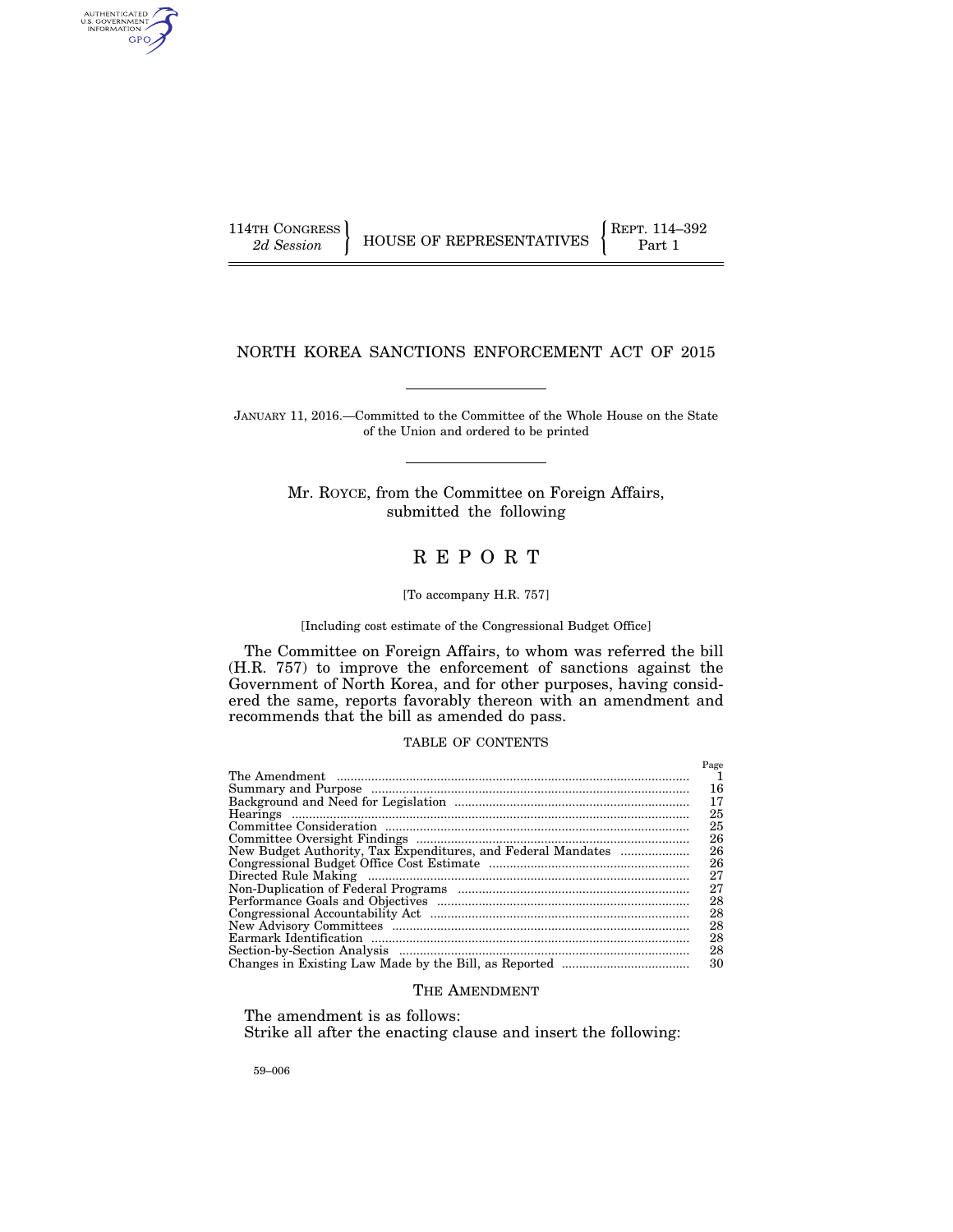#### **SECTION 1. SHORT TITLE; TABLE OF CONTENTS.**

#### (a) SHORT TITLE.—This Act may be cited as the ''North Korea Sanctions Enforcement Act of 2015"

(b) TABLE OF CONTENTS.—The table of contents for this Act is as follows:

- Sec. 1. Short title; table of contents. Sec. 2. Findings. Sec. 3. Definitions.
- 

#### TITLE I—INVESTIGATIONS, PROHIBITED CONDUCT, AND PENALTIES

- Sec. 101. Statement of policy.
- 
- Sec. 102. Investigations. Sec. 103. Briefing to Congress. Sec. 104. Designation of persons for prohibited conduct and mandatory and discretionary designation and sanc-tions authorities. Sec. 105. Forfeiture of property.
- 
- TITLE II—SANCTIONS AGAINST NORTH KOREAN PROLIFERATION, HUMAN RIGHTS ABUSES, ILLICIT ACTIVITIES, AND SIGNIFICANT ACTIVITIES UNDERMINING CYBER SECURITY
- Sec. 201. Determinations with respect to North Korea as a jurisdiction of primary money laundering concern.<br>Sec. 202. Ensuring the consistent enforcement of United Nations Security Council resolutions and financial re-<br>Sec
- 
- 
- 
- 
- Sec. 205. Enhanced inspections authorities.<br>Sec. 206. Travel sanctions.<br>Sec. 207. Exemptions, waivers, and removals of designation.<br>Sec. 208. Report on those responsible for knowingly engaging in significant activities und
- rity.<br>Sec. 209. Sense of Congress that trilateral cooperation among the United States, Japan, and the Republic of<br>Sec. 210. Keport on nuclear program cooperation between North Korea and Iran.
	-

#### TITLE III—PROMOTION OF HUMAN RIGHTS

- 
- 
- Sec. 301. Information technology. Sec. 302. Report on North Korean prison camps. Sec. 303. Report on persons who are responsible for serious human rights abuses or censorship in North Korea.

### TITLE IV—GENERAL AUTHORITIES

- Sec. 401. Suspension of sanctions and other measures.
- Sec. 402. Termination of sanctions and other measures. Sec. 403. Authority to consolidate reports. Sec. 404. Regulations. Sec. 405. Effective date.
- 
- 

#### **SEC. 2. FINDINGS.**

Congress finds the following:

(1) The Government of North Korea has repeatedly violated its commitments to the complete, verifiable, irreversible dismantlement of its nuclear weapons programs, and has willfully violated multiple United Nations Security Council resolutions calling for it to cease its development, testing, and production of weapons of mass destruction.

(2) North Korea poses a grave risk for the proliferation of nuclear weapons and other weapons of mass destruction.

(3) The Government of North Korea has been implicated repeatedly in money laundering and illicit activities, including prohibited arms sales, narcotics trafficking, the counterfeiting of United States currency, and the counterfeiting of intellectual property of United States persons.

(4) The Government of North Korea has, both historically and recently, repeatedly sponsored acts of international terrorism, including attempts to assassinate defectors and human rights activists, repeated threats of violence against foreign persons, leaders, newspapers, and cities, and the shipment of weapons to terrorists and state sponsors of terrorism.

(5) North Korea has unilaterally withdrawn from the 1953 Armistice Agreement that ended the Korean War, and committed provocations against South Korea in 2010 by sinking the warship Cheonan and killing 46 of her crew, and by shelling Yeonpyeong Island, killing four South Koreans.

(6) North Korea maintains a system of brutal political prison camps that contain as many as 120,000 men, women, and children, who live in atrocious living conditions with insufficient food, clothing, and medical care, and under constant fear of torture or arbitrary execution.

(7) The Congress reaffirms the purposes of the North Korean Human Rights Act of 2004 contained in section 4 of such Act (22 U.S.C. 7802).

(8) North Korea has prioritized weapons programs and the procurement of luxury goods, in defiance of United Nations Security Council resolutions, and in gross disregard of the needs of its people.

 $(9)$  The President has determined that the Government of North Korea is responsible for knowingly engaging in significant activities undermining cyber se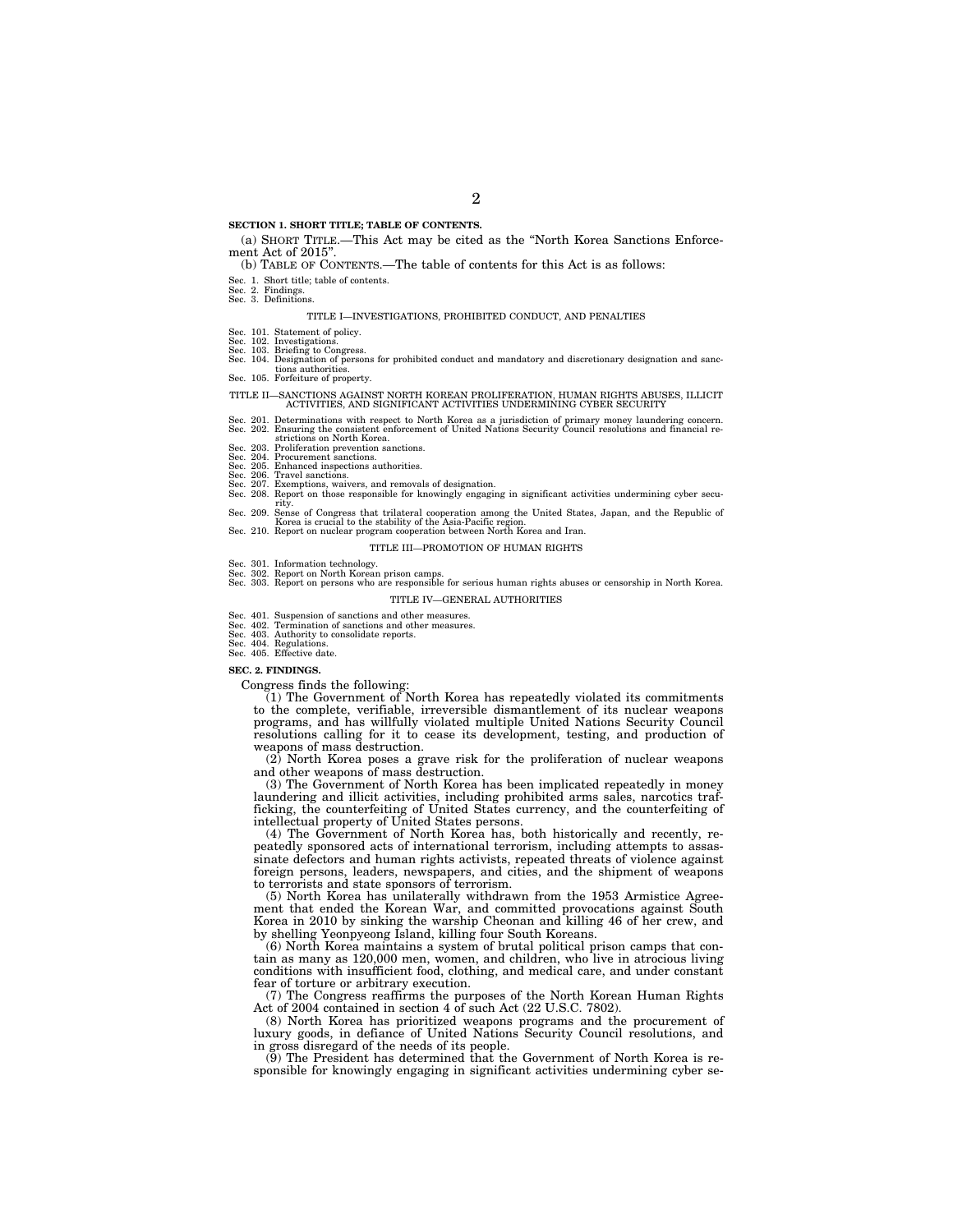curity with respect to United States persons and interests, and for threats of violence against the civilian population of the United States.

(10) Persons, including financial institutions, who engage in transactions with, or provide financial services to, the Government of North Korea and its financial institutions without establishing sufficient financial safeguards against North Korea's use of these transactions to promote proliferation, weapons trafficking, human rights violations, illicit activity, and the purchase of luxury goods, aid and abet North Korea's misuse of the international financial system, and also violate the intent of relevant United Nations Security Council resolutions.

(11) The Government of North Korea's conduct poses an imminent threat to the security of the United States and its allies, to the global economy, to the safety of members of the United States Armed Forces, to the integrity of the global financial system, to the integrity of global nonproliferation programs, and to the people of North Korea.

(12) The Congress seeks, through this legislation, to use nonmilitary means to address this crisis, to provide diplomatic leverage to negotiate necessary changes in North Korea's conduct, and to ease the suffering of the people of North Korea.

#### **SEC. 3. DEFINITIONS.**

In this Act:

(1) APPLICABLE EXECUTIVE ORDER.—The term ''applicable Executive order'' means—

(A) Executive Order No. 13382 (2005), 13466 (2008), 13551 (2010), or 13570 (2011), to the extent that such Executive order authorizes the imposition of sanctions on persons for conduct, or prohibits transactions or activities, involving the Government of North Korea; or

(B) any Executive order adopted on or after the date of the enactment of this Act, to the extent that such Executive order authorizes the imposition of sanctions on persons for conduct, or prohibits transactions or activities, involving the Government of North Korea.

(2) APPLICABLE UNITED NATIONS SECURITY COUNCIL RESOLUTION.—The term "applicable United Nations Security Council resolution" means-

(A) United Nations Security Council Resolution 1695 (2006), 1718 (2006), 1874 (2009), 2087 (2013), or 2094 (2013); or

(B) any United Nations Security Council resolution adopted on or after the date of the enactment of this Act, to the extent that such resolution authorizes the imposition of sanctions on persons for conduct, or prohibits transactions or activities, involving the Government of North Korea.

(3) APPROPRIATE CONGRESSIONAL COMMITTEES.—The term ''appropriate congressional committees'' means—

(A) the Committee on Foreign Affairs, the Committee on Ways and Means, and the Committee on Financial Services of the House of Representatives; and

(B) the Committee on Foreign Relations and the Committee on Banking, Housing, and Urban Affairs of the Senate.

(4) DESIGNATED PERSON.—The term ''designated person'' means a person designated under subsection (a) or (b) of section 104 for purposes of applying one or more of the sanctions described in title I or II of this Act with respect to the person.

(5) GOVERNMENT OF NORTH KOREA.—The term ''Government of North Korea'' means—

(A) the Government of the Democratic People's Republic of Korea or any political subdivision, agency, or instrumentality thereof; and

(B) any person owned or controlled by, or acting for or on behalf of, the Government of the Democratic People's Republic of Korea.

(6) INTERNATIONAL TERRORISM.—The term ''international terrorism'' has the meaning given such term in section 140(d) of the Foreign Relations Authorization Act, Fiscal Years 1988 and 1989  $(22 \text{ U.S.C. } 2656 \text{ (d)}),$  and includes the conduct described in section 212(a)(3)(B)(iii) of the Immigration and Nationality Act  $(8 \text{ U.S.C. } 1182(a)(3)(B)(iii))$ , to the extent such conduct involves the citizens of more than one country.

(7) LUXURY GOODS.—The term ''luxury goods'' has the meaning given such term in subpart 746.4 of title 15, Code of Federal Regulations, and includes the items listed in Supplement No. 1 to such regulation, and any similar items.

(8) MONETARY INSTRUMENT.—The term ''monetary instrument'' has the meaning given such term under section 5312 of title 31, United States Code.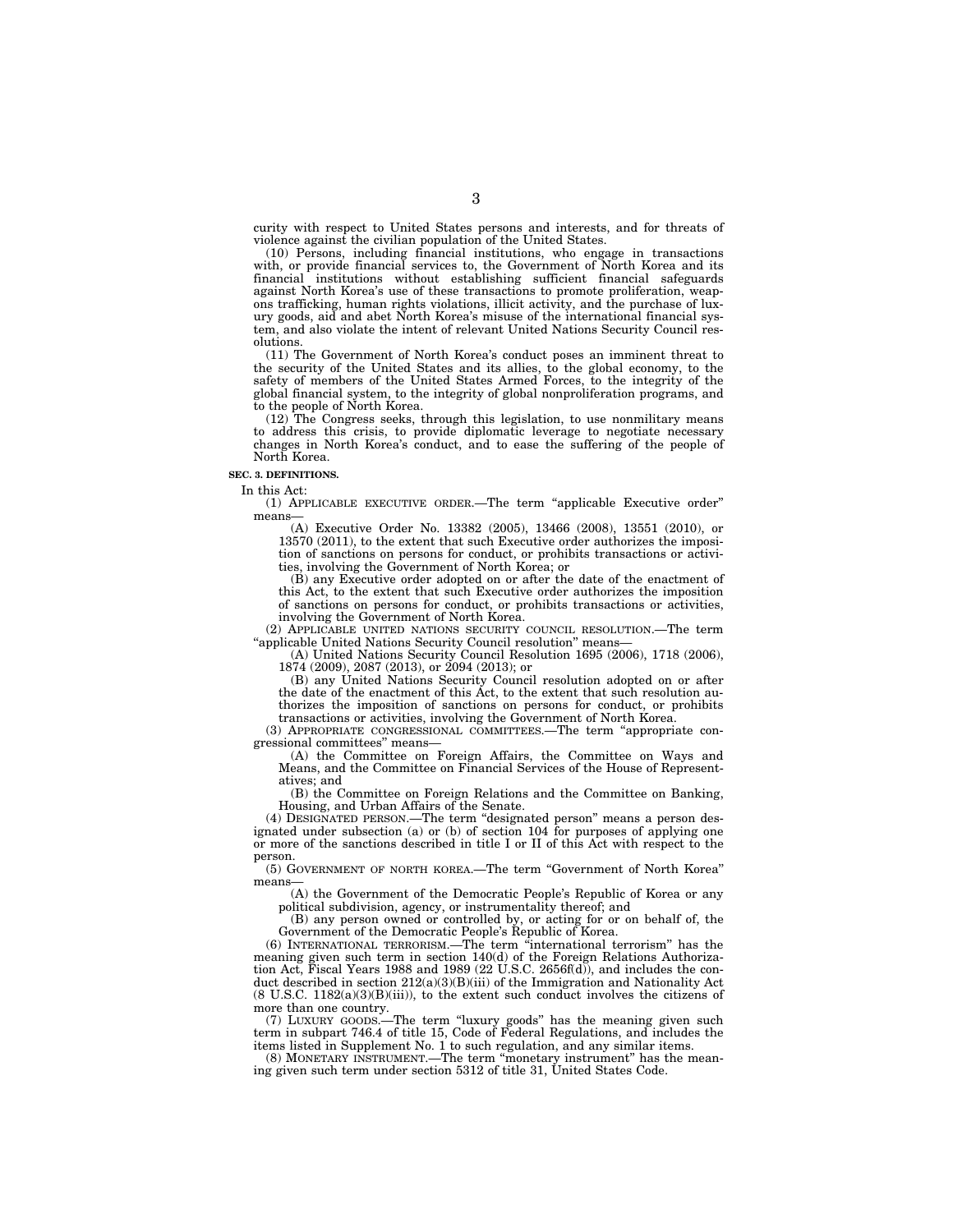(9) NORTH KOREAN FINANCIAL INSTITUTION.—The term ''North Korean financial institution'' means—

(A) a financial institution organized under the laws of North Korea or any jurisdiction within North Korea (including a foreign branch of such institution);

(B) any financial institution located in North Korea, except as may be excluded from such definition by the President in accordance with section  $207(d)$ :

(C) any financial institution, wherever located, owned or controlled by the Government of North Korea; and

(D) any financial institution, wherever located, owned or controlled by a financial institution described in subparagraph (A), (B), or (C).

(10) OTHER STORES OF VALUE.—The term ''other stores of value'' means—

(A) prepaid access devices, tangible or intangible prepaid access devices, or other instruments or devices for the storage or transmission of value, as defined in part 1010 of title 31, Code of Federal Regulations; and

(B) any covered goods, as defined in section 1027.100 of title 31, Code of Federal Regulations, and any instrument or tangible or intangible access device used for the storage and transmission of a representation of covered goods, or other device, as defined in section 1027.100 of title 31, Code of Federal Regulations.

(11) PERSON.—The term ''person'' means an individual or entity as determined by the Secretary of State and the Secretary of the Treasury.

(12) SIGNIFICANT ACTIVITIES UNDERMINING CYBER SECURITY.—The term ''significant activities undermining cyber security'' means—

(A) significant efforts to—

(i) deny access to or degrade, disrupt, or destroy an information and communications technology system or network; or

(ii) exfiltrate information from such a system or network without au-

thorization;

(B) significant destructive malware attacks;

(C) significant denial of service activities; or

(D) such other significant activities as may be described in regulations promulgated to implement section 104.

(13) UNITED STATES PERSON.—The term ''United States person'' means— (A) a natural person who is a citizen of the United States or who owes

permanent allegiance to the United States; and

(B) a corporation or other legal entity which is organized under the laws of the United States, any State or territory thereof, or the District of Columbia, if natural persons described in subparagraph (A) own, directly or indirectly, more than 50 percent of the outstanding capital stock or other beneficial interest in such legal entity.

## **TITLE I—INVESTIGATIONS, PROHIBITED CONDUCT, AND PENALTIES**

#### **SEC. 101. STATEMENT OF POLICY.**

In order to achieve the peaceful disarmament of North Korea, Congress finds that it is necessary—

(1) to encourage all states to fully and promptly implement United Nations Security Council Resolution 2094 (2013);

(2) to sanction—

(A) persons that facilitate proliferation of weapons of mass destruction, illicit activities, arms trafficking, imports of luxury goods, cash smuggling, censorship, and knowingly engage in significant activities undermining cyber security by the Government of North Korea; and

(B) persons that fail to exercise due diligence to ensure that financial institutions do not facilitate any of the activities described in subparagraph (A) by the Government of North Korea;

(3) to deny the Government of North Korea access to the funds it uses to obtain nuclear weapons, ballistic missiles, offensive cyber capabilities, and luxury goods instead of providing for the needs of its people; and

(4) to enforce sanctions in a manner that avoids any adverse humanitarian impact on the people of North Korea to the extent possible and in a manner that does not unduly constrain the enforcement of such sanctions.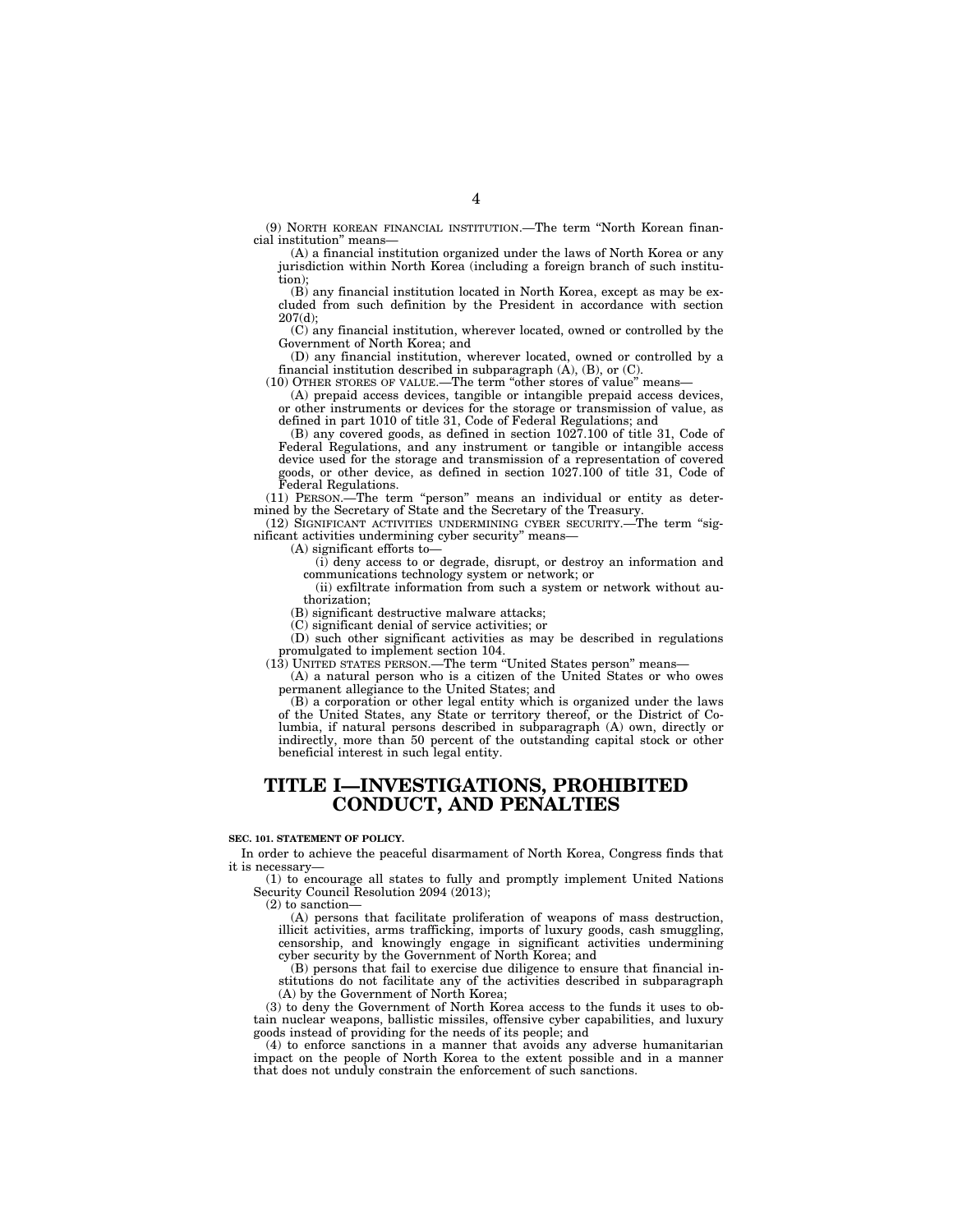**SEC. 102. INVESTIGATIONS.** 

The President shall initiate an investigation into the possible designation of a person under section 104(a) upon receipt by the President of credible information indicating that such person has engaged in conduct described in section 104(a).

#### **SEC. 103. BRIEFING TO CONGRESS.**

Not later than 180 days after the date of the enactment of this Act, and periodically thereafter, the President shall provide to the appropriate congressional committees a briefing on efforts to implement this Act, to include the following, to the extent the information is available:

(1) The principal foreign assets and sources of foreign income of the Government of North Korea.

(2) A list of the persons designated under subsections (a) and (b) of section 104.

(3) A list of the persons with respect to which sanctions were waived or removed under section 207.

(4) A summary of any diplomatic efforts made in accordance with section 202(b) and of the progress realized from such efforts, including efforts to encourage the European Union and other states and jurisdictions to sanction and block the assets of the Foreign Trade Bank of North Korea and Daedong Credit Bank.

#### **SEC. 104. DESIGNATION OF PERSONS FOR PROHIBITED CONDUCT AND MANDATORY AND DIS-CRETIONARY DESIGNATION AND SANCTIONS AUTHORITIES.**

(a) PROHIBITED CONDUCT AND MANDATORY DESIGNATION AND SANCTIONS AUTHOR- $ITY.$  (1) CONDUCT DESCRIBED.—Except as provided in section 207, the President

shall designate under this subsection any person the President determines to—

(A) have knowingly engaged in significant activities or transactions with the Government of North Korea that have materially contributed to the proliferation of weapons of mass destruction or their means of delivery (including missiles capable of delivering such weapons), including any efforts to manufacture, acquire, possess, develop, transport, transfer, or use such items;

(B) have knowingly imported, exported, or reexported to, into, or from North Korea any significant arms or related materiel, whether directly or indirectly;

(C) have knowingly provided significant training, advice, or other services or assistance, or engaged in significant transactions, related to the manufacture, maintenance, or use of any arms or related materiel to be imported, exported, or reexported to, into, or from North Korea, or following their importation, exportation, or reexportation to, into, or from North Korea, whether directly or indirectly;

(D) have knowingly, directly or indirectly, imported, exported, or reexported significant luxury goods to or into North Korea;

(E) have knowingly engaged in or been responsible for censorship by the Government of North Korea, including prohibiting, limiting, or penalizing the exercise of freedom of expression or assembly, limiting access to print, radio or other broadcast media, Internet or other electronic communications, or the facilitation or support of intentional frequency manipulation that would jam or restrict an international signal;

(F) have knowingly engaged in or been responsible for serious human rights abuses by the Government of North Korea, including torture or cruel, inhuman, or degrading treatment or punishment, prolonged detention without charges and trial, forced labor or trafficking in persons, causing the disappearance of persons by the abduction and clandestine detention of those persons, and other denial of the right to life, liberty, or the security of a person;

(G) have knowingly, directly or indirectly, engaged in acts of money laundering, the counterfeiting of goods or currency, bulk cash smuggling, narcotics trafficking, or other illicit activity that involves or supports the Government of North Korea or any senior official thereof, whether directly or indirectly; or

(H) have knowingly attempted to engage in any of the conduct described in subparagraphs  $(\check{A})$  through  $(G)$  of this paragraph.

(2) EFFECT OF DESIGNATION.—With respect to any person designated under this subsection, the President—

(A) shall exercise the authorities of the International Emergency Economic Powers Act (50 U.S.C. 1705 et seq.) to block all property and interests in property of any person designated under this subsection that are in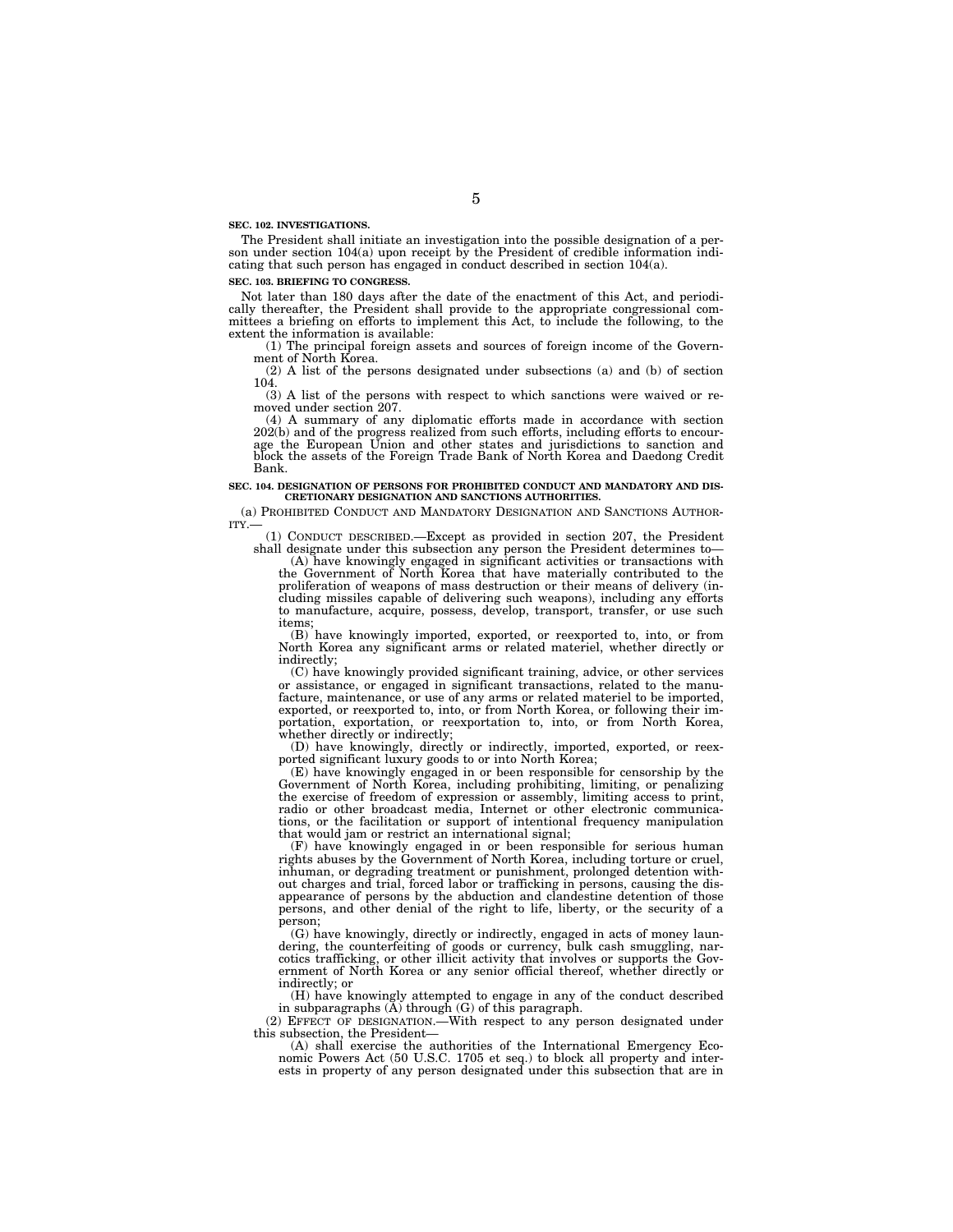the United States, that hereafter come within the United States, or that are or hereafter come within the possession or control of any United States person, including any overseas branch; and

 $(B)$  may apply any of the sanctions described in sections 204, 205 $(c)$ , and 206.

(3) PENALTIES.—The penalties provided for in section 206 of the International Emergency Economic Powers Act (50 U.S.C. 1705) shall apply to a person who violates, attempts to violate, conspires to violate, or causes a violation of any<br>prohibition provided for in this subsection, or of an order or regulation pre-<br>scribed under this Act, to the same extent that such penaltie that commits an unlawful act described in section  $206(a)$  of that Act (50 U.S.C.  $1705(a)$ ).

(4) DEFINITION.—In paragraph  $(1)(F)$ , the term "trafficking in persons" has the meaning given the term in section 103(9) of the Trafficking Victims Protec-tion Act of 2000 (22 U.S.C. 7102(9)).

(b) DISCRETIONARY DESIGNATION AND SANCTIONS AUTHORITY.— (1) CONDUCT DESCRIBED.—Except as provided in section 207 and paragraph (3) of this subsection, the President may designate under this subsection any person that the President determines to—

(A) have knowingly engaged in, contributed to, assisted, sponsored, or provided financial, material or technological support for, or goods and services in support of, any violation of, or evasion of, an applicable United Nations Security Council resolution;

 $(B)$  have knowingly facilitated the transfer of any funds, financial assets. or economic resources of, or property or interests in property of a person designated under an applicable Executive order, or by the United Nations Security Council pursuant to an applicable United Nations Security Council resolution;

(C) have knowingly facilitated the transfer of any funds, financial assets, or economic resources, or any property or interests in property derived from, involved in, or that has materially contributed to conduct prohibited by subsection (a) or an applicable United Nations Security Council resolution;

(D) have knowingly facilitated any transaction, including any transaction in bulk cash or other stores of value, without applying enhanced monitoring to ensure that such transaction does not contribute materially to conduct described in subsection (a) an applicable Executive order, or an applicable United Nations Security Council resolution;

(E) have knowingly facilitated any transactions in cash or monetary instruments or other stores of value, including through cash couriers transiting to or from North Korea, used to facilitate any conduct prohibited by an applicable United Nations Security Council resolution;

(F) have knowingly, directly or indirectly, engaged in significant activities undermining cyber security for, in support of on behalf of, the Government of North Korea or any senior official thereof, or have knowingly contributed to the bribery of an official of the Government of North Korea, the misappropriation, theft, or embezzlement of public funds by, or for the benefit of, an official of the Government of North Korea, or the use of any proceeds of any such conduct; or

(G) have knowingly and materially assisted, sponsored, or provided significant financial, material, or technological support for, or goods or services to or in support of, the conduct described in subparagraphs  $(A)$  through  $(F)$ of this paragraph or the conduct described in subparagraphs (A) through  $(G)$  of subsection  $(a)(1)$ .

(2) EFFECT OF DESIGNATION.—With respect to any person designated under this subsection, the President—

(A) may apply the sanctions described in section 204;

(B) may apply any of the special measures described in section 5318A of title 31, United States Code;

(C) may prohibit any transactions in foreign exchange that are subject to the jurisdiction of the United States and in which such person has any interest;

(D) may prohibit any transfers of credit or payments between financial institutions or by, through, or to any financial institution, to the extent that such transfers or payments are subject to the jurisdiction of the United States and involve any interest of the person; and

(E) may exercise the authorities of the International Emergency Economic Powers Act (50 U.S.C. 1705 et seq.) without regard to section 202 of such Act to block any property and interests in property of any person des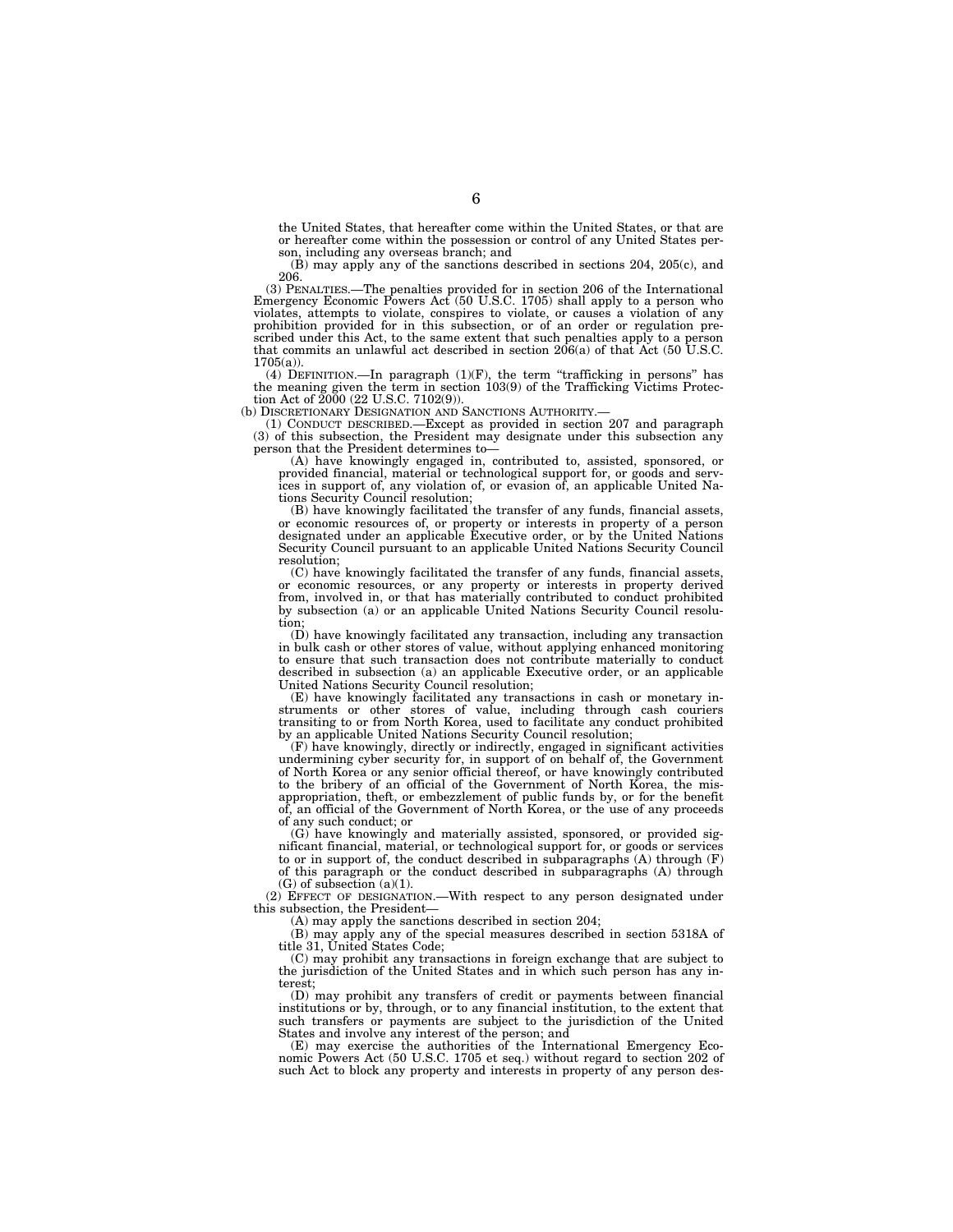ignated under this subsection that are in the United States, that hereafter come within the United States, or that are or hereafter come within the possession or control of any United States person, including any overseas branch.

(3) LIMITATION.—If the President determines that a person has engaged in any conduct described in subparagraphs (A) through  $(F)$  of paragraph  $(1)$  that may also be construed to constitute conduct described in subparagraphs (A) through  $(H)$  of subsection  $(a)(1)$ , the President may not designate the person under this subsection but rather shall designate the person under subsection (a).

(c) BLOCKING OF ALL PROPERTY AND INTERESTS IN PROPERTY OF THE GOVERNMENT OF NORTH KOREA AND THE WORKER'S PARTY OF KOREA.—Except as provided in section 207, the President shall exercise the authorities of the International Emergency Economic Powers Act (50 U.S.C. 1705 et seq.) to block all property and interests in property of the Government of North Korea or the Worker's Party of Korea that on or after the date of the enactment of this Act come within the United States, or that come within the possession or control of any United States person, including any overseas branch.

(d) APPLICATION.—The designation of a person under subsection (a) or (b) and the blocking of property and interests in property under subsection (c) shall also apply with respect to a person who is determined to be owned or controlled by, or to have acted or purported to act for or on behalf of, directly or indirectly, any person whose property and interests in property are blocked pursuant to this section.

(e) LICENSING.—

(1) LICENSE REQUIRED.—Not later than 180 days after the date of enactment of this Act, the President shall promulgate regulations prohibiting United States persons from engaging in any transaction involving any property—

(A) in which the Government of North Korea has an interest;

(B) located in North Korea;

(C) of North Korean origin; or

(D) knowingly transferred, directly or indirectly, to the Government of North Korea.

(2) TRANSACTION LICENSING.—The President shall deny or revoke any license for any transaction that, in the determination of the President, lacks sufficient financial controls to ensure that such transaction will not facilitate any of the conduct described in subsection (a) or subsection (b).

(3) LICENSING AUTHORIZATION.—

(A) IN GENERAL.—Subject to subparagraph (B), the President may issue regulations to authorize—

(i) transactions for the purposes described in section 207; and

(ii) transactions and activities authorized under North Korean Human Rights Act of 2004 (22 U.S.C. 7801 et seq.).

(B) PROHIBITION.—The President may not issue regulations to authorize transactions under clause (i) or (ii) of subparagraph  $(\bar{A})$  if such transactions include any transactions with the Government of North Korea.

#### **SEC. 105. FORFEITURE OF PROPERTY.**

(a) AMENDMENT TO PROPERTY SUBJECT TO FORFEITURE.—Section  $981(a)(1)$  of title 18, United States Code, is amended by adding at the end the following new subparagraph:

 $\hat{I}$ ) Any property, real or personal, that is involved in a violation or attempted violation, or which constitutes or is derived from proceeds traceable to a viola-

tion, of section 104(a) of the North Korea Sanctions Enforcement Act of 2015.''. (b) AMENDMENT TO DEFINITION OF CIVIL FORFEITURE STATUTE.—Section 983(i)(2)(D) of title 18, United States Code, is amended—

(1) by striking ''or the International Emergency Economic Powers Act'' and inserting ", the International Emergency Economic Powers Act"; and

(2) by adding at the end before the semicolon the following: '', or the North Korea Sanctions Enforcement Act of 2015''.

(c) AMENDMENT TO DEFINITION OF SPECIFIED UNLAWFUL ACTIVITY.—Section 1956(c)(7)(D) of title 18, United States Code, is amended—

(1) by striking ''or section 92 of the Atomic Energy Act of 1954'' and inserting "section 92 of the Atomic Energy Act of 1954"; and

 $(2)$  by adding at the end the following: ", or section  $104(a)$  of the North Korea Sanctions Enforcement Act of 2015;''.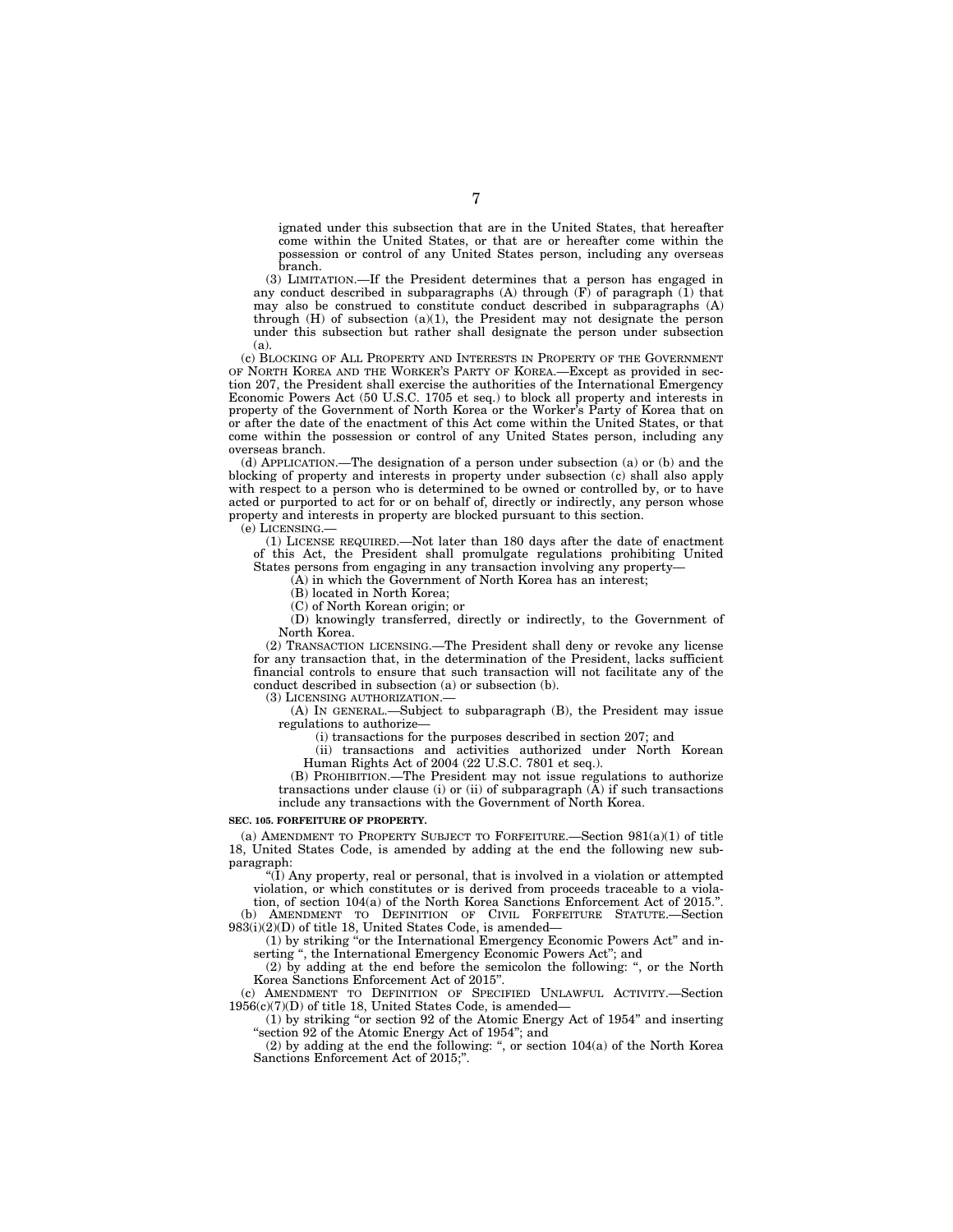## **TITLE II—SANCTIONS AGAINST NORTH KO-REAN PROLIFERATION, HUMAN RIGHTS ABUSES, ILLICIT ACTIVITIES, AND SIGNIFI-CANT ACTIVITIES UNDERMINING CYBER SE-CURITY**

#### **SEC. 201. DETERMINATIONS WITH RESPECT TO NORTH KOREA AS A JURISDICTION OF PRI-MARY MONEY LAUNDERING CONCERN.**

(a) FINDINGS.—Congress makes the following findings:

(1) The Undersecretary of the Treasury for Terrorism and Financial Intelligence, who is responsible for safeguarding the financial system against illicit use, money laundering, terrorist financing, and the proliferation of weapons of mass destruction, has repeatedly expressed concern about North Korea's misuse of the international financial system as follows:

(A) In 2006, the Undersecretary stated that, given North Korea's ''counterfeiting of U.S. currency, narcotics trafficking and use of accounts worldwide to conduct proliferation-related transactions, the line between illicit and licit North Korean money is nearly invisible'' and urged financial institutions worldwide to ''think carefully about the risks of doing any North Korea-related business.''.

(B) In 2011, the Undersecretary stated that ''North Korea remains intent on engaging in proliferation, selling arms as well as bringing in material,'' and was ''aggressively pursuing the effort to establish front companies.''.

(C) In 2013, the Undersecretary stated, in reference to North Korea's distribution of high-quality counterfeit United States currency, that ''North Korea is continuing to try to pass a supernote into the international financial system,'' and that the Department of the Treasury would soon introduce new currency with improved security features to protect against counterfeiting by the Government of North Korea.

(2) The Financial Action Task Force, an intergovernmental body whose purpose is to develop and promote national and international policies to combat money laundering and terrorist financing, has repeatedly—

(A) expressed concern at deficiencies in North Korea's regimes to combat money laundering and terrorist financing;

(B) urged North Korea to adopt a plan of action to address significant deficiencies in these regimes and the serious threat they pose to the integrity of the international financial system;

(C) urged all jurisdictions to apply countermeasures to protect the international financial system from ongoing and substantial money laundering and terrorist financing risks emanating from North Korea;

(D) urged all jurisdictions to advise their financial institutions to give special attention to business relationships and transactions with North Korea, including North Korean companies and financial institutions; and

(E) called on all jurisdictions to protect against correspondent relationships being used to bypass or evade countermeasures and risk mitigation practices, and take into account money laundering and terrorist financing risks when considering requests by North Korean financial institutions to open branches and subsidiaries in their jurisdiction.

(3) On March 7, 2013, the United Nations Security Council unanimously adopted Resolution 2094, which—

(A) welcomed the Financial Action Task Force's recommendation on financial sanctions related to proliferation, and its guidance on the implementation of sanctions;

(B) decided that Member States should apply enhanced monitoring and other legal measures to prevent the provision of financial services or the transfer of property that could contribute to activities prohibited by applicable United Nations Security Council resolutions; and

(C) called on Member States to prohibit North Korean banks from establishing or maintaining correspondent relationships with banks in their jurisdictions, to prevent the provision of financial services, if they have information that provides reasonable grounds to believe that these activities could contribute to activities prohibited by an applicable United Nations Security Council resolution, or to the evasion of such prohibitions.

(b) SENSE OF CONGRESS REGARDING THE DESIGNATION OF NORTH KOREA AS A JU-RISDICTION OF PRIMARY MONEY LAUNDERING CONCERN.—Congress—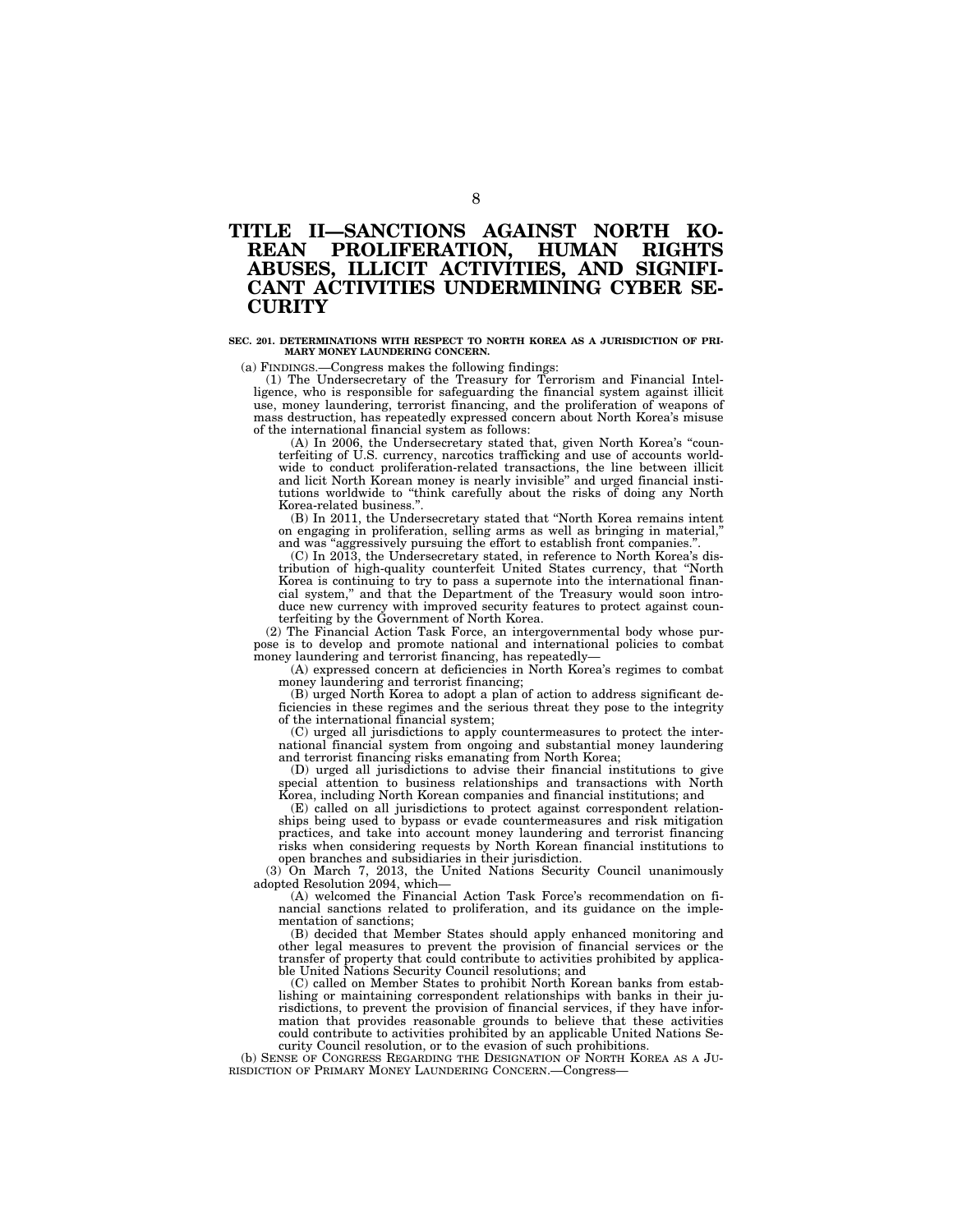(1) acknowledges the efforts of the United Nations Security Council to impose limitations on, and require enhanced monitoring of, transactions involving North Korean financial institutions that could contribute to sanctioned activities;

(2) urges the President, in the strongest terms, to immediately designate North Korea as a jurisdiction of primary money laundering concern, and to adopt stringent special measures to safeguard the financial system against the risks posed by North Korea's willful evasion of sanctions and its illicit activities; and

(3) urges the President to seek the prompt implementation by other states of enhanced monitoring and due diligence to prevent North Korea's misuse of the international financial system, including by sharing information about activi-ties, transactions, and property that could contribute to activities sanctioned by applicable United Nations Security Council resolutions, or to the evasion of sanctions.

(c) DETERMINATIONS REGARDING NORTH KOREA.— (1) IN GENERAL.—The Secretary of the Treasury shall, not later than 180 days after the date of the enactment of this Act, determine, in consultation with the Secretary of State and Attorney General, and in accordance with section 5318A of title 31, United States Code, whether reasonable grounds exist for concluding that North Korea is a jurisdiction of primary money laundering concern.

(2) SPECIAL MEASURES.—If the Secretary of the Treasury determines under this subsection that reasonable grounds exist for finding that North Korea is a jurisdiction of primary money laundering concern, the Secretary of the Treas-ury, in consultation with the Federal functional regulators, shall impose one or more of the special measures described in paragraphs (1) through (5) of section 5318A(b) of title 31, United States Code, with respect to the jurisdiction of North Korea.<br>(3) REPORT REQUIRED.-

(A) IN GENERAL.—If the Secretary of the Treasury determines that North Korea is a jurisdiction of primary money laundering concern, the Secretary of the Treasury shall, not later than 90 days after the date on which the Secretary makes such determination, submit to the appropriate congressional committees a report on the determination made under paragraph (1) together with the reasons for that determination.

(B) FORM.—A report or copy of any report submitted under this para-graph shall be submitted in unclassified form but may contain a classified annex.

#### **SEC. 202. ENSURING THE CONSISTENT ENFORCEMENT OF UNITED NATIONS SECURITY COUN-CIL RESOLUTIONS AND FINANCIAL RESTRICTIONS ON NORTH KOREA.**

(a) FINDINGS.—Congress finds that—

(1) all states and jurisdictions are obligated to implement and enforce applicable United Nations Security Council resolutions fully and promptly, including by—

(A) blocking the property of, and ensuring that any property is prevented from being made available to, persons designated by the Security Council under applicable United Nations Security Council resolutions;

(B) blocking any property associated with an activity prohibited by applicable United Nations Security Council resolutions; and

(C) preventing any transfer of property and any provision of financial services that could contribute to an activity prohibited by applicable United Nations Security Council resolutions, or to the evasion of sanctions under such resolutions;

(2) all states and jurisdictions share a common interest in protecting the international financial system from the risks of money laundering and illicit transactions emanating from North Korea;

(3) the United States Dollar and the Euro are the world's principal reserve currencies, and the United States and the European Union are primarily responsible for the protection of the international financial system from these risks;

(4) the cooperation of the People's Republic of China, as North Korea's principal trading partner, is essential to the enforcement of applicable United Nations Security Council resolutions and to the protection of the international financial system;

(5) the report of the Panel of Experts established pursuant to United Nations Security Council Resolution 1874, dated June 11, 2013, expressed concern about the ability of banks in states with less effective regulators and those unable to afford effective compliance to detect and prevent illicit transfers involving North Korea;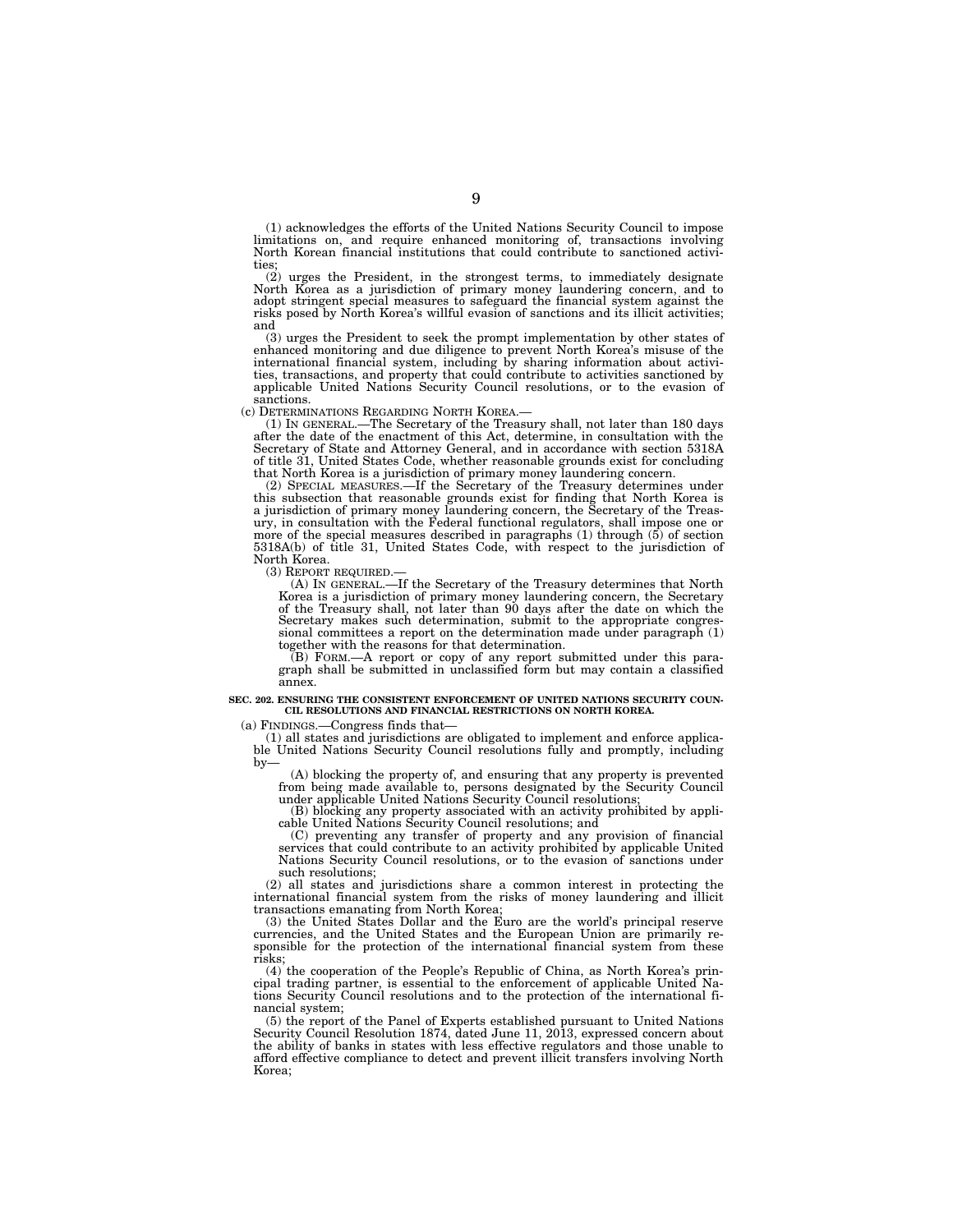(6) North Korea has historically exploited inconsistencies between jurisdictions in the interpretation and enforcement of financial regulations and applicable United Nations Security Council resolutions to circumvent sanctions and launder the proceeds of illicit activities;

(7) Amroggang Development Bank, Bank of East Land, and Tanchon Commercial Bank have been designated by the Secretary of the Treasury, the United Nations Security Council, and the European Union;

(8) Korea Daesong Bank and Korea Kwangson Banking Corporation have been designated by the Secretary of the Treasury and the European Union;

(9) the Foreign Trade Bank of North Korea has been designated by the Secretary of the Treasury for facilitating transactions on behalf of persons linked to its proliferation network, and for serving as "a key financial node"; and

(10) Daedong Credit Bank has been designated by the Secretary of the Treasury for activities prohibited by applicable United Nations Security Council resolutions, including the use of deceptive financial practices to facilitate transactions on behalf of persons linked to North Korea's proliferation network.

(b) SENSE OF CONGRESS.—It is the sense of Congress that the President should intensify diplomatic efforts, both in appropriate international fora such as the United Nations and bilaterally, to develop and implement a coordinated, consistent, multilateral strategy for protecting the global financial system against risks emanating from North Korea, including—

(1) the cessation of any financial services whose continuation is inconsistent with applicable United Nations Security Council resolutions;

(2) the cessation of any financial services to persons, including financial institutions, that present unacceptable risks of facilitating money laundering and illicit activity by the Government of North Korea;

(3) the blocking by all states and jurisdictions, in accordance with the legal process of the state or jurisdiction in which the property is held, of any property required to be blocked under applicable United Nations Security Council resolutions;

(4) the blocking of any property derived from illicit activity, from significant activities undermining cyber security, from the misappropriation, theft, or embezzlement of public funds by, or for the benefit of, officials of the Government of North Korea;

(5) the blocking of any property involved in significant activities undermining cyber security by the Government of North Korea, directly or indirectly, against United States persons, or the theft of intellectual property by the Government of North Korea, directly or indirectly from United States persons; and

(6) the blocking of any property of persons directly or indirectly involved in censorship or human rights abuses by the Government of North Korea.

#### **SEC. 203. PROLIFERATION PREVENTION SANCTIONS.**

(a) EXPORT OF CERTAIN GOODS OR TECHNOLOGY.—

(1) IN GENERAL.—Subject to section  $207(a)(2)(C)$  of this Act, a license shall be required for the export to North Korea of any goods or technology subject to the Export Administration Regulations (part 730 of title 15, Code of Federal Regulations) without regard to whether the Secretary of State has designated North Korea as a country the government of which has provided support for acts of international terrorism, as determined by the Secretary of State under section 6(j) of the Export Administration Act of 1979 (50 U.S.C. App. 2045), as continued in effect under the International Emergency Economic Powers Act.

(2) PRESUMPTION OF DENIAL.—A license for the export to North Korea of any goods or technology as described in paragraph (1) shall be subject to a presumption of denial.

(b) TRANSACTIONS WITH COUNTRIES SUPPORTING ACTS OF INTERNATIONAL TER-RORISM.—

(1) ARMS EXPORT CONTROL ACT PROHIBITIONS.—The prohibitions and restrictions described in section 40 of the Arms Export Control Act (22 U.S.C. 2780), and other provisions provided for in that Act, shall also apply to exporting or otherwise providing (by sale, lease or loan, grant, or other means), directly or indirectly, any munitions item to the Government of North Korea without regard to whether or not North Korea is a country with respect to which subsection (d) of such section (relating to designation of state sponsors of terrorism) applies.

(2) FINANCIAL TRANSACTIONS.—Except as provided in section 207 of this Act and the North Korean Human Rights Act of 2004 (22 U.S.C. 7801 et seq.), the penalties provided for in section 2332d of title 18, United States Code, shall apply to a United States person that engages in a financial transaction with the Government of North Korea on or after the date of the enactment of this Act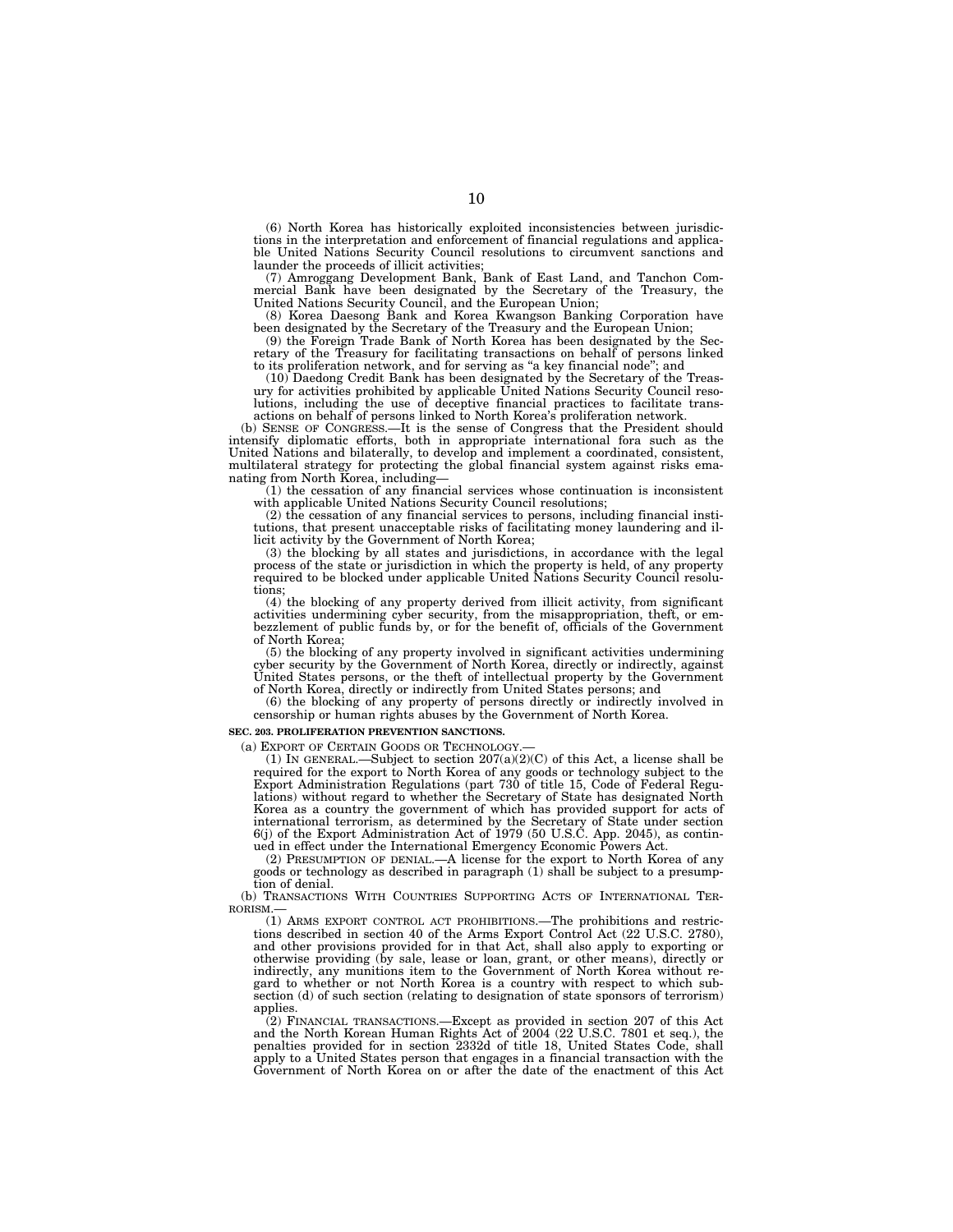to the same extent that such penalties apply to a United States citizen that commits an unlawful act described in section 2332d of title 18, United States Code.<br>(c) Transactions in Lethal Military Equipment.

(c) TRANSACTIONS IN LETHAL MILITARY EQUIPMENT.— (1) IN GENERAL.—The President shall withhold assistance under the Foreign Assistance Act of 1961 (22 U.S.C. 2151 et seq.) to any country that provides lethal military equipment to, or receives lethal military equipment from, the Gov-ernment of North Korea.

(2) APPLICABILITY.—The prohibition under this subsection with respect to a country shall terminate on the date that is 1 year after the date on which such country ceases to provide lethal military equipment to the Government of North

Korea. (3) WAIVER.—The President may, on a case-by-case basis, waive the prohibition under this subsection with respect to a country for a period of not more than 180 days, and may renew the waiver for additional periods of not more than 180 days, if the President determines and so reports to the appropriate congressional committees that it is vital to the national security interests of the United States to exercise such waiver authority.

#### **SEC. 204. PROCUREMENT SANCTIONS.**

(a) IN GENERAL.—Except as provided in this section, the United States Government may not procure, or enter into any contract for the procurement of, any goods

or services from any designated person. (b) FAR.—The Federal Acquisition Regulation issued pursuant to section 1303 of title 41, United States Code, shall be revised to require a certification from each person that is a prospective contractor that such person does not engage in any of the conduct described in subsection (a) or (b) of section 104. Such revision shall apply with respect to contracts in an amount greater than the simplified acquisition threshold (as defined in section 134 of title 41, United States Code) for which solici-tations are issued on or after the date that is 90 days after the date of the enactment of this Act.

(c) TERMINATION OF CONTRACTS AND INITIATION OF SUSPENSION AND DEBARMENT PROCEEDING.—

(1) TERMINATION OF CONTRACTS.—Except as provided in paragraph  $(2)$ , the head of an executive agency shall terminate a contract with a person who has provided a false certification under subsection (b).

(2) WAIVER.—The head of an executive agency may waive the requirement under paragraph (1) with respect to a person based upon a written finding of urgent and compelling circumstances significantly affecting the interests of the<br>United States. If the head of an executive agency waives the requirement under<br>paragraph (1) for a person, the head of the agency shall submi priate congressional committees, within 30 days after the waiver is made, a report containing the rationale for the waiver and relevant information supporting the waiver decision.

(3) INITIATION OF SUSPENSION AND DEBARMENT PROCEEDING.—The head of an executive agency shall initiate a suspension and debarment proceeding against a person who has provided a false certification under subsection (b). Upon determination of suspension, debarment, or proposed debarment, the agency shall ensure that such person is entered into the Governmentwide database containing the list of all excluded parties ineligible for Federal programs pursuant to Executive Order No. 12549 (31 U.S.C. 6101 note; relating to debarment and suspension) and Executive Order No. 12689 (31 U.S.C. 6101 note; relating to debarment and suspension).

(d) CLARIFICATION REGARDING CERTAIN PRODUCTS.—The remedies specified in subsections (a) through (c) shall not apply with respect to the procurement of eligible products, as defined in section 308(4) of the Trade Agreements Act of 1979 (19 U.S.C. 2518(4)), of any foreign country or instrumentality designated under section 301(b) of such Act (19 U.S.C. 2511(b)).

(e) RULE OF CONSTRUCTION.—Nothing in this subsection may be construed to limit the use of other remedies available to the head of an executive agency or any other official of the Federal Government on the basis of a determination of a false certification under subsection (b).

(f) EXECUTIVE AGENCY DEFINED.—In this section, the term ''executive agency'' has the meaning given such term in section 133 of title 41, United States Code.

#### **SEC. 205. ENHANCED INSPECTIONS AUTHORITIES.**

(a) REPORT REQUIRED.—Not later than 180 days after the date of the enactment of this Act, and every 180 days thereafter, the President, acting through the Secretary of Homeland Security, shall submit to the appropriate congressional committees, the Committee on Homeland Security of the House of Representatives, and the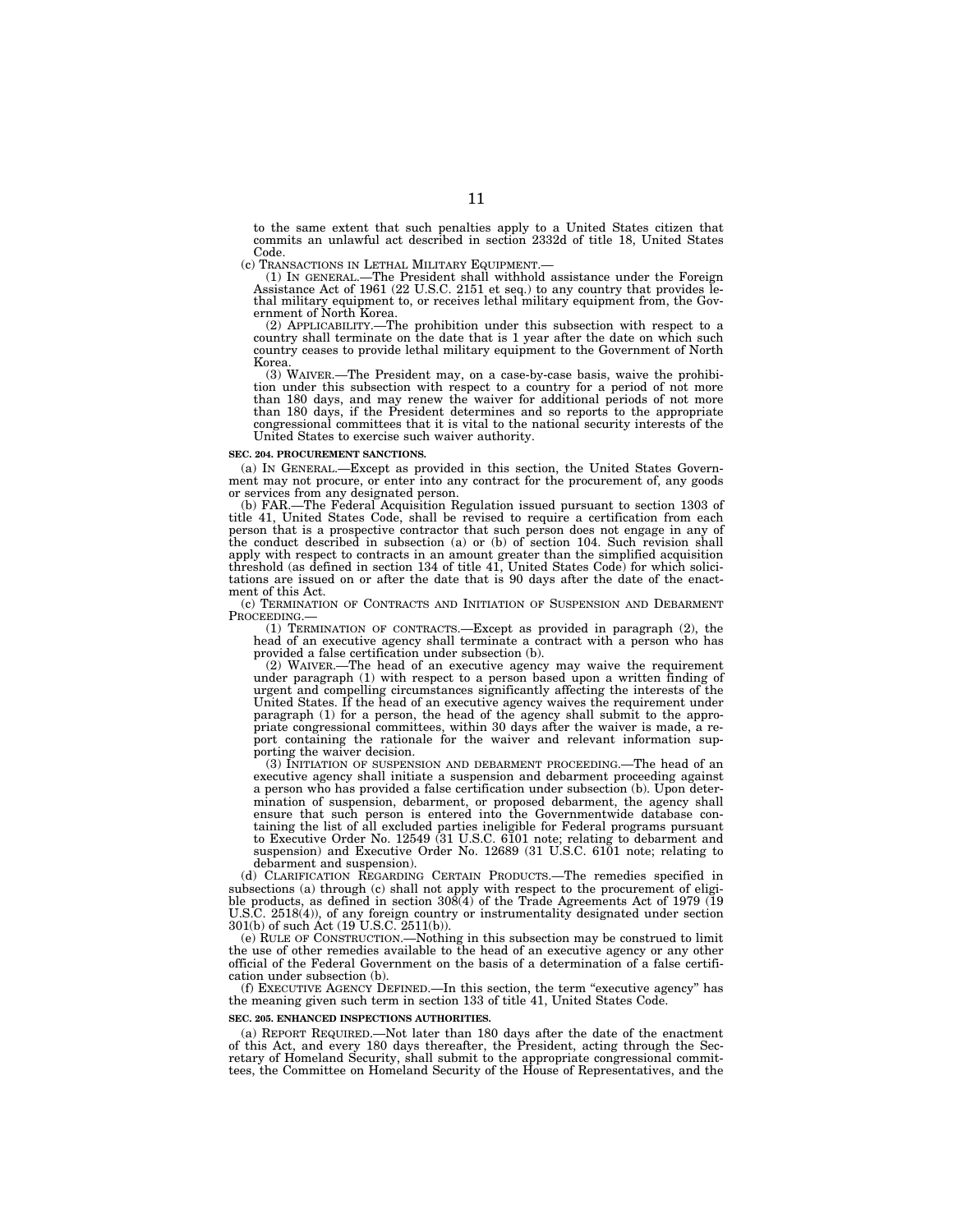Committee on Homeland Security and Governmental Affairs of the Senate, a report identifying foreign sea ports and airports whose inspections of ships, aircraft, and conveyances originating in North Korea, carrying North Korean property, or oper-ated by the Government of North Korea are deficient to effectively prevent the fa-

cilitation of any of the activities described in section 104(a). (b) ENHANCED SECURITY TARGETING REQUIREMENTS.—Not later than 180 days after the identification of any sea port or airport pursuant to subsection (a), the Sec-<br>retary of Homeland Security shall, utilizing the Automated Targeting System oper-<br>ated by the National Targeting Center in U.S. Custo quire enhanced screening procedures to determine if physical inspections are war-ranted of any cargo bound for or landed in the United States that has been transported through such sea port or airport if there are reasonable grounds to believe that such cargo contains goods prohibited under this Act.

(c) SEIZURE AND FORFEITURE.—A vessel, aircraft, or conveyance used to facilitate any of the activities described in section 104(a) that comes within the jurisdiction of the United States may be seized and forfeited under chapter 46 of title 18, United States Code, or under the Tariff Act of 1930.

#### **SEC. 206. TRAVEL SANCTIONS.**

(a) ALIENS INELIGIBLE FOR VISAS, ADMISSION, OR PAROLE.— (1) VISAS, ADMISSION, OR PAROLE.—An alien (or an alien who is a corporate officer of a person (as defined in subparagraph (B) or (C) of section 3(11))) who the Secretary of State or the Secretary of Homeland Security (or a designee of one of such Secretaries) knows, or has reasonable grounds to believe, is described in subsection (a)(1) or (b)(1) of section 104 is-

(A) inadmissible to the United States;

(B) ineligible to receive a visa or other documentation to enter the United States; and

(C) otherwise ineligible to be admitted or paroled into the United States or to receive any other benefit under the Immigration and Nationality Act  $(8 \text{ U.S.C. } 1101 \text{ et seq.}).$ <br> $(2) \text{ CURRENT VISAS REVOKED.}$ 

(A) IN GENERAL.—The issuing consular officer, the Secretary of State, or the Secretary of Homeland Security (or a designee of one of such Secretaries) shall revoke any visa or other entry documentation issued to an alien who is described in subsection  $(a)(1)$  or  $(b)(1)$  of section 104 regardless of when issued.

(B) EFFECT OF REVOCATION.—A revocation under subparagraph (A)—

(i) shall take effect immediately; and

(ii) shall automatically cancel any other valid visa or entry docu-

mentation that is in the alien's possession.<br>(b) EXCEPTION TO COMPLY WITH UNITED NATIONS HEADQUARTERS AGREEMENT.— Sanctions under subsection  $(a)(1)(B)$  shall not apply to an alien if admitting the alien into the United States is necessary to permit the United States to comply with the Agreement regarding the Headquarters of the United Nations, signed at Lake Success June 26, 1947, and entered into force November 21, 1947, between the United Nations and the United States, or other applicable international obligations.

#### **SEC. 207. EXEMPTIONS, WAIVERS, AND REMOVALS OF DESIGNATION.**

(a) EXEMPTIONS.—

(1) MANDATORY EXEMPTIONS.—The following activities shall be exempt from sanctions under section 104:

(A) Activities subject to the reporting requirements of title V of the National Security Act of 1947 (50 U.S.C. 413 et seq.), or to any authorized intelligence activities of the United States.

(B) Any transaction necessary to comply with United States obligations under the Agreement between the United Nations and the United States of America regarding the Headquarters of the United Nations, signed June 26, 1947, and entered into force on November 21, 1947, or under the Vienna Convention on Consular Relations, signed April 24, 1963, and entered into force on March 19, 1967, or under other international agreements.

(2) DISCRETIONARY EXEMPTIONS.—The following activities may be exempt from sanctions under section 104 as determined by the President:

(A) Any financial transaction the exclusive purpose for which is to provide humanitarian assistance to the people of North Korea.

(B) Any financial transaction the exclusive purpose for which is to import food products into North Korea, if such food items are not defined as luxury goods.

(C) Any transaction the exclusive purpose for which is to import agricultural products, medicine, or medical devices into North Korea, provided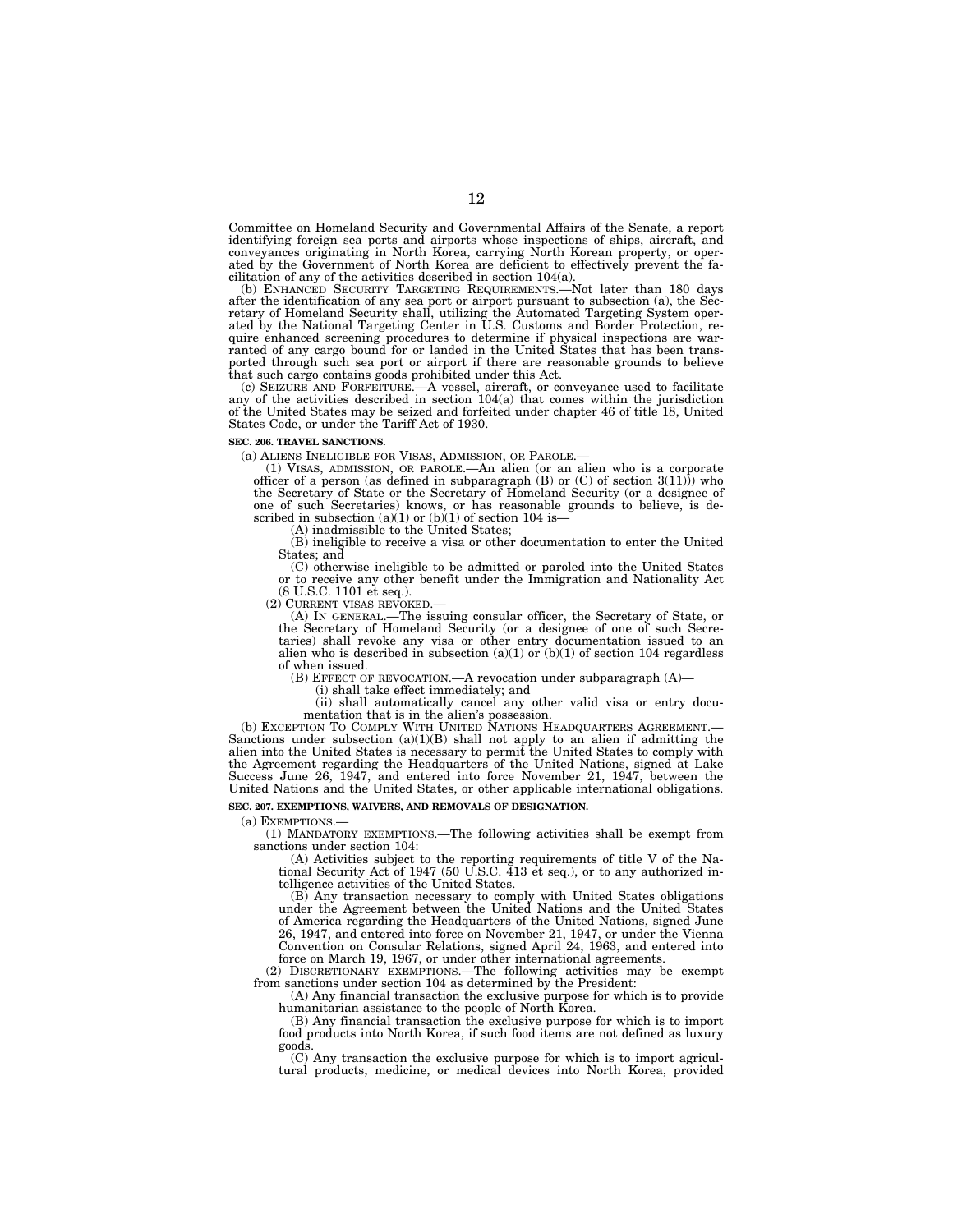that such supplies or equipment are classified as designated ''EAR 99'' under the Export Administration Regulations (part 730 of title 15, Code of Federal Regulations) and not controlled under—

(i) the Export Administration Act of 1979 (50 U.S.C. App. 2401 et seq.), as continued in effect under the International Emergency Economic Powers Act (50 U.S.C. 1701 et seq.);

(ii) the Arms Export Control Act (22 U.S.C. 2751 et seq.);

(iii) part B of title VIII of the Nuclear Proliferation Prevention Act of 1994 (22 U.S.C. 6301 et seq.); or

(iv) the Chemical and Biological Weapons Control and Warfare Elimination Act of 1991 (22 U.S.C. 5601 et seq.).

(b) WAIVER.—The President may waive, on a case-by-case basis, the imposition of sanctions for a period of not more than one year, and may renew that waiver for additional periods of not more than one year, any sanction or other measure under section 104, 204, 205, 206, or 303 if the President submits to the appropriate congressional committees a written determination that the waiver meets one or more of the following requirements:

(1) The waiver is important to the economic or national security interests of the United States.

(2) The waiver will further the enforcement of this Act or is for an important law enforcement purpose.

(3) The waiver is for an important humanitarian purpose, including any of the purposes described in section 4 of the North Korean Human Rights Act of 2004 (22 U.S.C. 7802).

(c) REMOVALS OF SANCTIONS.—The President may prescribe rules and regulations for the removal of sanctions on a person that is designated under subsection (a) or (b) of section 104 and the removal of designations of a person with respect to such sanctions if the President determines that the designated person has verifiably ceased its participation in any of the conduct described in subsection (a) or (b) of section 104, as the case may be, and has given assurances that it will abide by the requirements of this Act.

(d) FINANCIAL SERVICES FOR CERTAIN ACTIVITIES.—The President may promulgate regulations, rules, and policies as may be necessary to facilitate the provision of financial services by a foreign financial institution that is not controlled by the Government of North Korea in support of the activities subject to exemption under this section.

#### **SEC. 208. REPORT ON THOSE RESPONSIBLE FOR KNOWINGLY ENGAGING IN SIGNIFICANT AC-TIVITIES UNDERMINING CYBER SECURITY.**

(a) IN GENERAL.—The President shall submit to the appropriate congressional committees a report on significant activities undermining cyber security conducted, or otherwise ordered or controlled, directly or indirectly, by the Government of North Korea, including—

(1) the identity and nationality of persons that have knowingly engaged in, directed, or provided material support to significant activities undermining cyber security by the Government of North Korea;

(2) the conduct engaged in by each person identified;

(3) the extent to which a foreign government has provided material support to significant activities undermining cyber security conducted, or otherwise ordered or controlled by, the Government of North Korea; and

(4) the efforts made by the United States to engage foreign governments to halt the capability of North Korea to conduct significant activities undermining cyber security.

(b) SUBMISSION AND FORM.—

(1) SUBMISSION.—The report required under subsection (a) shall be submitted not later than 90 days after the date of enactment of this Act, and every 180 days thereafter for a period not to exceed 3 years.

 $(2)$  FORM.—The report required under subsection (a) shall be submitted in an unclassified form, but may contain a classified annex.

#### **SEC. 209. SENSE OF CONGRESS THAT TRILATERAL COOPERATION AMONG THE UNITED STATES, JAPAN, AND THE REPUBLIC OF KOREA IS CRUCIAL TO THE STABILITY OF THE ASIA-PACIFIC REGION.**

(a) FINDINGS.—Congress finds the following:

(1) The United States, Japan, and the Republic of Korea (South Korea) share the values of democracy, free and open markets, the rule of law, and respect for human rights.

(2) The alliance relationship between the United States, Japan, and South Korea are critical to peace and security in the Asia-Pacific region.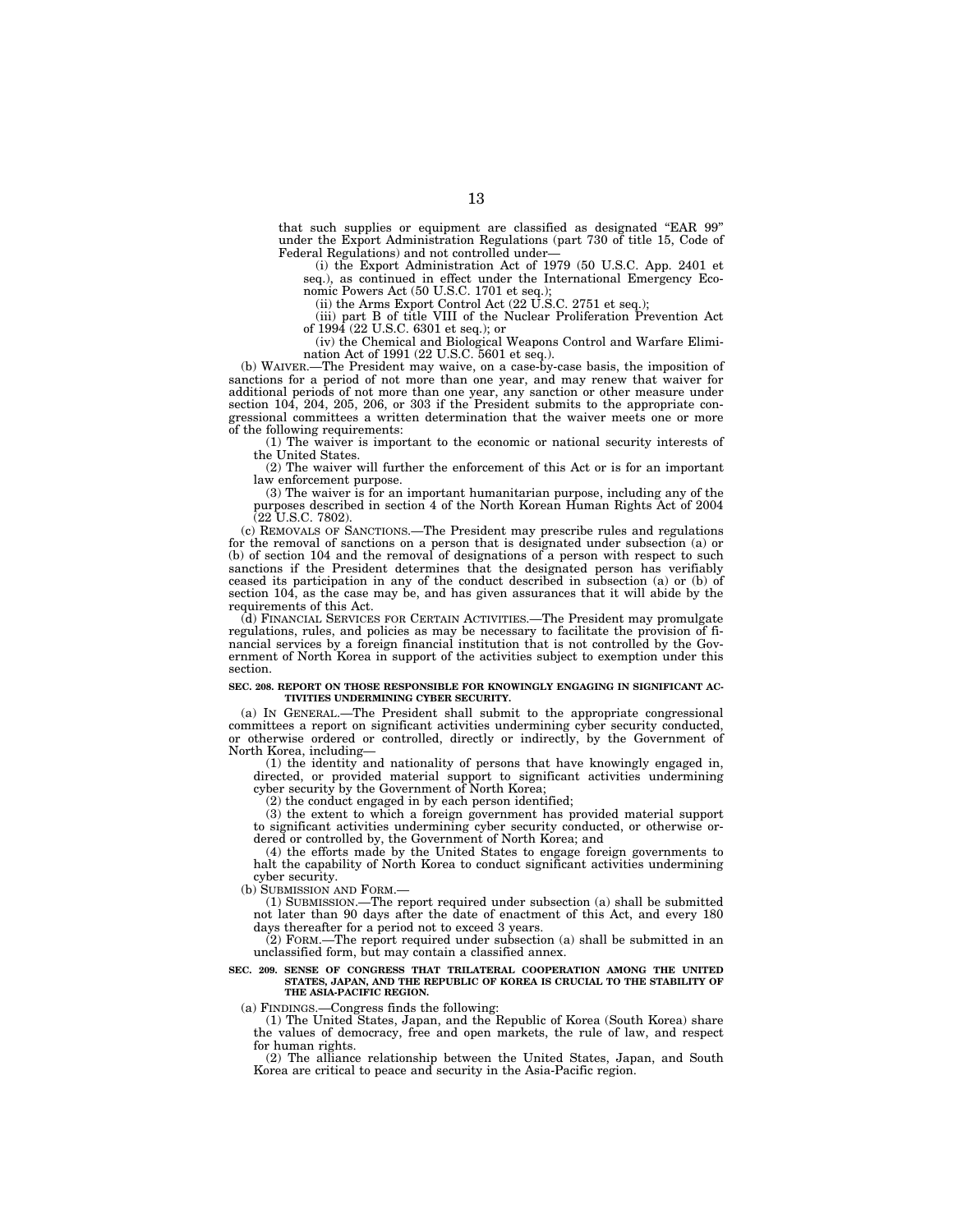(3) The United States, Japan, and South Korea are committed to continuing diplomatic efforts to ensure continued peace and stability in the Asia-Pacific region.

(4) On December 28, 2014, the United States, Japan, and South Korea finalized a trilateral military intelligence-sharing arrangement concerning the nuclear and missile threats posed by North Korea.

(5) The trilateral military intelligence-sharing arrangement reinforces and strengthens the commitment between the United States, Japan, and South Korea toward a Korean Peninsula free of nuclear weapons.

(b) SENSE OF CONGRESS.—It is the sense of Congress that North Korea's nuclear and ballistic missile programs are of mutual concern to the United States, Japan, and South Korea and a trilateral military intelligence-sharing arrangement is essen-tial to the security of each nation and the Asia-Pacific region.

#### **SEC. 210. REPORT ON NUCLEAR PROGRAM COOPERATION BETWEEN NORTH KOREA AND IRAN.**

(a) IN GENERAL.—The President shall submit to the Committee on Foreign Affairs of the House of Representatives and the Committee on Foreign Relations of the Senate a report on cooperation between North Korea and Iran on their nuclear programs, including the identity of Iranian and North Korean persons that have knowingly engaged in or directed the provision of material support or the exchange of information between North Korea and Iran on their respective nuclear programs.

(1) SUBMISSION.—The report required under subsection (a) shall be submitted not later than 90 days after the date of enactment of this Act.

(2) FORM.—The report required under subsection (a) shall be submitted in an unclassified form, but may contain a classified annex.

## **TITLE III—PROMOTION OF HUMAN RIGHTS**

#### **SEC. 301. INFORMATION TECHNOLOGY.**

Section 104 of the North Korean Human Rights Act of 2004 (22 U.S.C. 7814) is amended by inserting after subsection (c) the following new subsection: "(d) INFORMATION TECHNOLOGY STUDY.—

''(1) IN GENERAL.—Not later than 180 days after the date of the enactment of this subsection, the President shall submit to the appropriate congressional committees a report setting forth a detailed plan for making unrestricted, unmonitored, and inexpensive, radio, Internet, and electronic mass communications available to the people of North Korea.

"(2) FORM.—The report required by paragraph (1) shall be submitted in unclassified form, but may contain a classified annex.''.

#### **SEC. 302. REPORT ON NORTH KOREAN PRISON CAMPS.**

(a) IN GENERAL.—The Secretary of State shall submit to the appropriate congressional committees a report describing, with respect to each political prison camp in North Korea to the extent information is available—

(1) the camp's estimated prisoner population;

(2) the camp's geographical coordinates;

(3) the reasons for confinement of the prisoners;

(4) the camp's primary industries and products, and the end users of any goods produced in such camp;

(5) the natural persons and agencies responsible for conditions in the camp; (6) the conditions under which prisoners are confined, with respect to the adequacy of food, shelter, medical care, working conditions, and reports of ill-treatment of prisoners; and

(7) imagery, to include satellite imagery of each such camp, in a format that, if published, would not compromise the sources and methods used by the intelligence agencies of the United States to capture geospatial imagery.

(b) FORM.—The report required under subsection (a) may be included in the first report required to be submitted to Congress after the date of the enactment of this Act under sections 116(d) and 502B(b) of the Foreign Assistance Act of 1961 (22 U.S.C. 2151n(d) and 2304(b)) (relating to the annual human rights report).

#### **SEC. 303. REPORT ON PERSONS WHO ARE RESPONSIBLE FOR SERIOUS HUMAN RIGHTS ABUSES OR CENSORSHIP IN NORTH KOREA.**

(a) IN GENERAL.—The Secretary of State shall submit to the appropriate congressional committees a report that contains an identification of each person the Secretary determines to be responsible for serious human rights abuses or censorship in North Korea and a description of such abuses or censorship engaged in by such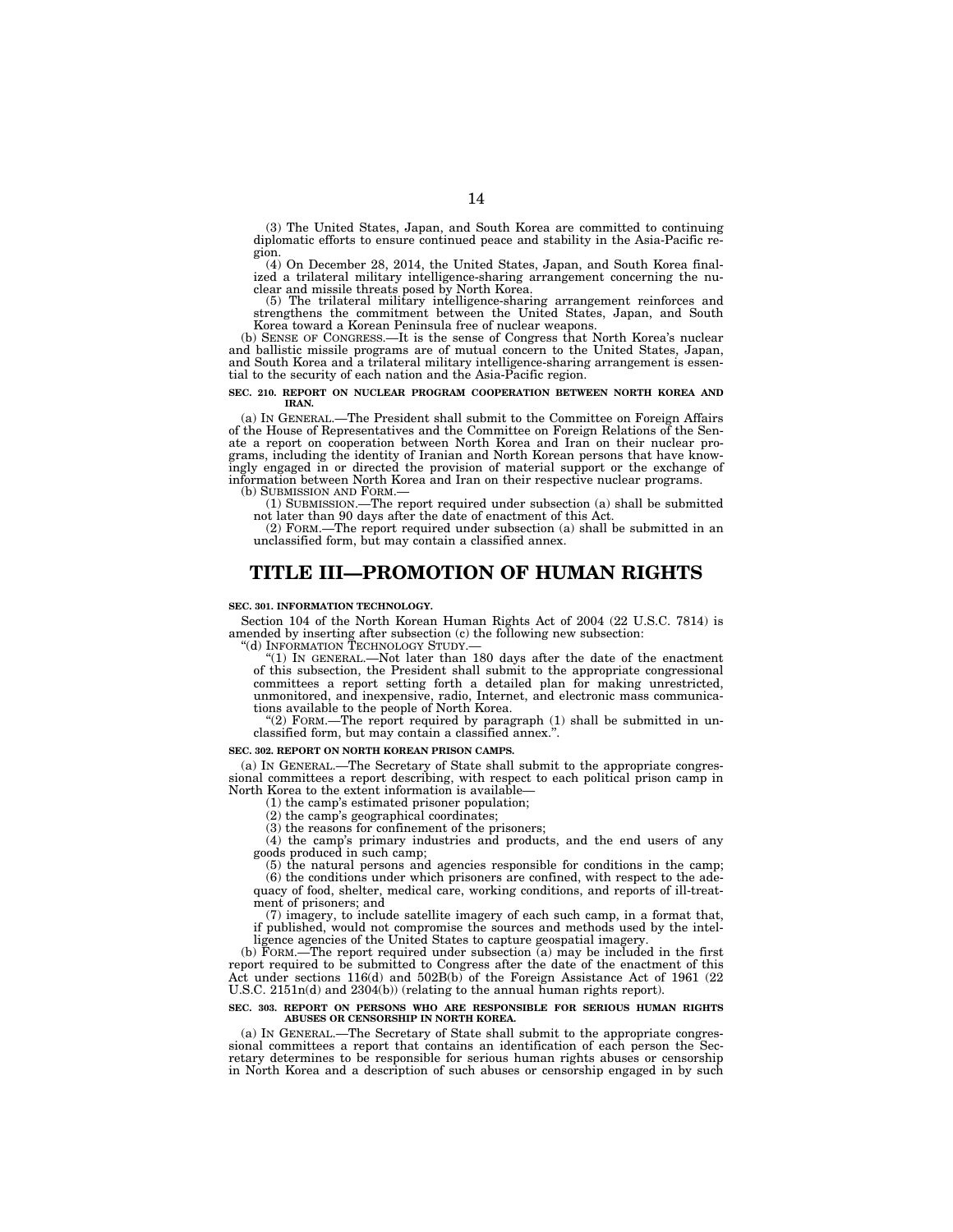person. The report shall include a description of actions taken by the Department of State to implement or support the recommendations of the Commission of Inquiry's Report on Human Rights in the Democratic People's Republic of North Korea, including efforts to press China and other countries to implement Commission recommendations.

(b) CONSIDERATION.—In preparing the report required under subsection (a), the Secretary of State shall give due consideration to the findings of the United Nations Commission of Inquiry on Human Rights in North Korea, and shall make specific findings with respect to the responsibility of Kim Jong Un, and of each natural person who is a member of the National Defense Commission of North Korea, or the Organization and Guidance Department of the Workers' Party of Korea, for serious human rights abuses and censorship.

(c) DESIGNATION OF PERSONS.—The President shall designate under section 104(a) any person listed in the report required under subsection (a) as responsible for serious human rights abuses or censorship in North Korea.

(d) SUBMISSION AND FORM.—

(1) SUBMISSION.—The report required under subsection (a) shall be submitted not later than 90 days after the date of the enactment of this Act, and every 180 days thereafter for a period not to exceed 3 years, shall be included in each report required under sections 116(d) and 502B(b) of the Foreign Assistance Act of  $1961$  (22 U.S.C. 2151n(d) and 2304(b)) (relating to the annual human rights report).

 $(2)$  FORM.—The report required under subsection (a) shall be submitted in unclassified form, but may include a classified annex. The Secretary of State shall also publish the unclassified part of the report on the Department of State's Web site.

## **TITLE IV—GENERAL AUTHORITIES**

#### **SEC. 401. SUSPENSION OF SANCTIONS AND OTHER MEASURES.**

(a) IN GENERAL.—Any sanction or other measure provided for in title I (or any amendment made by title I) or title II may be suspended for up to 365 days upon certification by the President to the appropriate congressional committees that the Government of North Korea has—

(1) verifiably ceased its counterfeiting of United States currency, including the surrender or destruction of specialized materials and equipment used for or particularly suitable for counterfeiting;

(2) taken significant steps toward financial transparency to comply with generally accepted protocols to cease and prevent the laundering of monetary instruments;

(3) taken significant steps toward verification of its compliance with United Nations Security Council Resolutions 1695, 1718, 1874, 2087, and 2094;

(4) taken significant steps toward accounting for and repatriating the citizens of other countries abducted or unlawfully held captive by the Government of North Korea or detained in violation of the 1953 Armistice Agreement;

(5) accepted and begun to abide by internationally recognized standards for the distribution and monitoring of humanitarian aid;

(6) provided credible assurances that it will not support further acts of international terrorism;

(7) taken significant and verified steps to improve living conditions in its political prison camps; and

(8) made significant progress in planning for unrestricted family reunification meetings, including for those individuals among the two million strong Korean-

American community who maintain family ties with relatives in North Korea. (b) RENEWAL OF SUSPENSION.—The suspension described in subsection (a) may be renewed for additional consecutive periods of 180 days upon certification by the President to the appropriate congressional committees that the Government of North Korea has continued to comply with the conditions described in subsection (a) during the previous year.

#### **SEC. 402. TERMINATION OF SANCTIONS AND OTHER MEASURES.**

Any sanction or other measure provided for in title I (or any amendment made by title I) or title II shall terminate on the date on which the President determines and certifies to the appropriate congressional committees that the Government of North Korea has met the requirements of section 401, and has also—

(1) completely, verifiably, and irreversibly dismantled all of its nuclear, chemical, biological, and radiological weapons programs, including all programs for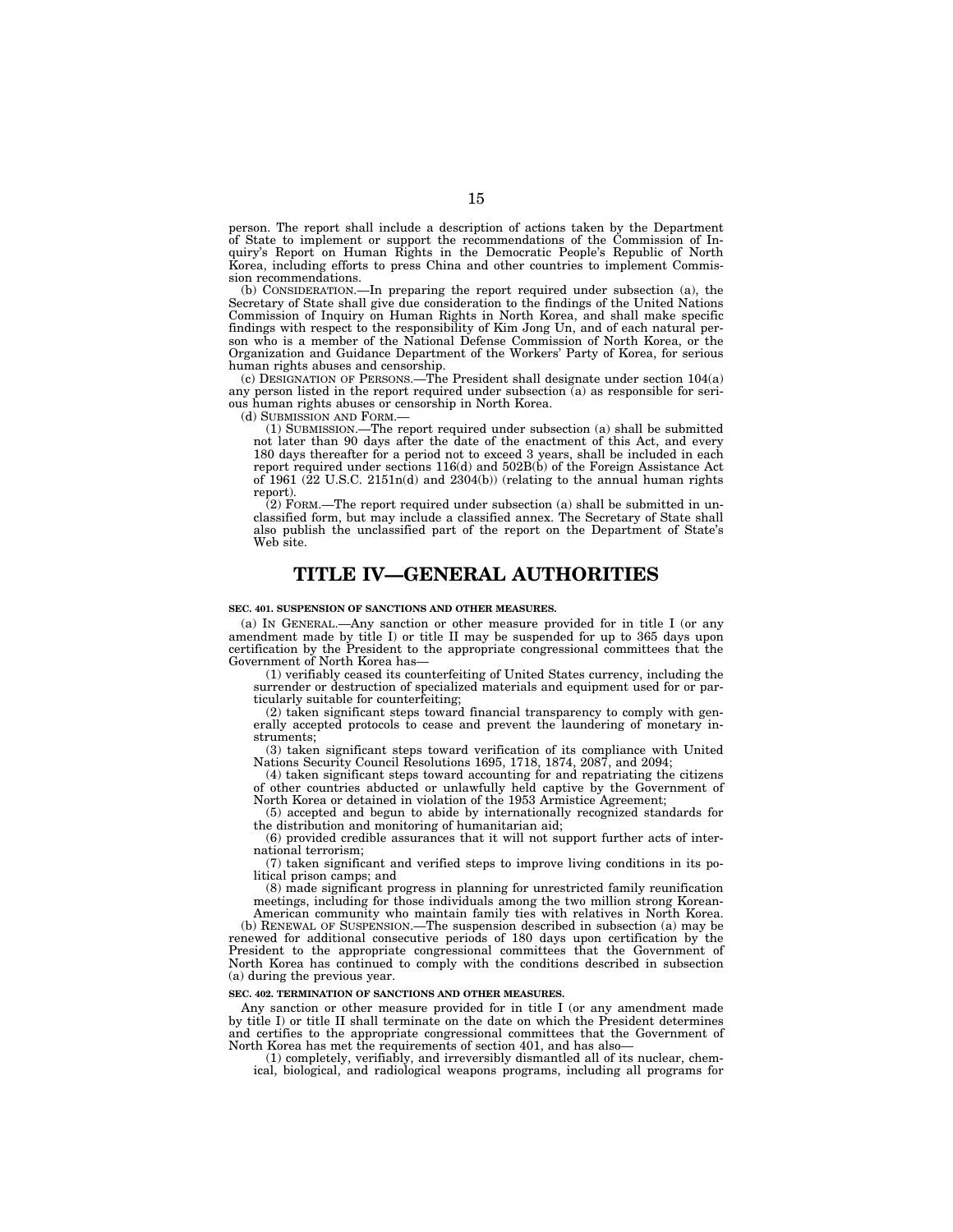the development of systems designed in whole or in part for the delivery of such weapons;

(2) released all political prisoners, including the citizens of North Korea detained in North Korea's political prison camps;

(3) ceased its censorship of peaceful political activity;

(4) taken significant steps toward the establishment of an open, transparent, and representative society;

(5) fully accounted for and repatriated all citizens of all nations abducted or unlawfully held captive by the Government of North Korea or detained in violation of the 1953 Armistice Agreement; and

(6) agreed with the Financial Action Task Force on a plan of action to address deficiencies in its anti-money laundering regime and begun to implement this plan of action.

#### **SEC. 403. AUTHORITY TO CONSOLIDATE REPORTS.**

Any or all reports required to be submitted to appropriate congressional committees under this Act or any amendment made by this Act that are subject to a deadline for submission consisting of the same unit of time may be consolidated into a single report that is submitted to appropriate congressional committees pursuant to such deadline.

#### **SEC. 404. REGULATIONS.**

(a) IN GENERAL.—The President is authorized to promulgate such rules and regulations as may be necessary to carry out the provisions of this Act (which may include regulatory exceptions), including under sections 203 and 205 of the International Emergency Economic Powers Act (50 U.S.C. 1702 and 1704).

(b) RULE OF CONSTRUCTION.—Nothing in this Act or any amendment made by this Act shall be construed to limit the authority of the President pursuant to an applicable Executive order or otherwise pursuant to the International Emergency Economic Powers Act (50 U.S.C. 1701 et seq.).

#### **SEC. 405. EFFECTIVE DATE.**

Except as otherwise provided in this Act, this Act and the amendments made by this Act shall take effect on the date of the enactment of this Act.

#### SUMMARY AND PURPOSE

H.R. 757, the North Korea Sanctions Enforcement Act (NKSEA), is the first comprehensive sanctions legislation directed at North Korea. It is intended to address North Korea's nuclear, ballistic missile, and other WMD threats; its counterfeiting of U.S. currency and other illicit activities; its misuse of the financial system through money laundering; its severe human rights abuses; its cyber activities; and other activities that violate applicable U.N. Security Council resolutions, including arms trafficking, WMD proliferation, and luxury goods imports. As of 2014, no comprehensive sanctions legislation exists to address these threats.

The purpose of this legislation is to compel the Government of North Korea to verifiably suspend, and ultimately dismantle, its nuclear weapons and ballistic missile programs, including, but not limited to, the cessation of all uranium enrichment and plutoniumrelated activities. Through the application of broad-based sanctions, it is also intended to deprive North Korea of the resources it requires to develop other unconventional weapons and ballistic missiles, acquire destabilizing convention weapons that threaten U.S. allies in the region, support terrorism in the region and across the globe, and engage in the systematic oppression of the people of North Korea. Finally, it is intended to force the Government of North Korea to accept a degree of transparency that will allow for the verification of its commitments, peaceful coexistence with its neighbors, including South Korea, and an end to the repression of the North Korean people.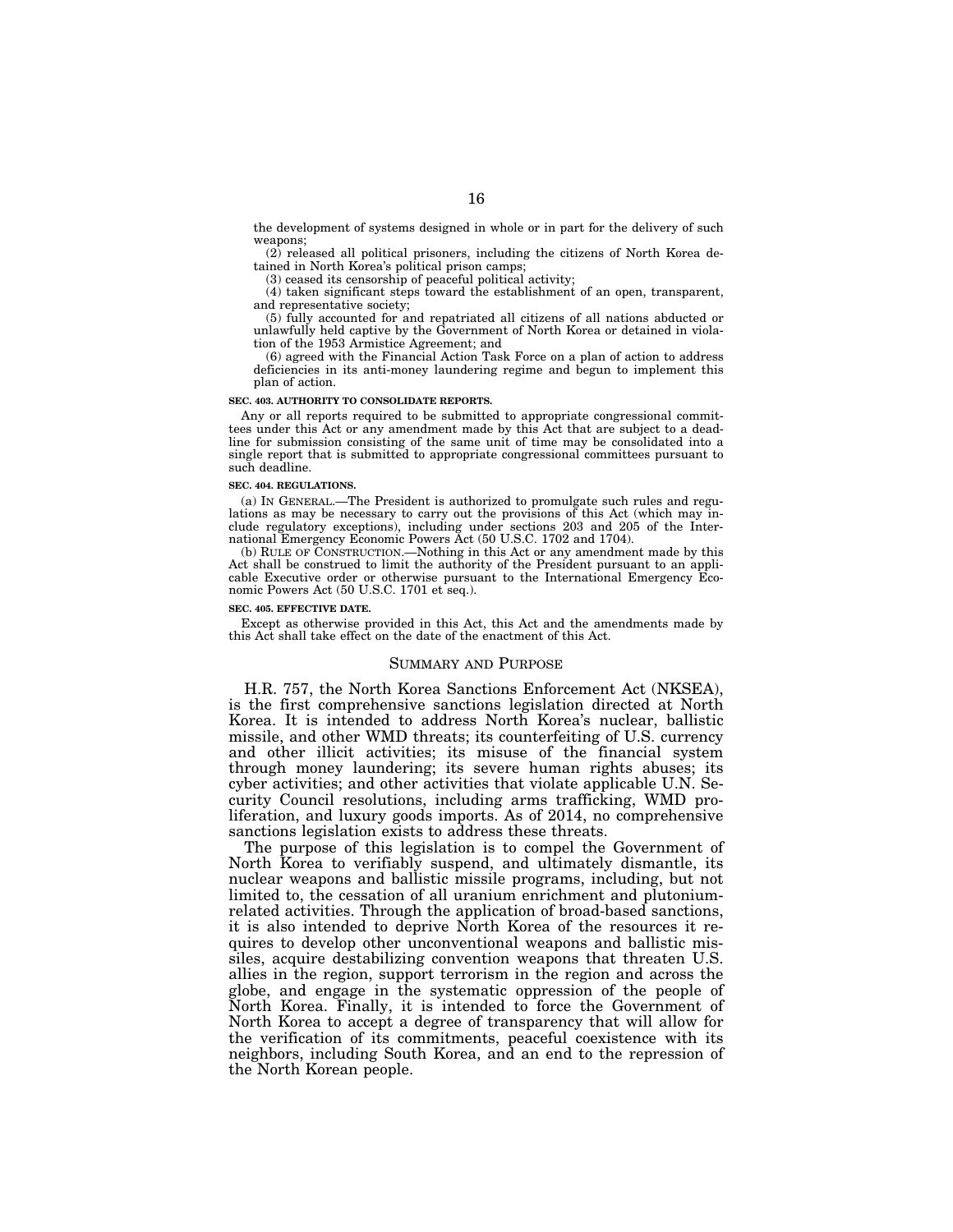H.R. 757 also reverses, in part, the relaxation of sanctions by President Bush in 2008, in response to an abortive 2007 agreement by North Korea to verifiably dismantle its nuclear weapons program. Since the relaxation of these sanctions, North Korea has violated its commitments to dismantle its nuclear program, and has carried out multiple ballistic missile tests and two nuclear weapons tests.

H.R. 757 would apply sanctions against the Government of North Korea with the objectives of compelling the regime to change its policies and behavior that threatens the United States and the people of North Korea; and deny the regime the necessary resources to continue these policies.

In addition to advancing the aforementioned U.S. foreign policy objectives, H.R. 757 supports the interests of U.S. treaty allies whose cooperation will be essential to achieving U.S. foreign policy objectives. These interests include the return of allied nations' abducted citizens and unlawfully detained prisoners of war, and allowing for unrestricted reunions of separated families.

H.R. 757 directly targets the foreign assets and income sources of the North Korean government and its senior officials by blocking those assets as they pass through the dollar-based financial system. It also targets North Korea indirectly, by sanctioning against third-party entities that facilitate sanctioned activities on behalf of the Government of North Korea.

### BACKGROUND AND NEED FOR LEGISLATION

North Korea's nuclear, ballistic missile, and chemical weapons programs, as well as its cyber activities pose a significant and rapidly increasing threat to the United States and its allies in Northeast Asia. Its suspected proliferation of WMD technologies to Iran and Syria, and its suspected supply of advanced weapons systems to terrorist organizations, both pose a threat to the United States, it allies in the Middle East, and other nations.

Halting and dismantling North Korea's nuclear, ballistic missile, and other WMD programs, and ending its capacity to proliferate weapons and WMD technology to terrorists and state sponsors of terrorism, are vital U.S. national security interests.

### *Legislative Background*

The collapse of North Korea's industrial economy in the early 1990s left it highly dependent on external sources of hard currency to sustain a population of approximately 23 million, a mechanized military of 1 million men and women, the military-industrial sector that supplies it, its WMD programs, and luxury items imported for senior regime officials. Because of the impracticality of transferring large sums of cash in bulk, North Korea continues to rely on the international financial system, and maintains large offshore deposits in China and Europe.

In September 2005, the Treasury Department invoked the authority of Section 311 of the USA PATRIOT Act of 2001, Pub. L. No. 107–56, and blocked the correspondent accounts of Banco Delta Asia. Banco Delta Asia is a small Macau-based bank that, according to the Treasury Department, acted as ''a willing pawn'' of North Korean agents laundering the proceeds of illicit activity, including the counterfeiting of U.S. currency. Treasury's designation discon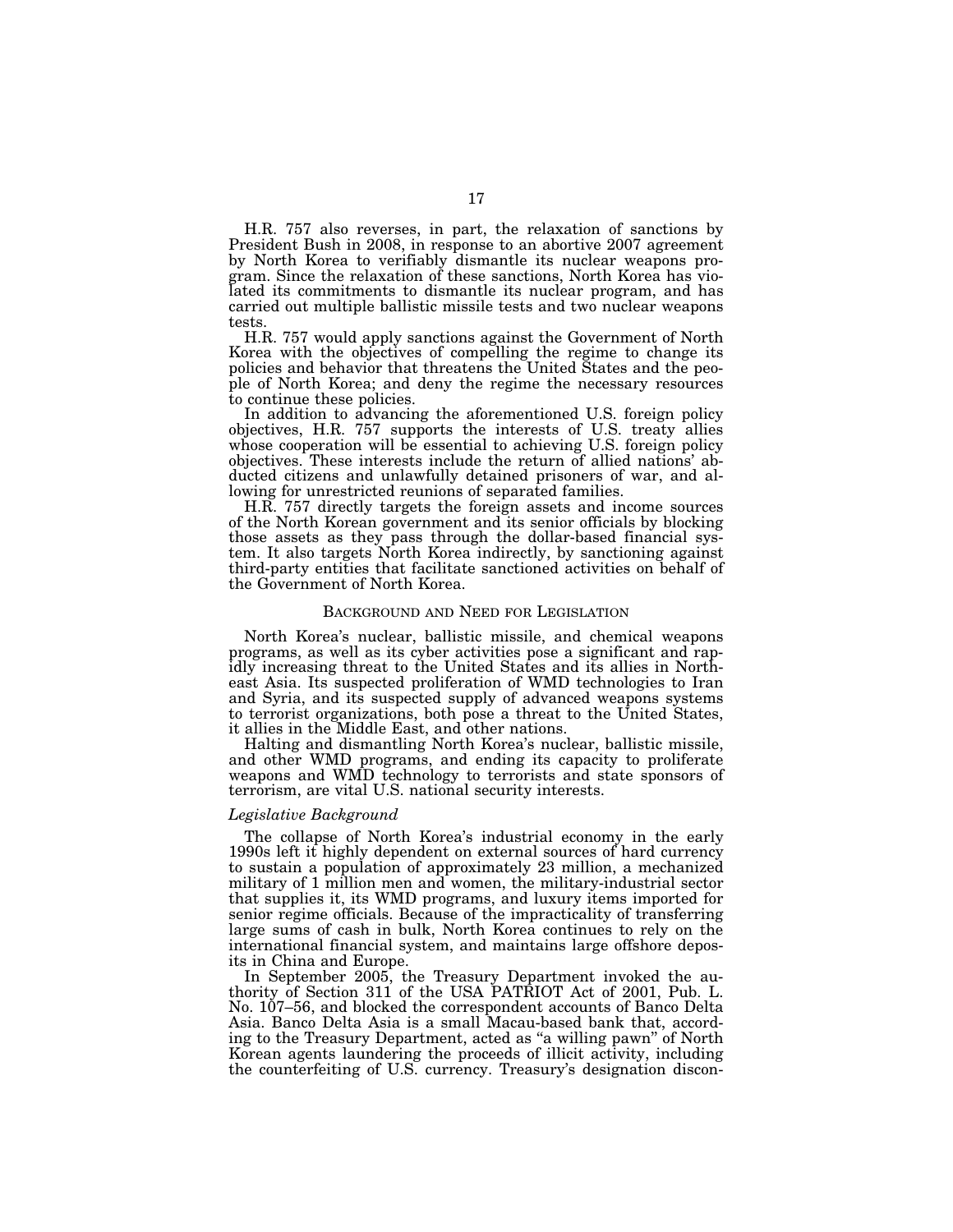nected Banco Delta Asia from the international dollar-based financial system and caused a run on the bank. The Government of Macau intervened and blocked \$25 million in North Korean deposits to prevent the bank from collapse. Indirectly, the action caused other banks to block other North Korean accounts, or to reject North Korean transactions.

The effect on the regime's finances was devastating. Seventeen months after the sanction was imposed on Banco Delta, North Korea agreed to dismantle its nuclear weapons program, but first insisted that the United States return the \$25 million in blocked North Korean funds, effectively nullifying the Section 311 sanction as it applied to North Korea.

In the intervening years, the Treasury Department has not used Section 311 against North Korean entities or funds. It has blocked the funds of North Korean individuals and trading companies under Executive Order 13,382 (June 25, 2005) and Executive Order 13,551 (Aug. 31, 2010), as authorized under the International Emergency Economic Powers Act of Act, Pub. L. No. 95–223, title II, as amended. Only recently in March 2013, did it block the property of two North Korean banks, the Foreign Trade Bank and Daedong Credit Bank. It has not, however, applied broader sanctions to the Government of North Korea, such as designating it as a primary money laundering concern under Section 311. The Secretary of the Treasury has previously applied this designation to the governments of Nauru, Ukraine, Burma, and Iran.

No existing comprehensive sanctions legislation targets North Korea's unique threats and vulnerabilities. The Iran, North Korea, and Syria Nonproliferation Act, Pub. L. No. 109–353, reinforces restrictions on exporting WMD and related technologies to North Korea, but does not address North Korea's acquisition of WMD technologies and components from third countries, does not address other significant U.S. interests with respect to North Korea, and does not exploit North Korea's vulnerability to sanctions against its links to the global financial system.

Since 2005, North Korea has diversified and concealed its financial lifelines, but it remains dependent on its access to the international financial system. The vast majority of international transactions are denominated in dollars, the world's reserve currency, and nearly all dollar-denominated transactions are cleared through U.S.-based banks regulated by the Treasury Department. North Korea continues to use the U.S. dollar for many of its international and domestic business transactions, and both legitimate and counterfeit U.S. dollars circulate widely inside North Korea. Although North Korea hides its dollar transactions within the dollar-based financial system using false names, shell companies, and other deceptive practices, determined financial investigators have defeated similar tactics by other rogue states, terrorists, and drug-trafficking organizations.

North Korea's reliance on the dollar allows U.S. sanctions to reach North Korean assets in two ways. First, if North Korea transfers or spends dollar-denominated assets, Treasury can block them as they pass through dollar-clearing banks in New York. Second, banks that clear North Korea's non-dollar transactions or convert its dollars to bulk cash, and businesses that facilitate barter transactions, still need access to dollar-clearing banks for the ma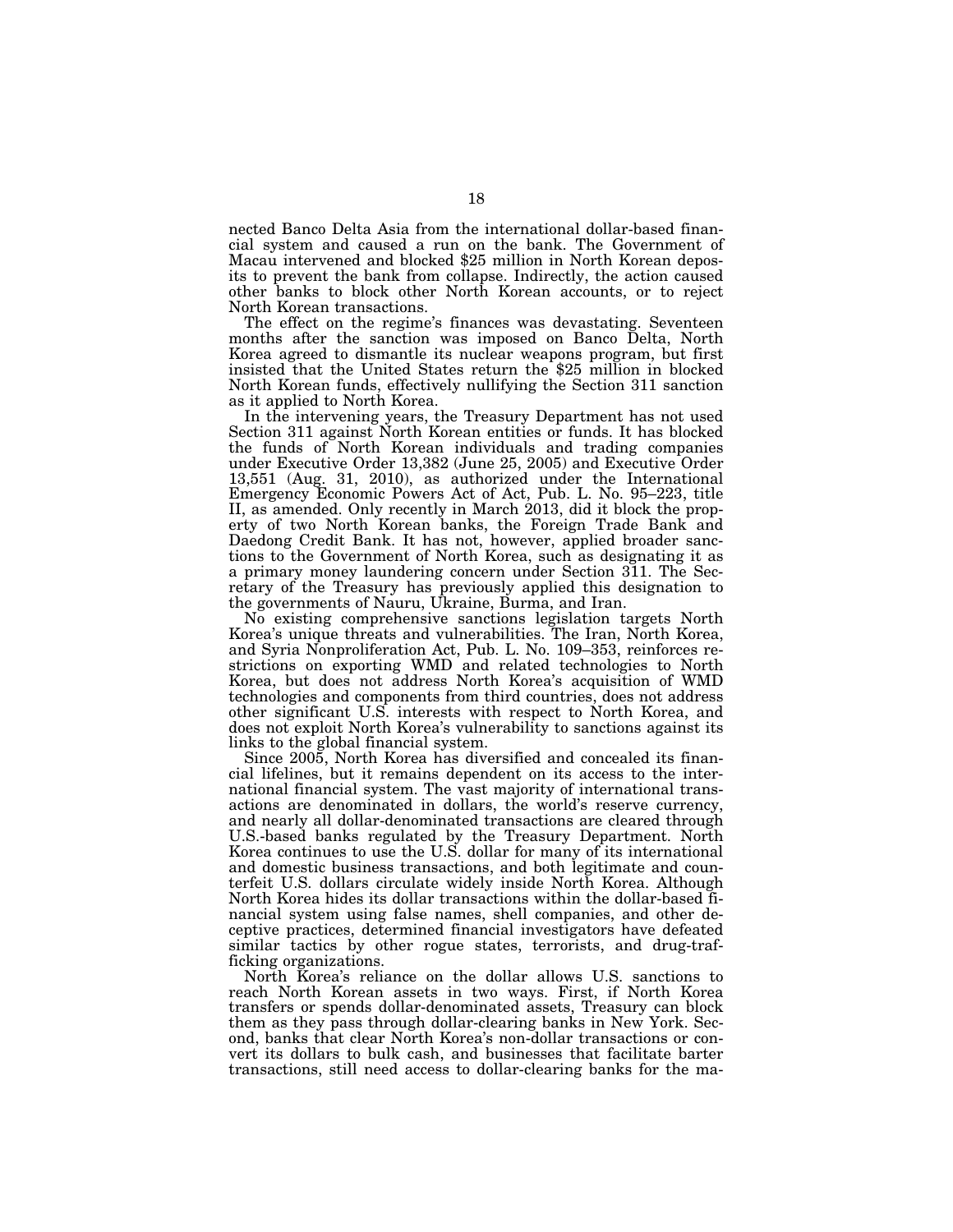jority of their non-North Korea business. H.R. 757 threatens the access of those banks and businesses to the dollar system. Few banks or businesses would be willing to take that risk to help North Korea evade Treasury sanctions.

### *North Korea's Nuclear Program*

North Korea's nuclear program dates back to the late 1950s, when it signed a nuclear cooperation agreement with the Soviet Union. It began to operate a small research reactor in 1967, and completed a second, 5-megawatt reactor at Yongbyon in 1986, which could produce approximately 6 kilograms of plutonium annually. After this point, U.S. satellite imagery showed a steady expansion of North Korea's nuclear program, including the construction of a reprocessing plant, a 50-megawatt reactor at Yongbyon, and a 200-megawatt reactor at Daecheon, although neither of these larger reactors is believed to have been completed.

U.S. satellites observed that these reactors were not connected to North Korea's electrical grid, and that North Korea was conducting tests to separate plutonium from the 5-megawatt reactor's spent fuel. U.S. intelligence agencies concluded that the reactors were part of a nuclear weapons program.

The Soviet Union pressured North Korea to join the Nuclear Non-Proliferation Treaty (NPT) in 1985, but North Korea did not allow inspections of the reactor until 1992. North Korea has only allowed intermittent inspections of its nuclear facilities since then, and U.S. intelligence agencies are uncertain of how much fissile plutonium North Korea has reprocessed.

In 2002, U.S. diplomats visited Pyongyang to confront the Government of North Korea with evidence that it was pursuing a parallel nuclear weapons program through the enrichment of uranium, in violation of the 1994 Agreed Framework. North Korean diplomats admitted the program's existence at the time, but the Government of North Korea subsequently denied it. The Bush Administration halted deliveries of fuel oil under the Agreed Framework. North Korea expelled IAEA inspectors and restarted the reactor, and the 1994 Agreed Framework collapsed.

On October 9, 2006, North Korea conducted its first nuclear test, in Kilju County, North Hamgyeong Province, in northeastern North Korea. In response to the test, the U.N. Security Council approved Resolution 1718, which prohibited North Korea's nuclear, missile, chemical and biological weapons programs; prohibited North Korea from selling or purchasing most arms and related material (except for imports of light weapons); and prohibited North Korea from importing luxury goods.

In September 2007, Israeli warplanes bombed a nuclear reactor in Al Kibar, Syria. A video produced and released by the Central Intelligence Agency cited evidence that the design of the Al Kibar reactor was based on the design of the Yongbyon reactor in North Korea, and that North Korean nuclear scientists had assisted with the reactor's design and construction.

On May 25, 2009, North Korea conducted a second nuclear weapons test. The United Nations responded with Security Council Resolution 1874, which tightened sanctions under Resolution 1718 and imposed new shipping sanctions intended to curb North Korean proliferation.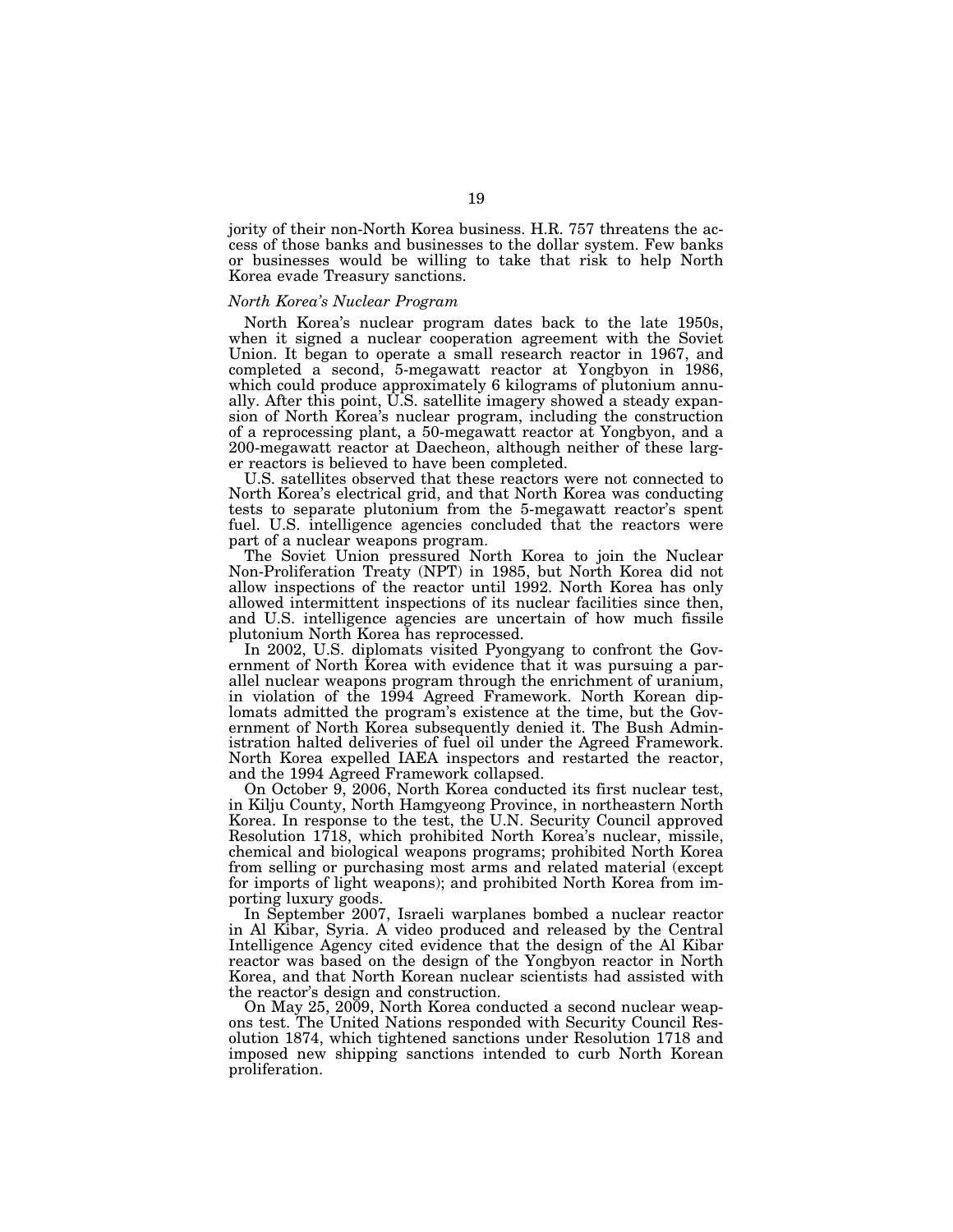In November 2010, North Korea revealed the existence of an advanced uranium enrichment program at an underground facility at Yongbyon, which contained a cascade of 3,000 centrifuges based on a Pakistani design obtained from the A.Q. Khan network. The revelation confirmed longstanding suspicions that North Korea was pursuing a parallel nuclear weapons program, a program that likely dated back to the life span of the 1994 Agreed Framework.

In May of 2012, North Korea amended its constitution to declare itself ''a nuclear state.''

On February 12, 2013, North Korea conducted a third nuclear test. The New York Times quoted an unidentified Obama Administration official, who suggested that North Korea may have cooperated with the Government of Iran in conducting the nuclear test. The U.N. Security Council responded with Resolution 2094, which tightened financial sanctions. It imposed additional financial due diligence requirements on governments and banks to block, or prevent the provision to North Korea of, assets that could be used for North Korea's WMD programs.

On March 30, 2014, North Korea threatened to conduct an unspecified "new form" of nuclear test. As of 2014, North Korea is believed to possess between four and eight plutonium-based nuclear weapons, and an unknown number of uranium-based weapons.

### *North Korea's Ballistic Missile Program*

North Korea continues to develop multiple types of ballistic missiles that could threaten the Republic of Korea, Japan, and the United States. North Korea is also believed to have supplied ballistic missile technology to Iran, Syria, and Yemen. According to David Kay, the head of the Iraq Survey Group, the Government of Iraq paid the Government of North Korea \$10 million to supply it with Nodong-1 missiles; however, the 2003 U.S. invasion aborted the delivery of the missiles.

North Korea has carried out multiple tests of its short-range ballistic missiles since the 1990s. Although the United States has since deployed PAC–3 Patriot and Standard-3 missiles to protect U.S. allies and U.S. forces in the region, North Korea recently tested a 300-millimeter multiple-launch rocket system that may be capable of carrying chemical warheads. North Korea first tested its intermediate-range missile in 1998, directly overflying Japan with its trajectory.

North Korea is also developing long-range missiles capable of striking the United States. The Taepodong-2 missile, which North Korea has tested five times between 2006 and 2012, may have sufficient range to reach the West Coast of the United States. The Unha-3, which was tested unsuccessfully in April 2012 and successfully in December 2012, has demonstrated a capability to launch a satellite into space and hit targets more than 6,000 miles away, including the West Coast of the United States. Another possible intercontinental ballistic missile system, the KN–08, is not known to have been tested.

### *North Korea's Chemical and Biological Weapons Programs*

North Korea's chemical weapons program dates back to the 1950s, and was established with Soviet and Chinese assistance. The North Korean military is believed to have produced blood, blis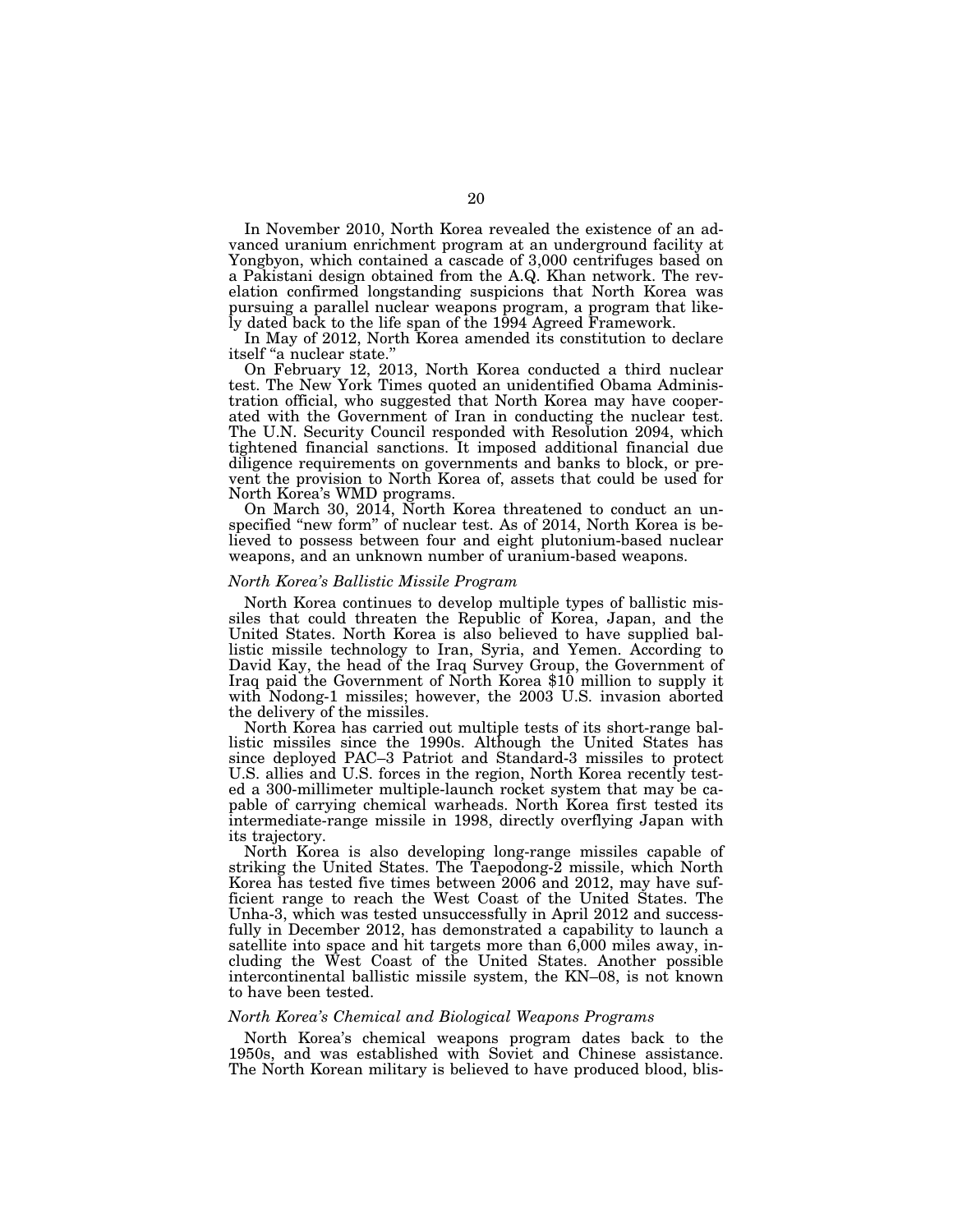ter, nerve, and choking agents. Former North Korean prison camp guards have alleged that they witnessed chemical agents being tested on prisoners, including an entire family consisting of a father, mother, son, and daughter who were gassed at Camp 22, near the city of Hoeryong, as part of an experiment.

In 2012, a United Nations Panel of Experts published photographs of chemical protective suits, gas masks, and chemical indicator ampoules that were in transit from North Korea to Syria. Open-source media reports alleged that in 2013, North Korea continued to provide assistance to Syria's chemical weapons program.

North Korea is also believed to possess biological weapons, including anthrax. In 1998, U.S. military personnel in the Republic of Korea were required to be vaccinated against anthrax.

### *North Korea's Cyber Threat*

For years, the United States and our allies have been rightly concerned about the threat from North Korea's nuclear and missile programs. Now, the Kim regime has added a new weapon to its arsenal: cyberattacks. The state-sanctioned cyber-attack on Sony Pictures reminded us that North Korea's weapons are not for show; they are a direct threat to our security.

North Korea's growing cyber capability emerged most starkly in 2013. South Korea suffered a series of cyberattacks that damaged its commercial and media networks, and disrupted banking services. Despite limited Internet capacity in the North Korea, defectors and security experts point to an elite cyber warfare unit known as ''Bureau 121'' as the source of these attacks.

Last year's cyber-attack is estimated to have cost Sony hundreds of millions of dollars in damage to the company and its assets. This was not an act of ''vandalism'' but a state-sanctioned attack that is of significant concern. Many are wonder that if North Korea can do to a movie company, how vulnerable is the rest of our critical infrastructure, such as our energy grid?

### *North Korea's Attacks and Threats Against South Korea*

North Korea's foreign policy objective continues to be to reunify the Korean Peninsula under the rule of the Government of North Korea. It has repeatedly expressed its disapproval of actions by the governments of South Korea, Japan, and the United States by threatening to turn their capital cities into a ''sea of fire,'' or similar threats. North Korea has also used its official state media to threaten foreign newspapers, government officials, and human rights activists.

On March 26, 2010, a Republic of Korea naval corvette, the ROKS *Cheonan,* exploded and sank near Baekryeong Island in the Yellow Sea, with the loss of 44 personnel. An international Civilian-Military Investigation Group was convened, and concluded that the ROKS *Cheonan* was destroyed by a torpedo fired by a North Korean submarine. North Korea has denied responsibility for the attack.

On November 23, 2010, North Korean artillery in South Hwanghae Province shelled a village on Yeonpyeong Island, South Korea, killing two civilians and two Republic of Korea Marines. North Korea admitted responsibility for the attack, but blamed it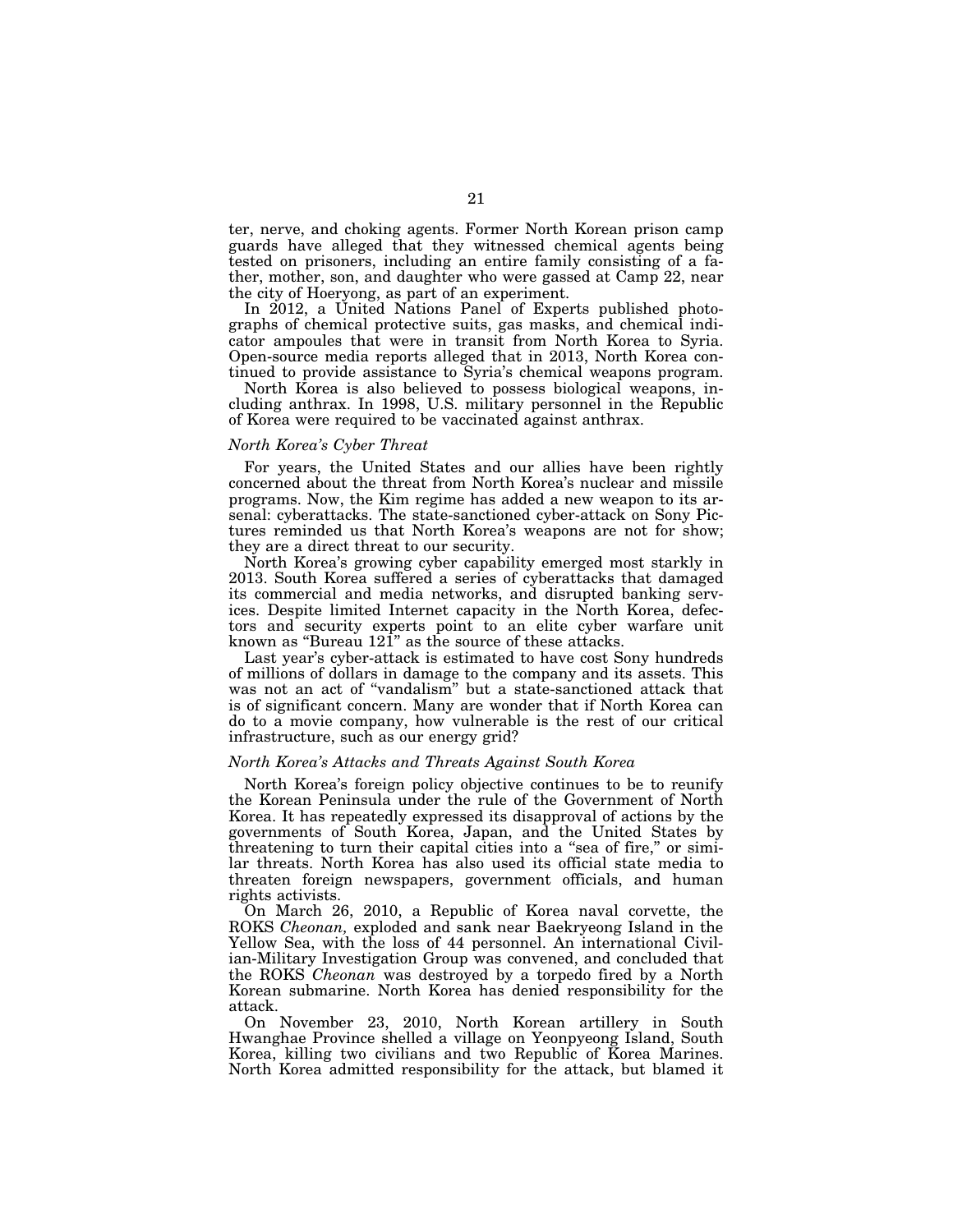on South Korean live-fire exercises in the waters near Yeonpyeong Island.

### *North Korea's Sponsorship of Terrorism*

President Bush removed North Korea from the list of state sponsors of terrorism on October 11, 2008. Since this date, multiple North Korean agents—including two Korean Peoples' Army officers attached to the Reconnaissance Bureau of the Workers' Party of Korea—have been convicted in South Korean courts of attempting to assassinate North Korean exiles, planning to assassinate South Korean military officers, and kidnapping one U.S. resident, who is believed to have died in North Korea. North Korean agents are suspected of other completed and attempted assassinations of human rights activists in China.

North Korea has long harbored terrorists of the Japanese Red Army, recently assisted Hezbollah in constructing a network of tunnels and bunkers, and according to published reports, supplied weapons to the Liberation Tigers of Tamil Eelam.

In 2009, North Korean weapons shipments were intercepted in Bangkok, Thailand, and Dubai, United Arab Emirates. The Foreign Minister of Israel has publicly stated that the intended end users of these weapons included Hamas and Hezbollah, both designated terrorist organizations. The weapons intercepted in Bangkok included advanced man-portable surface-to-air missiles.

According to a 2014 United Nations Panel of Experts, in 2009, the Israeli Navy intercepted a third shipment of similar weapons in transit from Iran to Syria, although no further information is available on the intended end user of the weapons. The same 2014 U.N. report found that the fuses of 333-millimeter rockets fired into Israel by Hamas were consistent with similar rocket fuses of North Korean manufacture.

### *North Korea's Human Rights Abuses*

In February of 2014, a Commission of Inquiry appointed by the United Nations Human Rights Council found that the Government of North Korea was responsible for crimes against humanity. The United States and other nations have important humanitarian interests in deterring, sanctioning, and ending these abuses.

In its final report, the Commission of Inquiry recommended targeted sanctions against persons responsible for these abuses. Correspondence from the Commission Chairman Michael Kirby to Kim Jong Un calls on Kim Jong Un to investigate the individual responsibility of North Korean officials for these abuses, ''to render accountable all those, including possibly yourself, who may be responsible for crimes against humanity.''

These abuses documented by the Commission of Inquiry include the operation of a system of political prison camps that contain as many as 120,000 men, women, and children, and in which an estimated 400,000 North Koreans have already died. Witnesses reports that prisoners in the camps are provided inadequate food and medical care, and that prisoners suffer high mortality rates from disease and starvation. Working conditions are severe and unsafe, and guards frequently kill or torture prisoners.

The report finds evidence that North Korea targets the children of refugee women repatriated from China with forced abortions and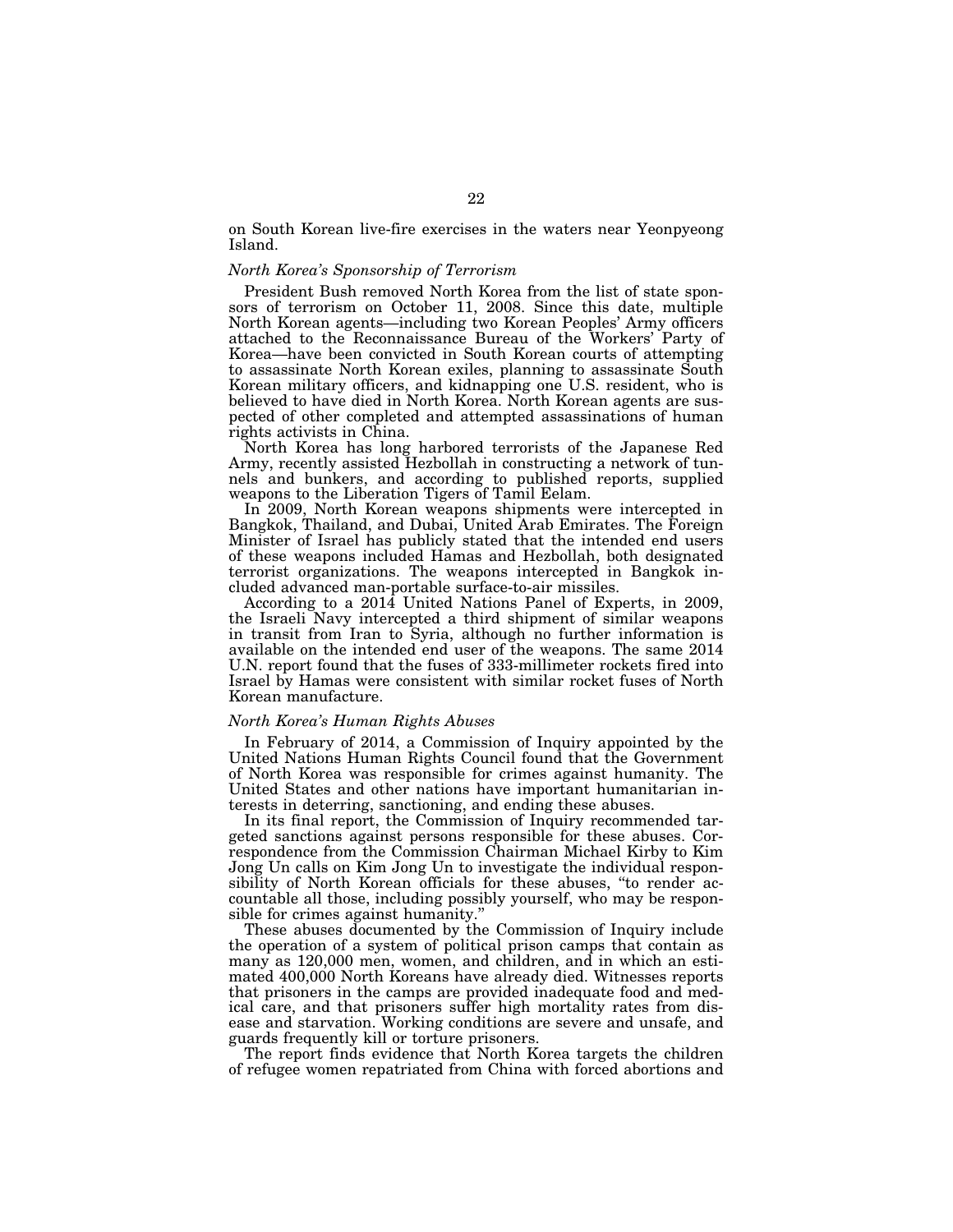infanticide, and cites the testimony of a woman who was forced to drown her own baby in a bucket.

It finds that the Government of North Korea has deprived many of its citizens of food, even as it expended large sums of money on WMD programs, conventional weapons, luxury items, and leisure facilities for senior regime officials. It further finds that in the 1990s, the Government of North Korea impeded the delivery of food aid to starving North Koreans during a famine. Estimates for the death toll from the famine vary between 600,000 and 2.5 million people.

North Korea is believed to have kidnapped 82,959 South Koreans during the Korean War; an additional 3,721 South Koreans since the Korean War; between 12 and 100 Japanese; approximately 200 Chinese, most of them ethnic Koreans who assisted North Korean refugees; and citizens of Lebanon, Thailand, Romania, and possibly other countries.

#### *Negotiations*

Repeated diplomatic efforts by the United States and other governments have failed to dismantle North Korea's nuclear program. Under the Agreed Framework of 1994, North Korea initially shut down the 5-megawatt reactor, allowed inspectors to monitor NPT safeguards, and agreed to its eventual dismantlement in exchange for aid, including heavy fuel oil and the construction of two lightwater reactors in Sinpo County, South Hamgyeong Province, along North Korea's East Coast.

In 1997, the Board of Governors of the International Atomic Energy Agency (IAEA) reported that its inspectors were still unable to verify North Korea's initial declaration, and that North Korea still had not complied with NPT safeguards. North Korea also prevented IAEA inspectors from taking samples and installing monitoring devices.

In 1998, North Korean tested a Taepodong-1 intermediate range ballistic missile, whose trajectory passed over Japan. Congress also became concerned about intelligence that North Korea was pursuing a parallel uranium-enrichment program.

Diplomatic efforts resumed in 2003, when the first Six-Party Talks were held. The nations represented were the United States, China, South Korea, Japan, Russia, and North Korea. Talks made little progress until September 2005, when the six parties agreed to a Joint Statement affirming North Korea's commitment to the complete, verifiable, and irreversible dismantlement of its nuclear programs. Within a day of signing the agreement, however, North Korea stated that its commitment was contingent on the completion of the light-water reactors, a term that was not mentioned in the Joint Statement and which would take several years and a substantial financial investment to fulfill.

On February 13, 2007, the Bush Administration and North Korea reached a Second Agreed Framework, under which North Korean would shut down the Yongbyon reactor in exchange for a delivery of 1 million tons of heavy fuel oil. Eventually, North Korea would declare all of its nuclear weapons programs and implement the Joint Statement, dismantling its nuclear weapons program permanently.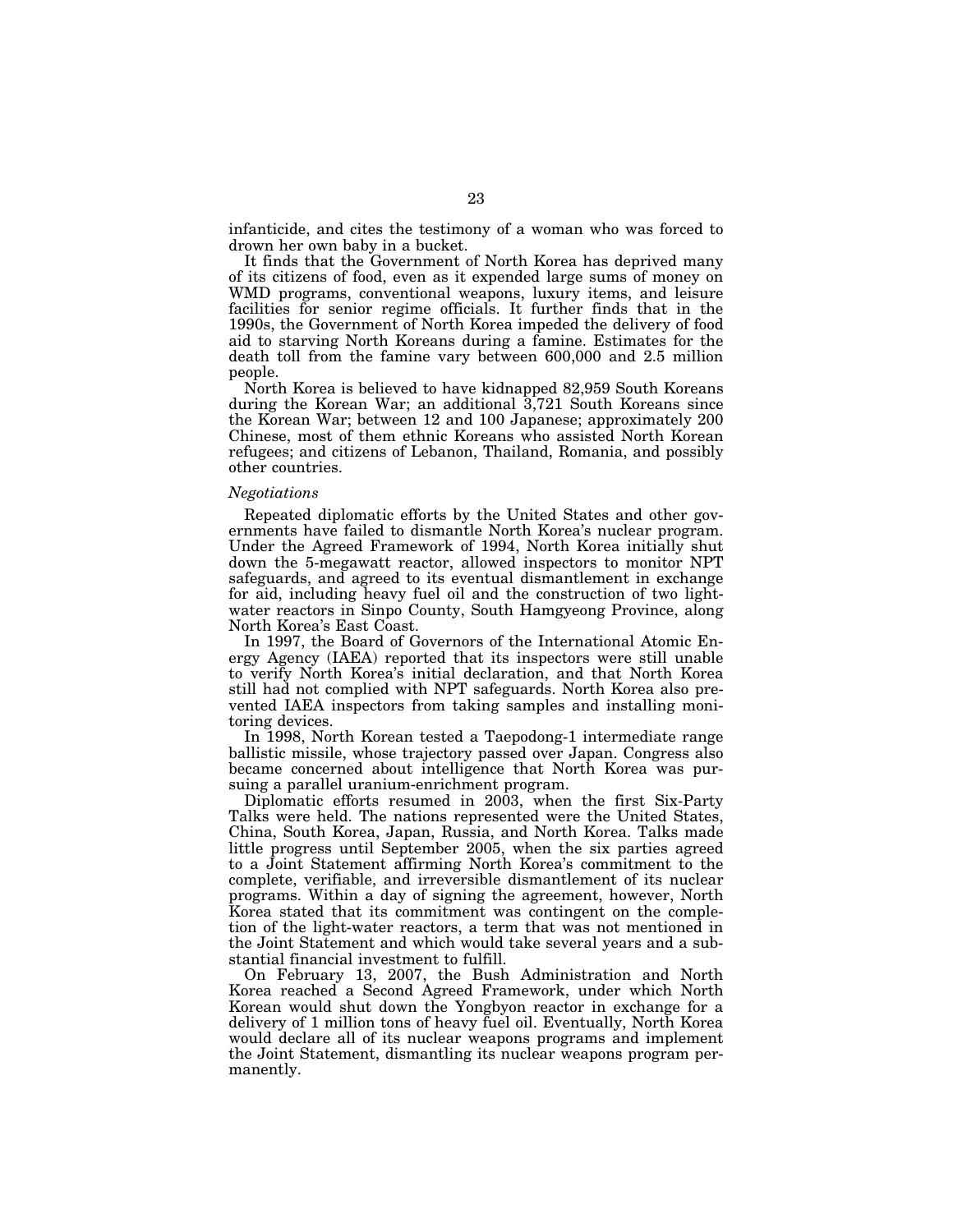The agreement began to break down within months. North Korea delayed the shut-down of its reactor until it received \$25 million in blocked funds from Banco Delta Asia. In September, Israeli warplanes destroyed a nuclear reactor in Syria that had been built with North Korean assistance. North Korea failed to submit timely and accurate declarations of its nuclear weapons programs, and continued to deny the existence of its uranium-enrichment program, even after submitting documents and samples of aluminum tubing that contained traces of enriched uranium.

Although the Bush Administration relaxed sanctions against North Korea in 2008 and removed the Government of North Korea from the list of state sponsors of terrorism, North Korea refused to implement a verification protocol and declared that it would never relinquish its nuclear weapons programs.

North Korea has not attended the Six-Party Talks since April 2009, although the United States has held bilateral talks with North Korea since then. The Obama Administration has since described its policy toward North Korea as one of ''strategic patience,'' applying gradual and incremental economic and financial pressure until the Government of North Korea is prepared to negotiate its disarmament.

On February 29, 2012, the Obama Administration reached an agreement with North Korea to freeze North Korea's ballistic missile programs in exchange for 500,000 tons of food aid. Two weeks later, North Korea announced a new ''space launch vehicle'' test.

On May 13, 2014, U.S. negotiator Glyn Davies announced that the United States would accept ''reversible steps'' in the early stages of an agreement to freeze, shut down, and dismantle North Korea's nuclear programs. Davies did not specify that the United States was willing to offer in exchange for those steps, and North Korea has offered no public statement suggesting that it is interested in such an agreement.

### *Enforcement of U.N. Security Council Sanctions*

Reports from the United Nations Panel of Experts cite numerous examples of nations failing to enforce U.N. Security Council Sanctions.

In particular, the People's Republic of China has repeatedly hosted North Korean individuals and entities known to be involved in the proliferation of WMD components. North Korean shipments of arms and related materiel, WMD components, and luxury items have repeatedly been shipped through the ports of Dalian, Shanghai, and Hong Kong without inspection. China has repeatedly allowed ballistic missile components bound for North Korea, or bound from North Korea to Iran, to transit its airspace, its ports, and its airports. One state-owned company, Hubei Sanjiang Space Wanshan Special Vehicle Company sold North Korea six ballistic missile transporter-erector-launcher chassis, which it later claimed were ''lumber transporters.'' In one case, a U.N.-sanctioned North Korean machinery company was openly marketing its products at a Chinese trade fair.

Targeted financial sanctions directed at banks, business, and shipping companies that facilitate North Korea's violation of U.N. Security Council Resolutions could be an effective way to deter the violation of those resolutions. Ports that fail to meet their inspec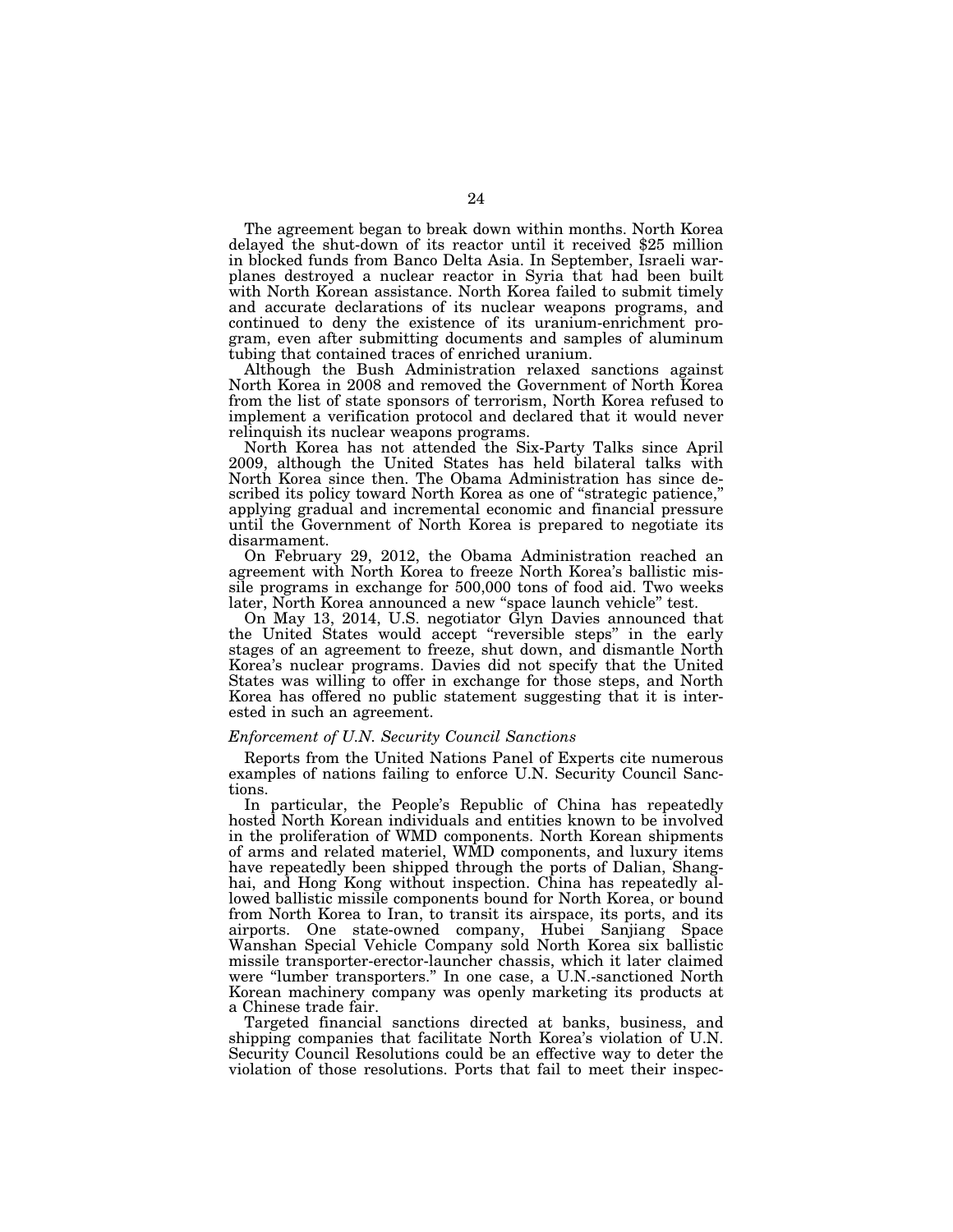tion obligations under Resolution 1874 would be targeted for additional inspections of cargo originating in those ports.

### **HEARINGS**

On January 13, 2015, the full committee met and received testimony on ''The North Korean Threat: Nuclear, Missiles, and Cyber'' (The Honorable Sung Kim, Special Representative for North Korea Policy and Deputy Assistant Secretary of State for Korea and Japan, U.S. Department of State; The Honorable Daniel Glaser, Assistant Secretary for Terrorist Financing, Office of Terrorism and Financial Intelligence, U.S. Department of the Treasury; and Brigadier General Gregory J. Touhill (USAF, retired), Deputy Assistant Secretary for Cybersecurity Operations and Programs, U.S. Department of Homeland Security).

During the 113th Congress, the committee held three hearings related to the content of this bill:

March 5, 2013, full committee hearing on ''North Korea's Criminal Activities: Financing the Regime'' (David Asher, Ph.D., Non-Resident Senior Fellow, Center for a New American Security, and Former Senior Adviser, East Asian and Pacific Affairs, and Coordinator, North Korea Working Group, U.S. Department of State; Sung-Yoon Lee, Ph.D., Assistant Professor in Korean Studies, The Fletcher School of Law and Diplomacy, Tufts University; The Honorable Joseph R. DeTrani, President, Intelligence and National Security Alliance, and Former Director, National Counter Proliferation Center, Office of the Director of National Intelligence);

April 11, 2013, joint hearing of the Subcommittee on Asia and the Pacific; Subcommittee on Terrorism, Nonproliferation, and Trade; and Subcommittee on the Middle East and North Africa, on "Breaking the Iran, North Korea, and Syria Nexus" (The Honorable R. James Woolsey, Chairman, Foundation for Defense of Democracies and Former Director of the Central Intelligence Agency; Mr. Henry D. Sokolski, Executive Director, Nonproliferation Policy Education Center, and Former Deputy for Nonproliferation Policy, U.S. Department of Defense; Mr. David Albright, Founder and President, Institute for Science and International Security; and Ray Takeyh, Ph.D. Senior Fellow for Middle Eastern Studies, Council on Foreign Relations); and

March 26, 2014, the Subcommittee on Asia and the Pacific hearing on ''The Shocking Truth about North Korean Tyranny'' (Ms. Grace Jo, Survivor of North Korean human rights abuses; Mr. Greg Scarlatoiu, Executive Director, Committee for Human Rights in North Korea; Mr. Bruce Klingner, Senior Research Fellow, Northeast Asia, The Heritage Foundation).

### COMMITTEE CONSIDERATION

On February 27, 2015, the House Foreign Affairs Committee marked up the bill H.R. 757 pursuant to notice, in open session. Three amendments were considered *en bloc* and agreed to by voice vote. The bill, as amended, was agreed to by voice vote, and by unanimous consent was ordered favorably reported to the House as a single amendment in the nature of a substitute.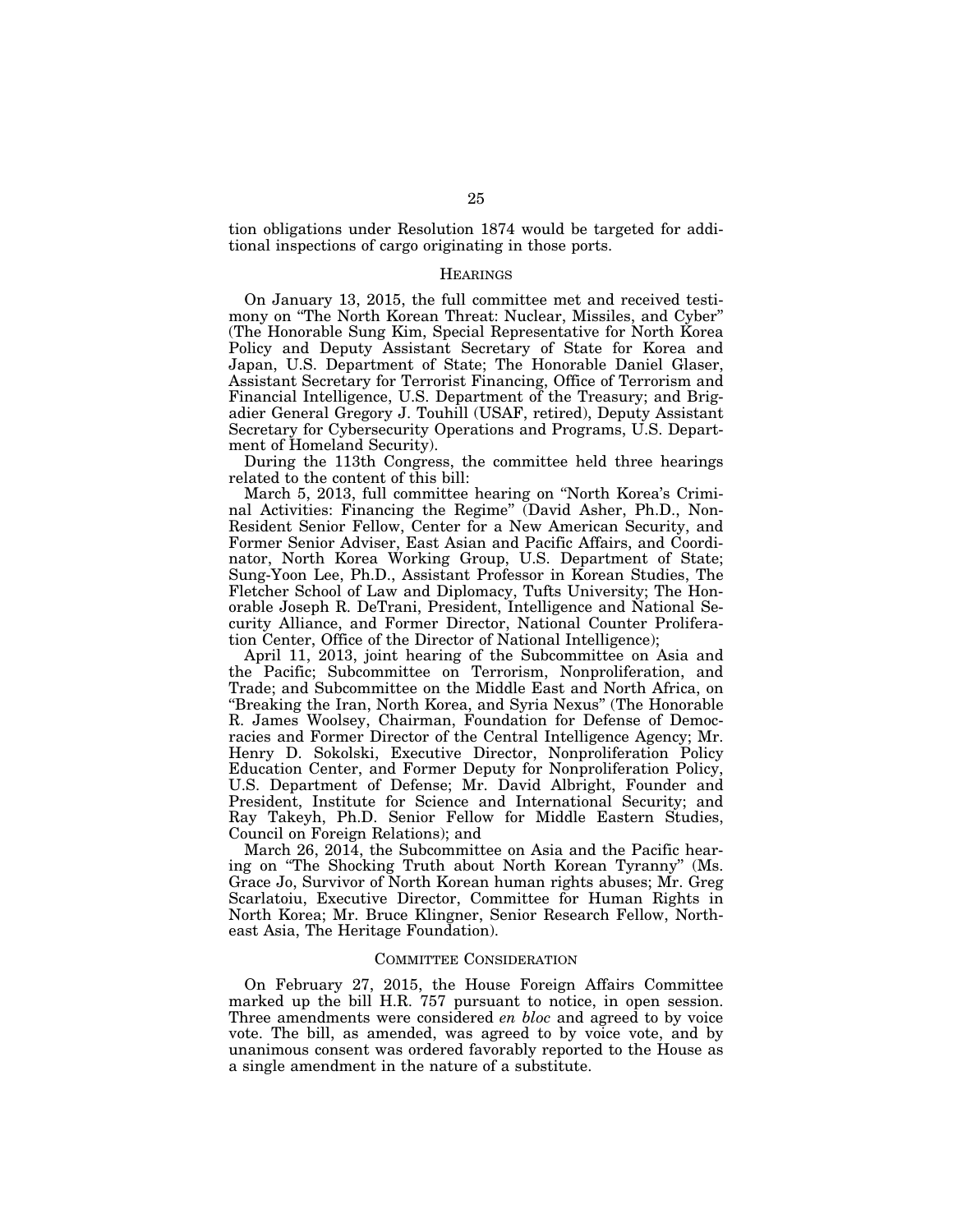### COMMITTEE OVERSIGHT FINDINGS

In compliance with clause  $3(c)(1)$  of House Rule XIII, the committee reports that the findings and recommendations of the committee, based on oversight activities under clause 2(b)(1) of House Rule X, are incorporated in the descriptive portions of this report, particularly the ''Summary and Purpose,'' ''Background and Need for Legislation," and "Section-by-Section Analysis" sections.

### NEW BUDGET AUTHORITY, TAX EXPENDITURES, AND FEDERAL **MANDATES**

In compliance with clause  $3(c)(2)$  of House Rule XIII and the Unfunded Mandates Reform Act (P.L. 104–4), the committee adopts as its own the estimate of new budget authority, entitlement authority, tax expenditure or revenues, and Federal mandates contained in the cost estimate prepared by the Director of the Congressional Budget Office pursuant to section 402 of the Congressional Budget Act of 1974.

### CONGRESSIONAL BUDGET OFFICE COST ESTIMATE

U.S. CONGRESS, CONGRESSIONAL BUDGET OFFICE, *Washington, DC, March 16, 2015.* 

Hon. EDWARD R. ROYCE, *Chairman, Committee on Foreign Affairs, House of Representatives, Washington, DC.* 

DEAR MR. CHAIRMAN: The Congressional Budget Office has prepared the enclosed cost estimate for H.R. 757, the North Korea Sanctions Enforcement Act of 2015.

If you wish further details on this estimate, we will be pleased to provide them. The CBO staff contact is Sunita D'Monte, who can be reached at 226–2840.

Sincerely,

DOUGLAS W. ELMENDORF.

Enclosure

cc: Honorable Eliot L. Engel Ranking Member

### *H.R. 757—North Korea Sanctions Enforcement Act of 2015*

As ordered reported by the House Committee on Foreign Affairs on February 27, 2015.

H.R. 757 would expand existing sanctions against North Korea. CBO estimates that implementing the bill would cost \$10 million over the 2016–2020 period, assuming appropriation of the necessary amounts. Pay-as-you-go procedures apply to this legislation because it would affect direct spending and revenues; however, CBO estimates that those effects would not be significant.

Provisions of H.R. 757 would increase administrative costs of the Department of State and the Department of the Treasury. Based on information from the Administration, CBO estimates that the departments would hire 10 additional employees to implement the bill and would require additional appropriations averaging \$2 million a year over the 2016–2020 period.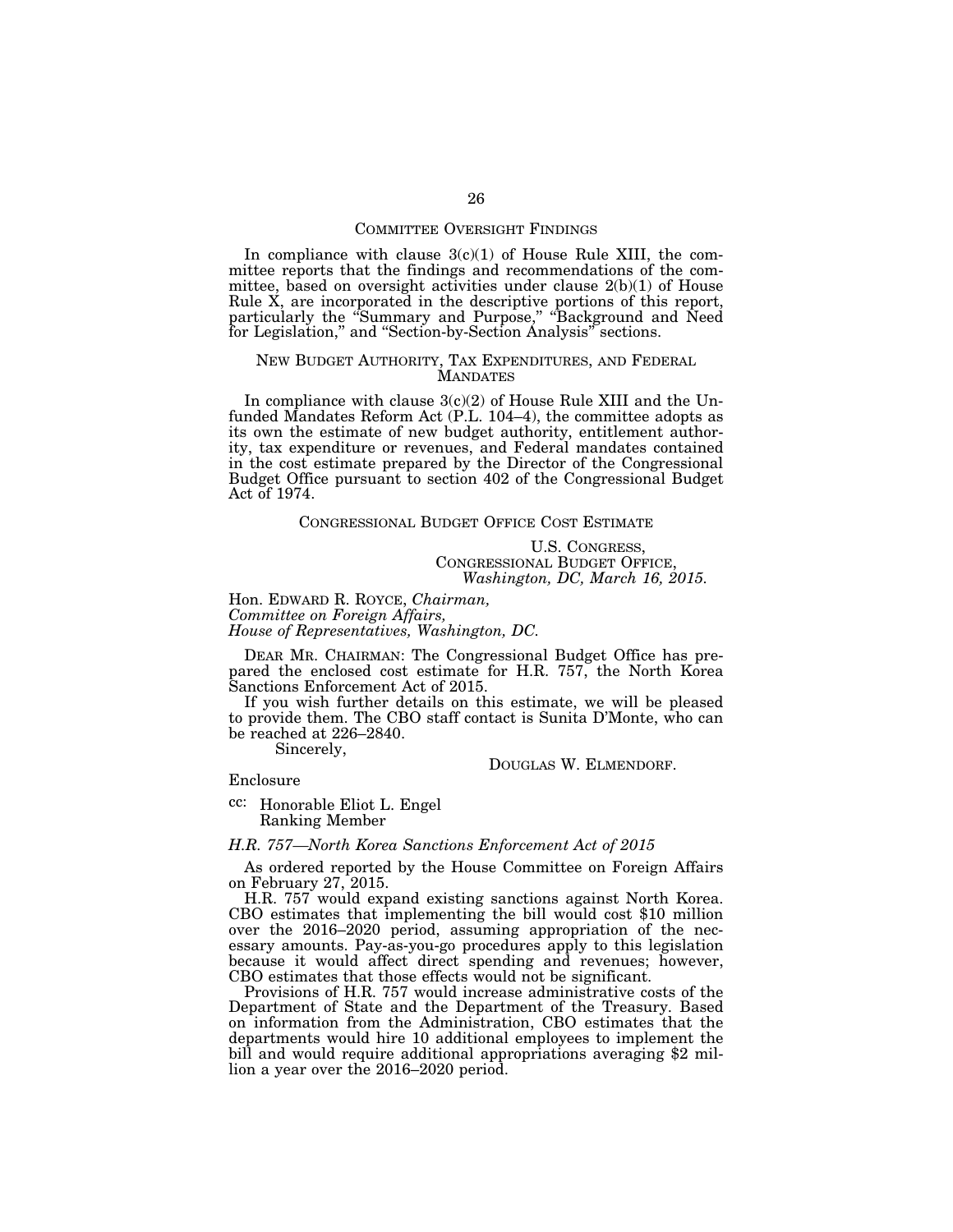Sanctions required under the bill would probably increase the number of people who would be denied a visa by the Secretary of State. Most visa fees are retained by the department and spent without further appropriation, but some fees are deposited in the Treasury as revenues. CBO estimates that implementing those sanction provisions would affect very few people, however; thus, they would have an insignificant budgetary effect.

Because the bill would expand the types of prohibited activities involving North Korea that are subject to civil and criminal penalties under current law, it could increase revenues and direct spending from the collection of those penalties; however, CBO estimates that the net budgetary effect of any additional penalties would be negligible for each year.

H.R. 757 contains no intergovernmental mandates as defined in the Unfunded Mandates Reform Act (UMRA) and would not affect the budgets of state, local, or tribal governments. The bill would impose private-sector mandates, as defined in UMRA, on entities that export goods or services sent as nonhumanitarian assistance. Specifically, it would prohibit entities in the United States from exporting defense-related items, data, and services that are sent as assistance to countries that provide military equipment to North Korea. The bill also would impose a mandate by requiring the President to revoke licenses for transactions that lack financial controls to ensure that such transactions will not facilitate the proliferation of weapons or human rights abuses by the North Korean government. The cost of the mandates would be the forgone net revenues from exports or transactions prohibited by the bill. Because of the small number of entities that would be affected and the broad scope of existing U.S. sanctions against North Korea, CBO expects that the aggregate cost of the mandates would fall below the annual threshold established in UMRA for private-sector mandates (\$154 million in 2015, adjusted annually for inflation).

The CBO staff contacts for this estimate are Sunita D'Monte, Pamela Greene, and Matthew Pickford (for federal costs) and Paige Piper/Bach (for the private-sector impact). This estimate was approved by Theresa Gullo, Deputy Assistant Director for Budget Analysis.

### DIRECTED RULE MAKING

Pursuant to clause 3(c) of House Rule XIII, as modified by section 3(i) of H. Res. 5 during the 114th Congress, the committee notes that this bill contains no directed rule-making provisions.

#### NON-DUPLICATION OF FEDERAL PROGRAMS

Pursuant to clause 3(c) of House Rule XIII, as modified by section  $3(g)(2)$  of H. Res. 5 during the 114th Congress, the committee states that no provision of this bill establishes or reauthorizes a program of the Federal Government known to be duplicative of another Federal program, a program that wasincluded in any report from the Government Accountability Office to Congress pursuant to section 21 of Public Law 111–139, or a program related to a program identified in the most recent Catalog of Federal Domestic Assistance.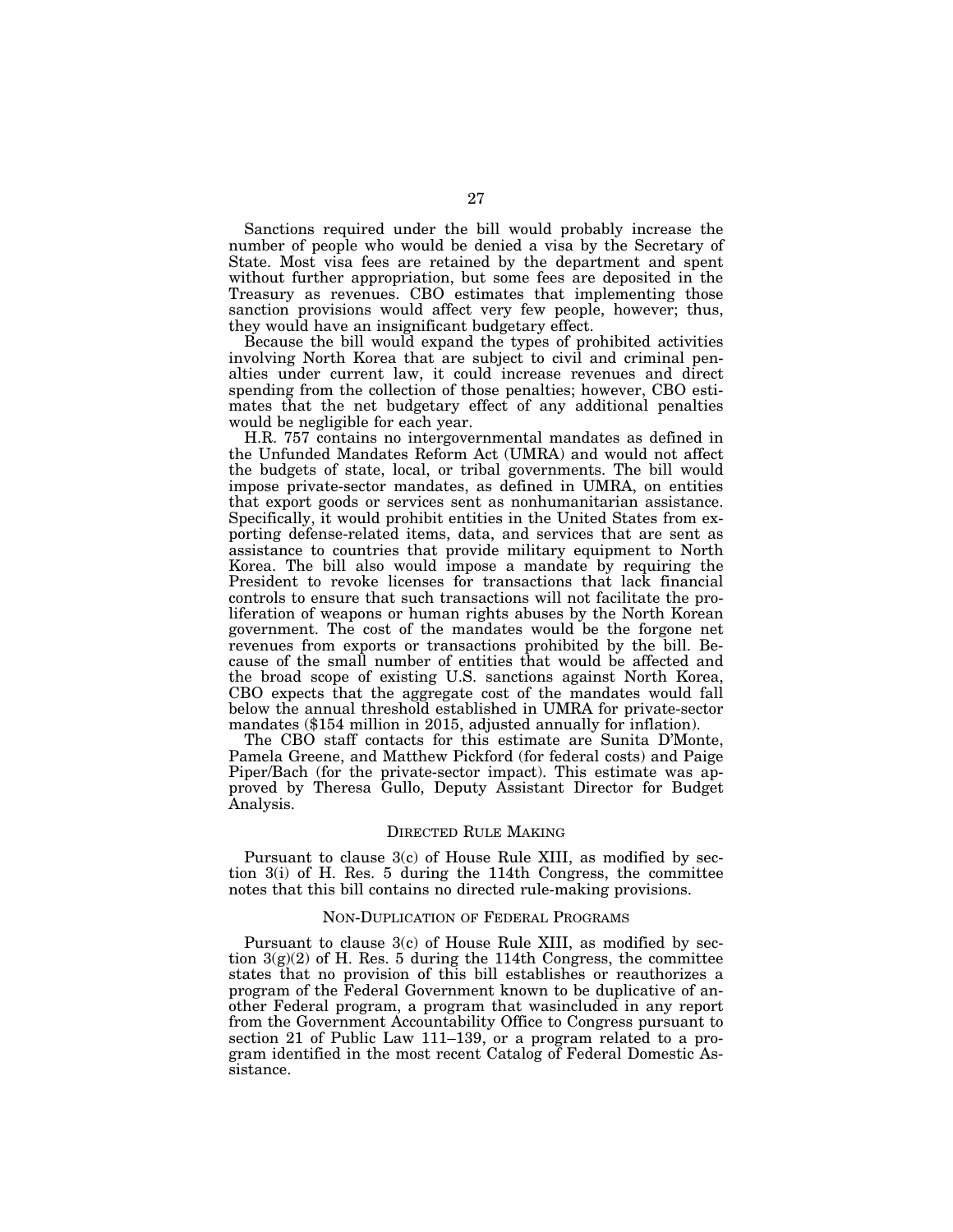### PERFORMANCE GOALS AND OBJECTIVES

The Act is intended to deprive North Korea of the resources it requires to further test, develop, produce and weaponize nuclear weapons; develop and export other unconventional weapons and ballistic missiles; engage in destabilizing activities within the region and across the globe; and engage in the systematic suppression of the people of North Korea. Performance goals associated with these objectives include, but are not limited to the following:

- A verifiable decrease in North Korea's ability to fund its nuclear weapons program; and
- A verifiable decrease in North Korea's ability to fund and export its unconventional weapons programs, ballistic missiles and related technology programs, destabilizing types and amounts of conventional weapons, and support for regional destabilization.

### CONGRESSIONAL ACCOUNTABILITY ACT

H.R. 757 does not apply to terms and conditions of employment or to access to public services or accommodations within the Legislative Branch.

### NEW ADVISORY COMMITTEES

H.R. 757 does not establish or authorize any new advisory committees.

### EARMARK IDENTIFICATION

H.R. 757 contains no congressional earmarks, limited tax benefits, or limited tariff benefits as described in clauses  $9(e)$ ,  $9(f)$ , and 9(g) of House Rule XXI.

#### SECTION-BY-SECTION ANALYSIS

#### TITLE I—INVESTIGATIONS, PROHIBITED CONDUCT, AND PENALTIES

*Section 101.* This section states that it is the policy of the United States to vigorously pursue sanctions against the North Korean government in order to peacefully disarm Pyongyang.

*Section 102.* This section mandates that the President investigate sanctionable conduct involving North Korea upon the receipt of credible information that a person or entity has engaged in such activity. Among other things, sanctionable conduct may include proliferation of weapons of mass destruction, arms related materials, luxury goods, and counterfeit goods. This provision would prevent any Administration from ignoring destructive North Korean behavior.

*Section 103.* This section requires the Administration to regularly brief Congress on North Korean assets and transactions, so that Congress can oversee the enforcement of sanctions and ensure that North Korea is cut off from its offshore assets and income.

*Section 104.* This section describes the conduct and entities subject to ''blocking sanctions'' (a prohibition on any transfers in financial instruments or other property). Although these blocking sanctions are permitted through existing regulations, this section makes them mandatory, rather than discretionary.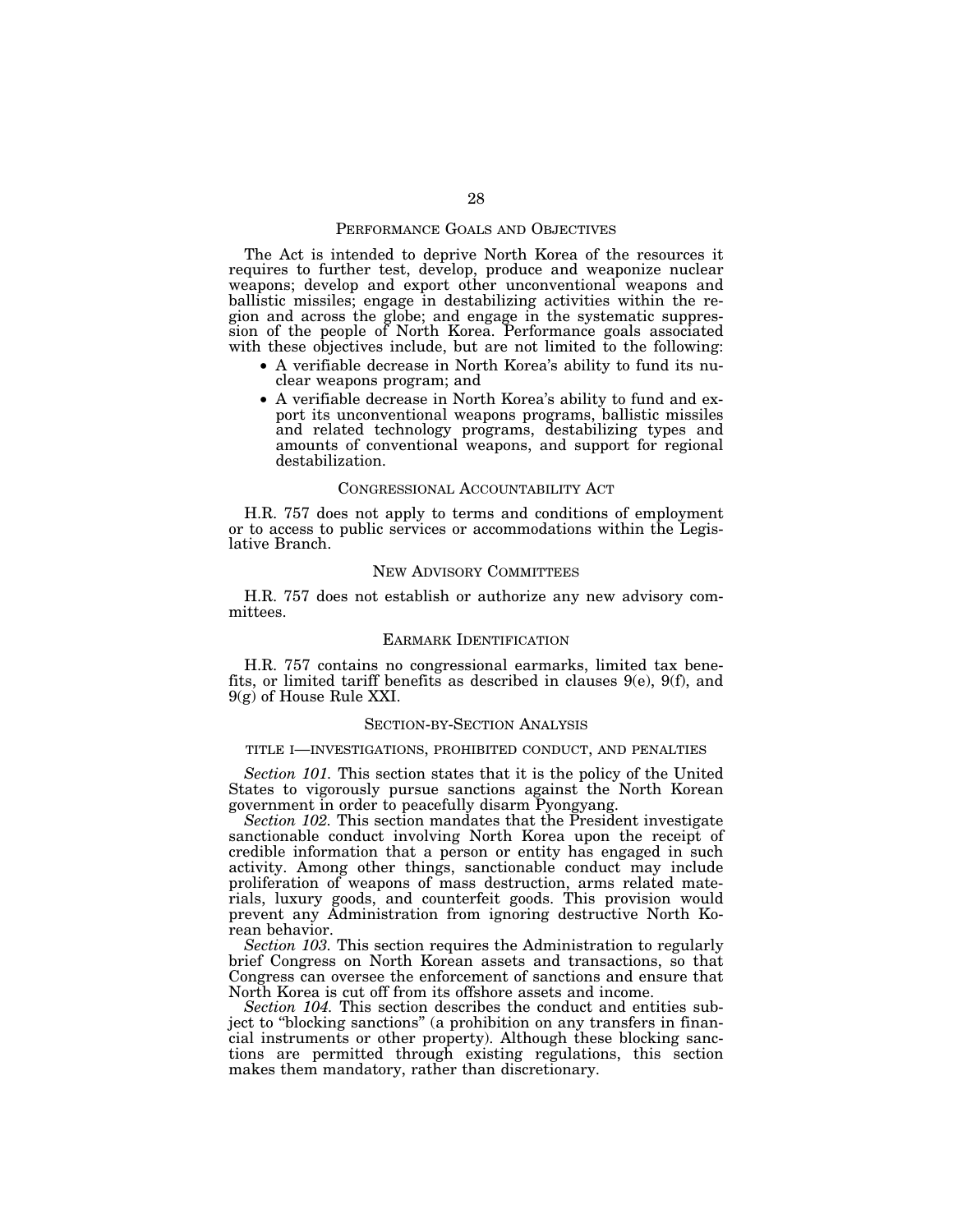Sanctions under this section are mandated against persons that have materially contributed to North Korea's nuclear and ballistic missile development or engaged in other destructive activities, including importing or exporting related WMD materiel into North Korea, or providing training to, or advising on, their weapons programs. This section also levies mandatory sanctions on those who import luxury goods into North Korea, or enable its censorship efforts or continuing human rights abuses. Finally, this section strikes at the heart of North Korea's efforts to fund their illicit activities by mandating sanctions against those who have engaged in money laundering, the manufacture of counterfeit goods, or narcotics trafficking.

This section also provides the Administration the ability to sanction those transferring, or facilitating the transfer of, financial assets and property of the North Korea regime.

The section also provides the President with the necessary authorities to effectively target those who enabled North Korea's cyber attack against the United States last year.

*Section 105.* This section seizes assets forfeited for violations of North Korea sanctions laws, and provides it to the US Treasury.

### TITLE II—SANCTIONS AGAINST NORTH KOREAN PROLIFERATION, HUMAN RIGHTS ABUSES, AND ILLICIT ACTIVITIES

*Section 201.* This section instructs the Secretary of the Treasury to determine whether North Korea is a ''primary money laundering concern.'' If such a determination was made, that would block North Korean banks from direct or indirect access to the U.S. financial system, and require "special measures" against designated persons, North Korean government entities, and banks that provide financial services to entities found to have engaged in sanctionable conduct. Such a designation could have a debilitating effect on North Korea's ability to access the international financial system. It has been used against Iran.

*Section 202.* This section finds that all states and jurisdictions are obligated to implement and enforce U.N. Security Council resolutions and provides as a sense of Congress that the President should intensify efforts to implement a diplomatic strategy to protect the global financial system from North Korean threats.

*Section 203.* This section re-imposes those sanctions that were applied to North Korea until 2008, when the country was removed from the State Sponsors of Terrorism list. The prohibitions and restrictions described in section 203 will restrict export licenses for controlled goods and technologies, other than those issued for humanitarian purposes, subject to the same rules and regulations as if the regime were still designated a state sponsor of terrorism. It will apply penalties to U.S. persons who engage in financial transactions with the Government of North Korea, except as provided for in regulations or for humanitarian or human rights-related purposes. The section will also statutorily prohibit the export of munitions to North Korea, and sanction those who send or receive lethal military equipment from North Korea as if the regime were still designated a state sponsor of terrorism.

Section 204. This section bars persons or entities designated facilitating North Korea's destructive policies from receiving U.S. government contracts.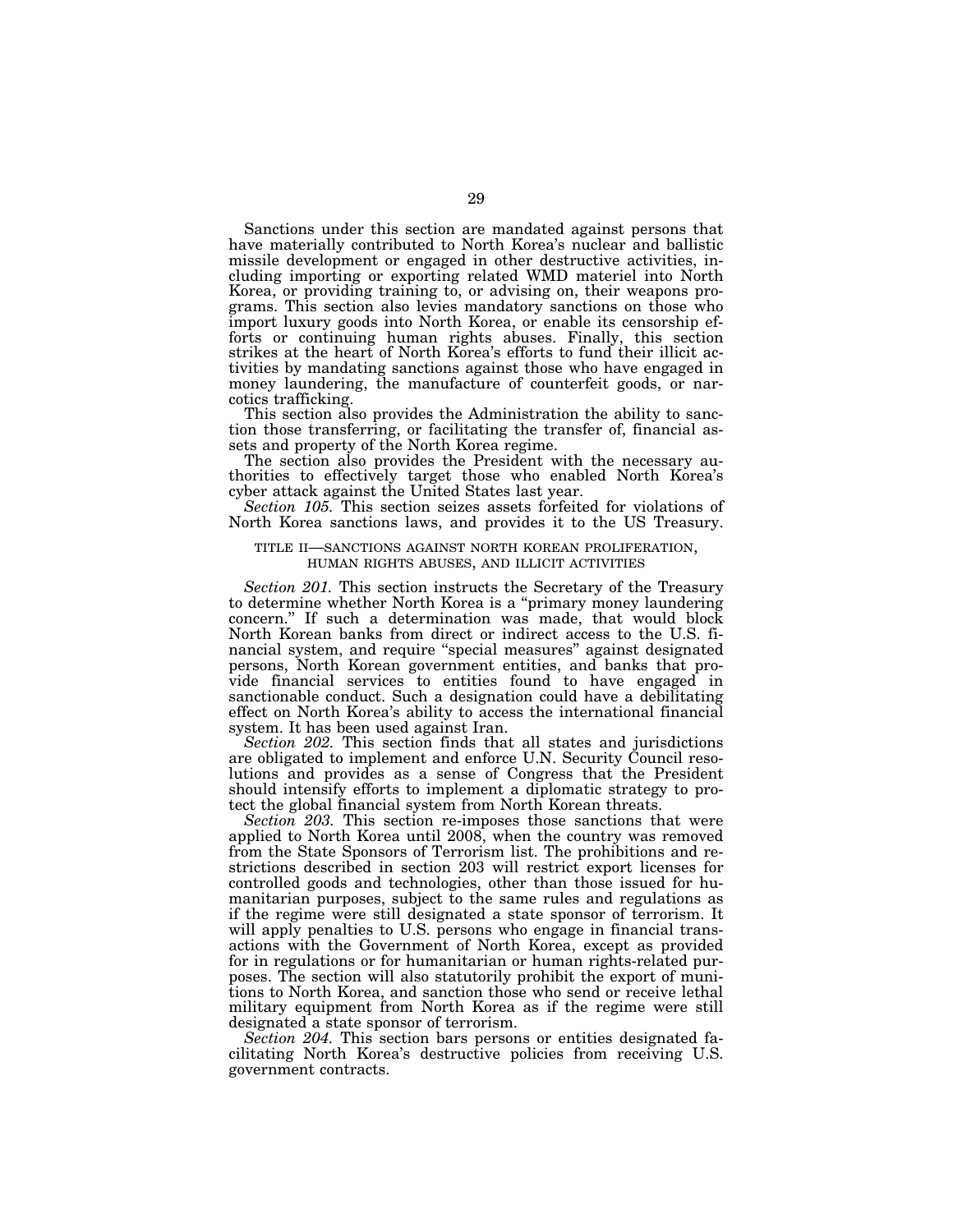*Section 205.* This section requires the Administration to report to Congress on foreign sea ports and airports whose inspections of vessels originating from North Korea are deficient. Cargo coming from ports that consistently fail to inspect North Korean cargo, as required by U.N. resolutions, may be subject to increased inspection requirements at U.S. ports. It also allows for the seizure of ships or aircraft used for smuggling. This provision would therefore protect the U.S. homeland from ports that deliberately fail to sufficiently inspect North Korean cargo.

*Section 206.* This section allows the President to deny the entry into the U.S. of any foreigner that has been sanctioned under this Act.

*Section 207.* This section provides for exclusions and waivers from sanctions for humanitarian aid, consular activities, for cooperating witnesses and banks, and when vital to the economic or national security interests of the United States. Exemptions for humanitarian purposes are intended to include the provision of humanitarian assistance, as well as related supporting services such as financial, transportation, or insurance services, and related transactions with the government of North Korea.

*Section 208.* This section requires a report from the Administration on persons that conduct cyber attacks against the United States on behalf of the Government of North Korea.

### TITLE III—PROMOTION OF HUMAN RIGHTS

*Section 301.* This section requires the President to study the feasibility of bringing unmonitored and inexpensive cellular and internet communications to the people of North Korea, to break the information blockade the regime has imposed on its own population.

*Section 302.* This section requires a report by the State Department on North Korea's political prison camps, which are estimated to hold up to 200,000 men, women, and children, with the hope that more public attention will be paid to North Korea's grave and pervasive crimes against humanity.

*Section 303.* This section requires a report by the State Department that identifies severe human rights abusers in North Korea, utilizing information collected in the recent U.N. Commission of Inquiry Report on North Korean human rights abuses, the most comprehensive such report to date.

#### TITLE IV— GENERAL AUTHORITIES

*Section 401.* This provision provides for a one-year suspension of sanctions, renewable for one consecutive year, if North Korea takes significant steps toward disarmament and reform, while preventing the premature relaxation of sanctions for false North Korean promises.

*Section 402.* This section terminates these sanctions if North Korea undergoes a fundamental change of governance toward an open, free, and peaceful society.

### CHANGES IN EXISTING LAW MADE BY THE BILL, AS REPORTED

In compliance with clause 3(e) of rule XIII of the Rules of the House of Representatives, changes in existing law made by the bill, as reported, are shown as follows (existing law proposed to be omit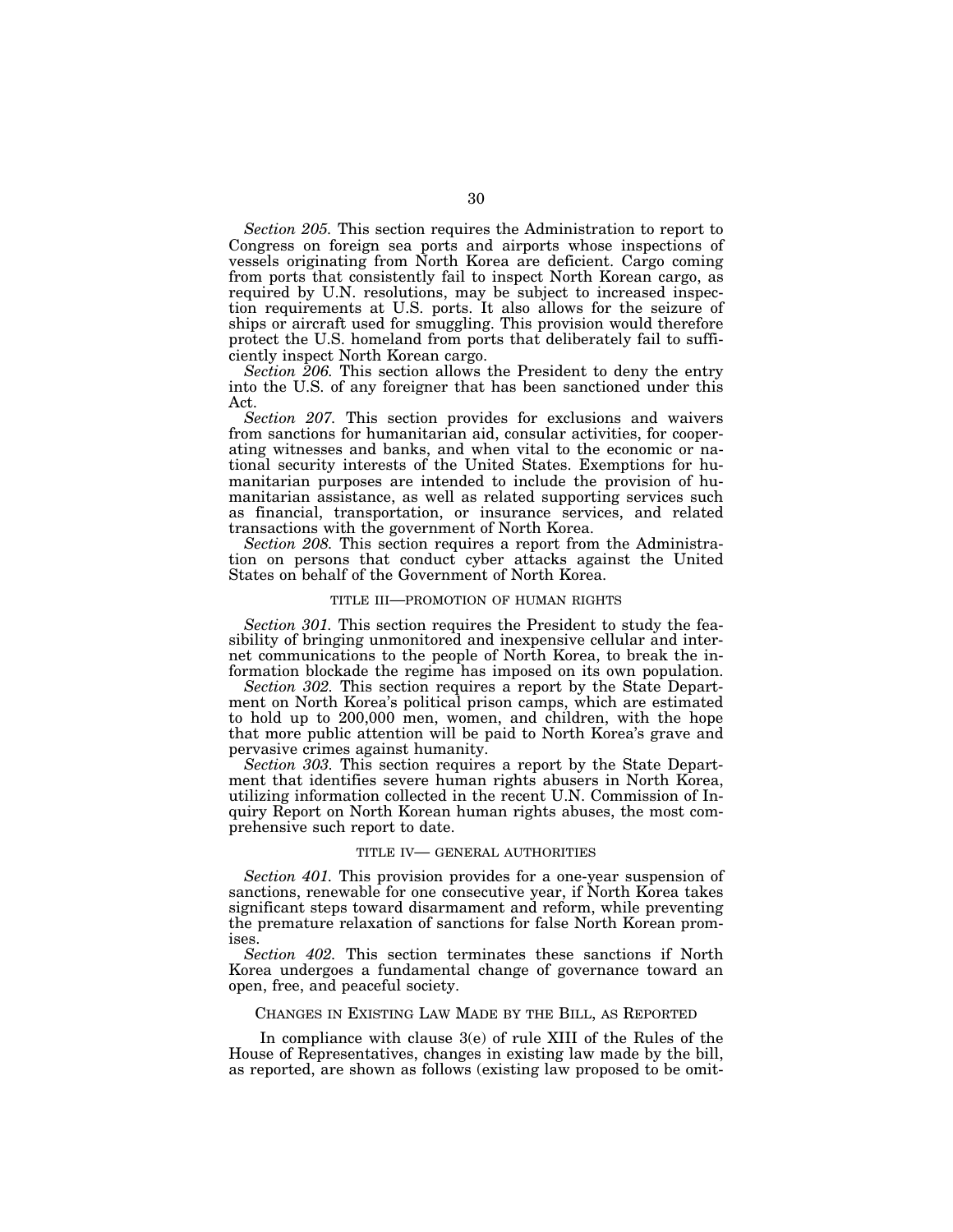ted is enclosed in black brackets, new matter is printed in italics, existing law in which no change is proposed is shown in roman):

### **TITLE 18, UNITED STATES CODE**

\* \* \* \* \* \* \*

## **PART I—CRIMES**

\* \* \* \* \* \* \*

### **CHAPTER 46—FORFEITURE**

### **§ 981. Civil forfeiture**

 $(a)(1)$  The following property is subject to forfeiture to the United States:

(A) Any property, real or personal, involved in a transaction or attempted transaction in violation of section 1956, 1957 or 1960 of this title, or any property traceable to such property.

(B) Any property, real or personal, within the jurisdiction of the United States, constituting, derived from, or traceable to, any proceeds obtained directly or indirectly from an offense against a foreign nation, or any property used to facilitate such an offense, if the offense—

(i) involves trafficking in nuclear, chemical, biological, or radiological weapons technology or material, or the manufacture, importation, sale, or distribution of a controlled substance (as that term is defined for purposes of the Controlled Substances Act), or any other conduct described in section  $1956(c)(7)(B)$ ;

(ii) would be punishable within the jurisdiction of the foreign nation by death or imprisonment for a term exceeding 1 year; and

(iii) would be punishable under the laws of the United States by imprisonment for a term exceeding 1 year, if the act or activity constituting the offense had occurred within the jurisdiction of the United States.

(C) Any property, real or personal, which constitutes or is derived from proceeds traceable to a violation of section 215, 471, 472, 473, 474, 476, 477, 478, 479, 480, 481, 485, 486, 487, 488, 501, 502, 510, 542, 545, 656, 657, 670, 842, 844, 1005, 1006, 1007, 1014, 1028, 1029, 1030, 1032, or 1344 of this title or any offense constituting ''specified unlawful activity'' (as defined in section  $1956(c)(7)$  of this title), or a conspiracy to commit such offense.

(D) Any property, real or personal, which represents or is traceable to the gross receipts obtained, directly or indirectly, from a violation of—

(i) section  $666(a)(1)$  (relating to Federal program fraud);

(ii) section 1001 (relating to fraud and false statements);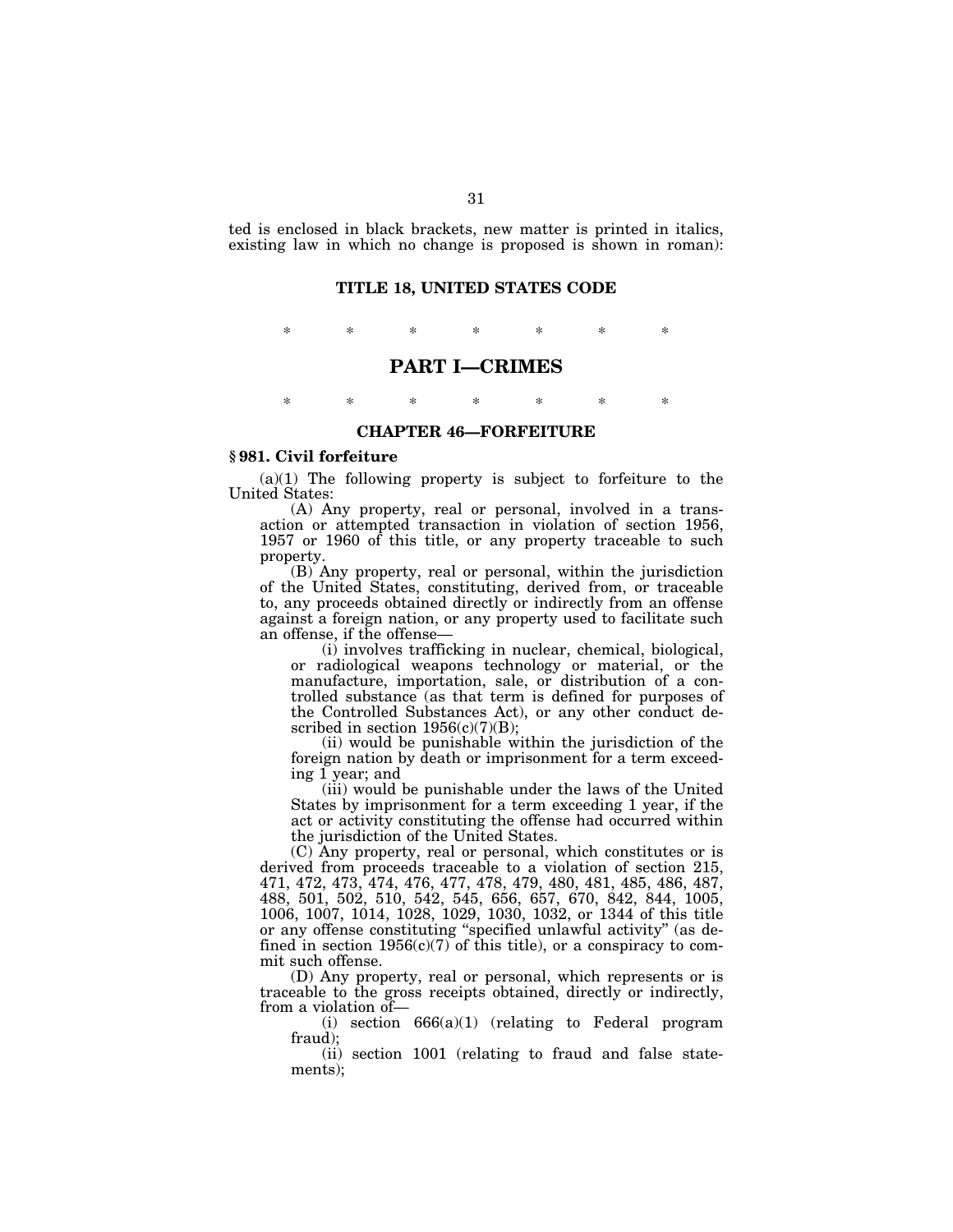(iii) section 1031 (relating to major fraud against the United States);

(iv) section 1032 (relating to concealment of assets from conservator or receiver of insured financial institution);

(v) section 1341 (relating to mail fraud); or

(vi) section 1343 (relating to wire fraud),

if such violation relates to the sale of assets acquired or held by the the Federal Deposit Insurance Corporation, as conservator or receiver for a financial institution, or any other conservator for a financial institution appointed by the Office of the Comptroller of the Currency or the National Credit Union Administration, as conservator or liquidating agent for a financial institution.

 $(E)$  With respect to an offense listed in subsection  $(a)(1)(D)$ committed for the purpose of executing or attempting to execute any scheme or artifice to defraud, or for obtaining money or property by means of false or fraudulent statements, pretenses, representations or promises, the gross receipts of such an offense shall include all property, real or personal, tangible or intangible, which thereby is obtained, directly or indirectly.

(F) Any property, real or personal, which represents or is traceable to the gross proceeds obtained, directly or indirectly, from a violation of—

(i) section 511 (altering or removing motor vehicle identification numbers);

(ii) section 553 (importing or exporting stolen motor vehicles);

(iii) section 2119 (armed robbery of automobiles);

(iv) section 2312 (transporting stolen motor vehicles in interstate commerce); or

(v) section 2313 (possessing or selling a stolen motor vehicle that has moved in interstate commerce).

(G) All assets, foreign or domestic—

(i) of any individual, entity, or organization engaged in planning or perpetrating any any Federal crime of terrorism (as defined in section  $2332b(g)(5)$ ) against the United States, citizens or residents of the United States, or their property, and all assets, foreign or domestic, affording any person a source of influence over any such entity or organization;

(ii) acquired or maintained by any person with the intent and for the purpose of supporting, planning, conducting, or concealing any Federal crime of terrorism (as defined in section  $2\overline{3}32b(g)(5)$  against the United States, citizens or residents of the United States, or their property;

(iii) derived from, involved in, or used or intended to be used to commit any Federal crime of terrorism (as defined in section  $2332b(g)(5)$  against the United States, citizens or residents of the United States, or their property; or

(iv) of any individual, entity, or organization engaged in planning or perpetrating any act of international terrorism (as defined in section 2331) against any inter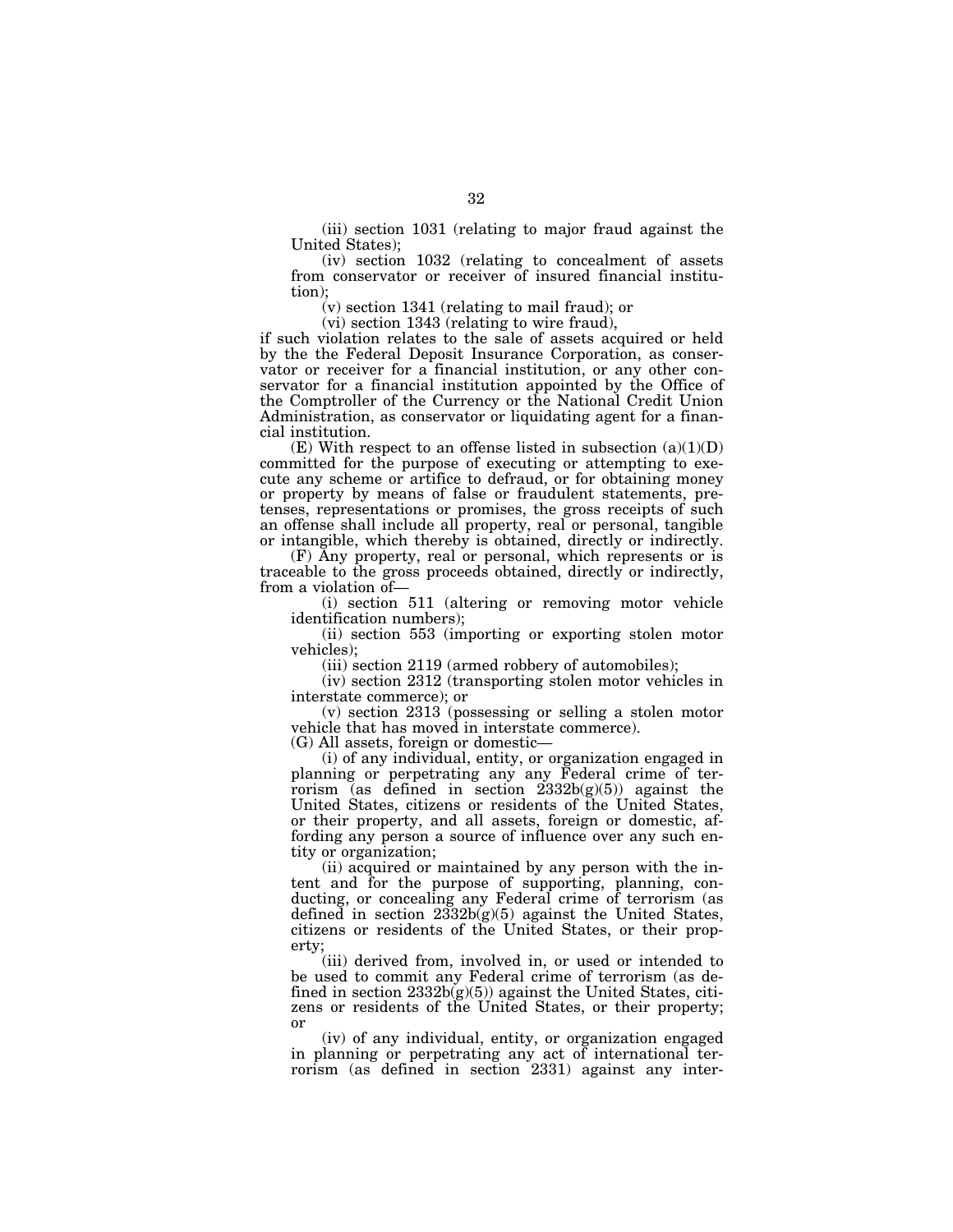national organization (as defined in section 209 of the State Department Basic Authorities Act of 1956 (22 U.S.C. 4309(b)) or against any foreign Government. Where the property sought for forfeiture is located beyond the territorial boundaries of the United States, an act in furtherance of such planning or perpetration must have occurred within the jurisdiction of the United States.

(H) Any property, real or personal, involved in a violation or attempted violation, or which constitutes or is derived from proceeds traceable to a violation, of section 2339C of this title.

*(I) Any property, real or personal, that is involved in a violation or attempted violation, or which constitutes or is derived from proceeds traceable to a violation, of section 104(a) of the North Korea Sanctions Enforcement Act of 2015.* 

(2) For purposes of paragraph (1), the term ''proceeds'' is defined as follows:

(A) In cases involving illegal goods, illegal services, unlawful activities, and telemarketing and health care fraud schemes, the term ''proceeds'' means property of any kind obtained directly or indirectly, as the result of the commission of the offense giving rise to forfeiture, and any property traceable thereto, and is not limited to the net gain or profit realized from the offense.

(B) In cases involving lawful goods or lawful services that are sold or provided in an illegal manner, the term ''proceeds'' means the amount of money acquired through the illegal transactions resulting in the forfeiture, less the direct costs incurred in providing the goods or services. The claimant shall have the burden of proof with respect to the issue of direct costs. The direct costs shall not include any part of the overhead expenses of the entity providing the goods or services, or any part of the income taxes paid by the entity.

(C) In cases involving fraud in the process of obtaining a loan or extension of credit, the court shall allow the claimant a deduction from the forfeiture to the extent that the loan was repaid, or the debt was satisfied, without any financial loss to the victim.

(b)(1) Except as provided in section 985, any property subject to forfeiture to the United States under subsection (a) may be seized by the Attorney General and, in the case of property involved in a violation investigated by the Secretary of the Treasury or the United States Postal Service, the property may also be seized by the Secretary of the Treasury or the Postal Service, respectively.

(2) Seizures pursuant to this section shall be made pursuant to a warrant obtained in the same manner as provided for a search warrant under the Federal Rules of Criminal Procedure, except that a seizure may be made without a warrant if—

(A) a complaint for forfeiture has been filed in the United States district court and the court issued an arrest warrant in rem pursuant to the Supplemental Rules for Certain Admiralty and Maritime Claims;

(B) there is probable cause to believe that the property is subject to forfeiture and—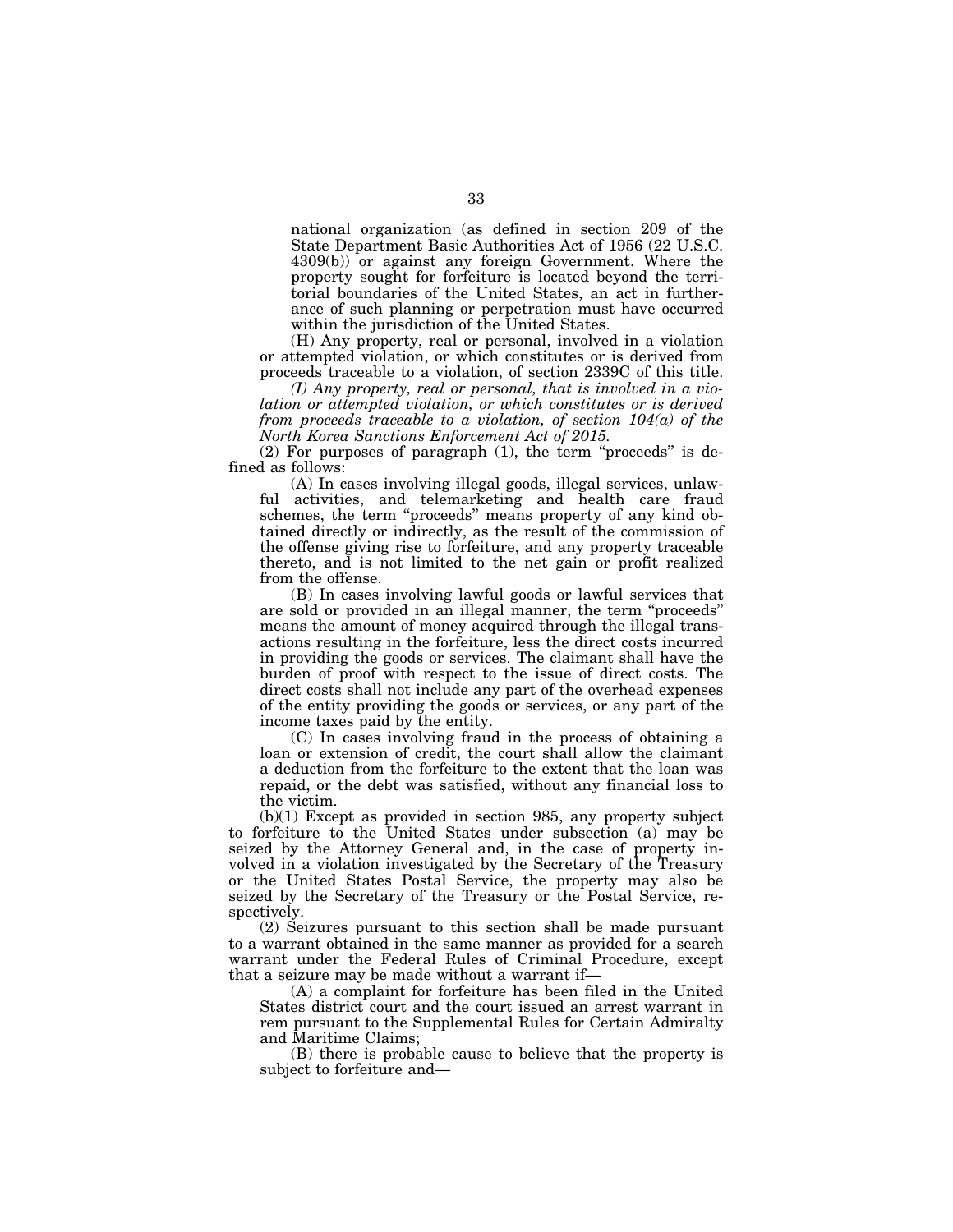(i) the seizure is made pursuant to a lawful arrest or search; or

(ii) another exception to the Fourth Amendment warrant requirement would apply; or

(C) the property was lawfully seized by a State or local law enforcement agency and transferred to a Federal agency.

(3) Notwithstanding the provisions of rule 41(a) of the Federal Rules of Criminal Procedure, a seizure warrant may be issued pursuant to this subsection by a judicial officer in any district in which a forfeiture action against the property may be filed under section 1355(b) of title 28, and may be executed in any district in which the property is found, or transmitted to the central authority of any foreign state for service in accordance with any treaty or other international agreement. Any motion for the return of property seized under this section shall be filed in the district court in which the seizure warrant was issued or in the district court for the district in which the property was seized.

(4)(A) If any person is arrested or charged in a foreign country in connection with an offense that would give rise to the forfeiture of property in the United States under this section or under the Controlled Substances Act, the Attorney General may apply to any Federal judge or magistrate judge in the district in which the property is located for an ex parte order restraining the property subject to forfeiture for not more than 30 days, except that the time may be extended for good cause shown at a hearing conducted in the manner provided in rule 43(e) of the Federal Rules of Civil Procedure.

(B) The application for the restraining order shall set forth the nature and circumstances of the foreign charges and the basis for belief that the person arrested or charged has property in the United States that would be subject to forfeiture, and shall contain a statement that the restraining order is needed to preserve the availability of property for such time as is necessary to receive evidence from the foreign country or elsewhere in support of probable cause for the seizure of the property under this subsection.

(c) Property taken or detained under this section shall not be repleviable, but shall be deemed to be in the custody of the Attorney General, the Secretary of the Treasury, or the Postal Service, as the case may be, subject only to the orders and decrees of the court or the official having jurisdiction thereof. Whenever property is seized under this subsection, the Attorney General, the Secretary of the Treasury, or the Postal Service, as the case may be, may—

(1) place the property under seal;

(2) remove the property to a place designated by him; or (3) require that the General Services Administration take custody of the property and remove it, if practicable, to an appropriate location for disposition in accordance with law.

 $(d)$  For purposes of this section, the provisions of the customs laws relating to the seizure, summary and judicial forfeiture, condemnation of property for violation of the customs laws, the disposition of such property or the proceeds from the sale of such property under this section, the remission or mitigation of such forfeitures, and the compromise of claims (19 U.S.C. 1602 et seq.), insofar as they are applicable and not inconsistent with the provisions of this section, shall apply to seizures and forfeitures in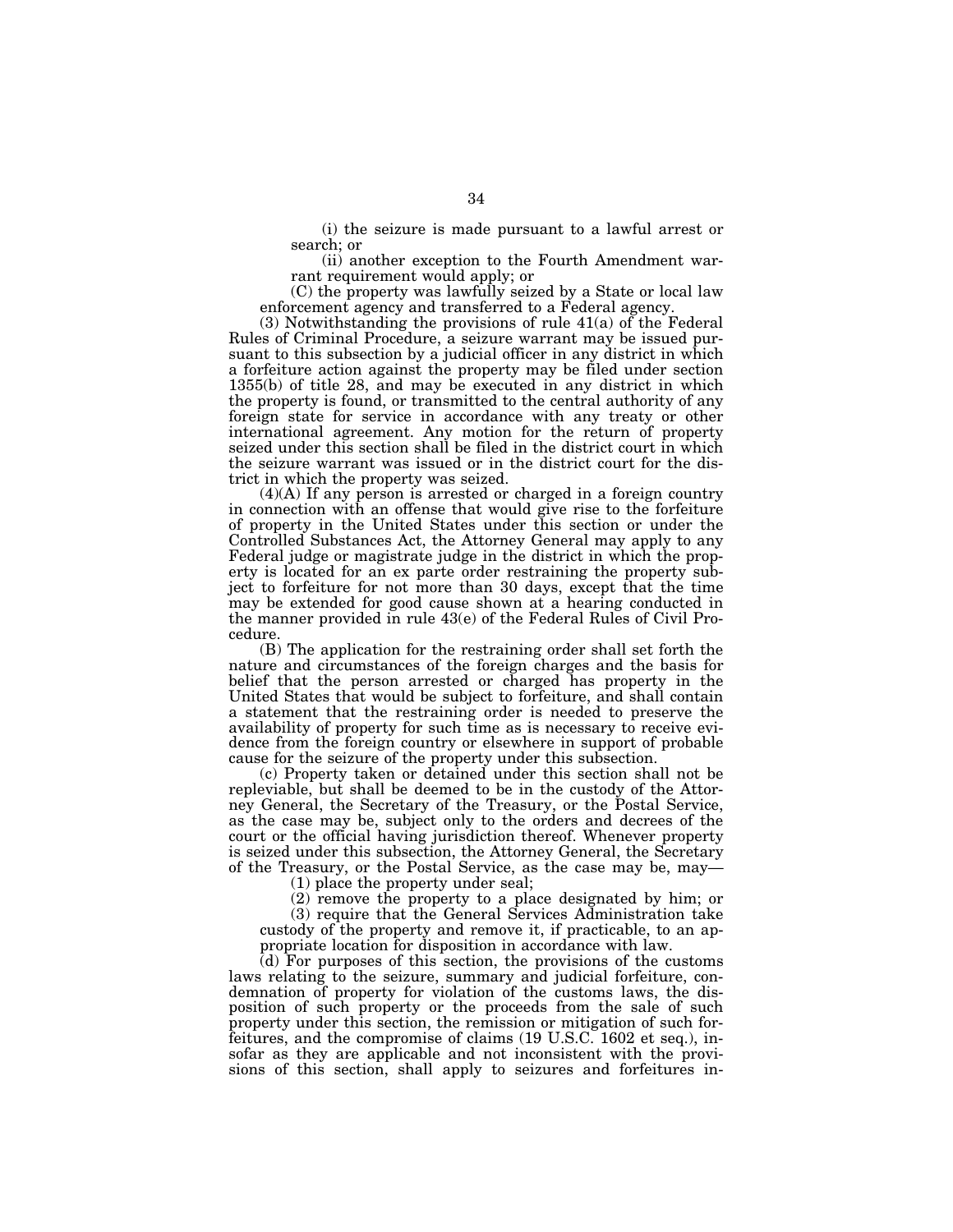curred, or alleged to have been incurred, under this section, except that such duties as are imposed upon the customs officer or any other person with respect to the seizure and forfeiture of property under the customs laws shall be performed with respect to seizures and forfeitures of property under this section by such officers, agents, or other persons as may be authorized or designated for that purpose by the Attorney General, the Secretary of the Treasury, or the Postal Service, as the case may be. The Attorney General shall have sole responsibility for disposing of petitions for remission or mitigation with respect to property involved in a judicial forfeiture proceeding.

(e) Notwithstanding any other provision of the law, except section 3 of the Anti Drug Abuse Act of 1986, the Attorney General, the Secretary of the Treasury, or the Postal Service, as the case may be, is authorized to retain property forfeited pursuant to this section, or to transfer such property on such terms and conditions as he may determine—

(1) to any other Federal agency;

(2) to any State or local law enforcement agency which participated directly in any of the acts which led to the seizure or forfeiture of the property;

(3) in the case of property referred to in subsection  $(a)(1)(C)$ , to any Federal financial institution regulatory agency—

(A) to reimburse the agency for payments to claimants or creditors of the institution; and

(B) to reimburse the insurance fund of the agency for losses suffered by the fund as a result of the receivership or liquidation;

(4) in the case of property referred to in subsection  $(a)(1)(C)$ , upon the order of the appropriate Federal financial institution regulatory agency, to the financial institution as restitution, with the value of the property so transferred to be set off against any amount later recovered by the financial institution as compensatory damages in any State or Federal proceeding;

(5) in the case of property referred to in subsection  $(a)(1)(C)$ , to any Federal financial institution regulatory agency, to the extent of the agency's contribution of resources to, or expenses involved in, the seizure and forfeiture, and the investigation leading directly to the seizure and forfeiture, of such property;

(6) as restoration to any victim of the offense giving rise to the forfeiture, including, in the case of a money laundering offense, any offense constituting the underlying specified unlawful activity; or

(7) In the case of property referred to in subsection  $(a)(1)(D)$ , to the Resolution Trust Corporation, the Federal Deposit Insurance Corporation, or any other Federal financial institution regulatory agency (as defined in section  $8(e)(7)(D)$  of the Federal Deposit Insurance Act).

The Attorney General, the Secretary of the Treasury, or the Postal Service, as the case may be, shall ensure the equitable transfer pursuant to paragraph (2) of any forfeited property to the appropriate State or local law enforcement agency so as to reflect gen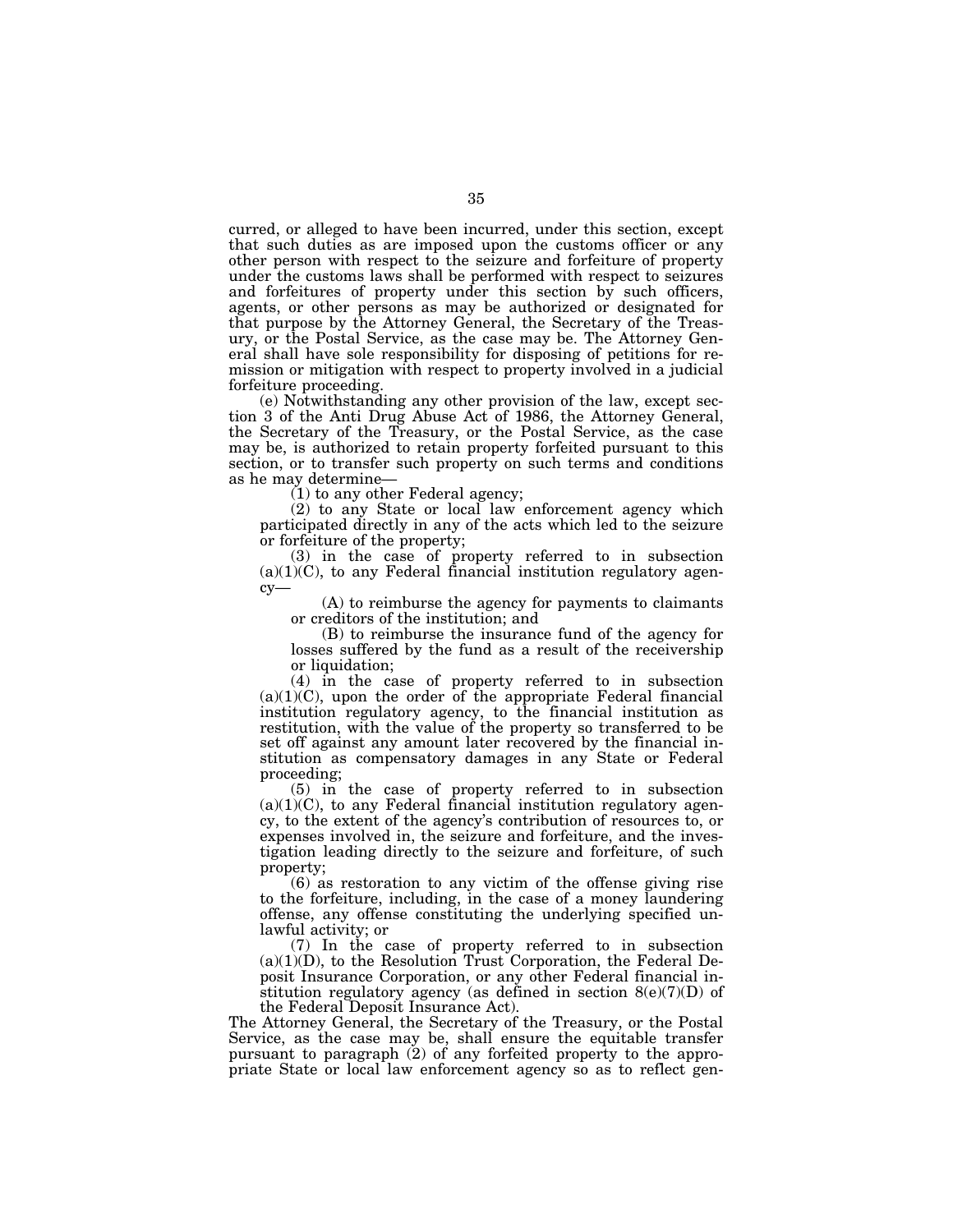erally the contribution of any such agency participating directly in any of the acts which led to the seizure or forfeiture of such property. A decision by the Attorney General, the Secretary of the Treasury, or the Postal Service pursuant to paragraph (2) shall not be subject to review. The United States shall not be liable in any action arising out of the use of any property the custody of which was transferred pursuant to this section to any non-Federal agency. The Attorney General, the Secretary of the Treasury, or the Postal Service may order the discontinuance of any forfeiture proceedings under this section in favor of the institution of forfeiture proceedings by State or local authorities under an appropriate State or local statute. After the filing of a complaint for forfeiture under this section, the Attorney General may seek dismissal of the complaint in favor of forfeiture proceedings under State or local law. Whenever forfeiture proceedings are discontinued by the United States in favor of State or local proceedings, the United States may transfer custody and possession of the seized property to the appropriate State or local official immediately upon the initiation of the proper actions by such officials. Whenever forfeiture proceedings are discontinued by the United States in favor of State or local proceedings, notice shall be sent to all known interested parties advising them of the discontinuance or dismissal. The United States shall not be liable in any action arising out of the seizure, detention, and transfer of seized property to State or local officials. The United States shall not be liable in any action arising out of a transfer under paragraph (3), (4), or (5) of this subsection.

(f) All right, title, and interest in property described in subsection (a) of this section shall vest in the United States upon commission of the act giving rise to forfeiture under this section.

(g)(1) Upon the motion of the United States, the court shall stay the civil forfeiture proceeding if the court determines that civil discovery will adversely affect the ability of the Government to conduct a related criminal investigation or the prosecution of a related criminal case.

(2) Upon the motion of a claimant, the court shall stay the civil forfeiture proceeding with respect to that claimant if the court determines that—

(A) the claimant is the subject of a related criminal investigation or case;

(B) the claimant has standing to assert a claim in the civil forfeiture proceeding; and

(C) continuation of the forfeiture proceeding will burden the right of the claimant against self-incrimination in the related investigation or case.

(3) With respect to the impact of civil discovery described in paragraphs (1) and (2), the court may determine that a stay is unnecessary if a protective order limiting discovery would protect the interest of one party without unfairly limiting the ability of the opposing party to pursue the civil case. In no case, however, shall the court impose a protective order as an alternative to a stay if the effect of such protective order would be to allow one party to pursue discovery while the other party is substantially unable to do so.

(4) In this subsection, the terms ''related criminal case'' and "related criminal investigation" mean an actual prosecution or investigation in progress at the time at which the request for the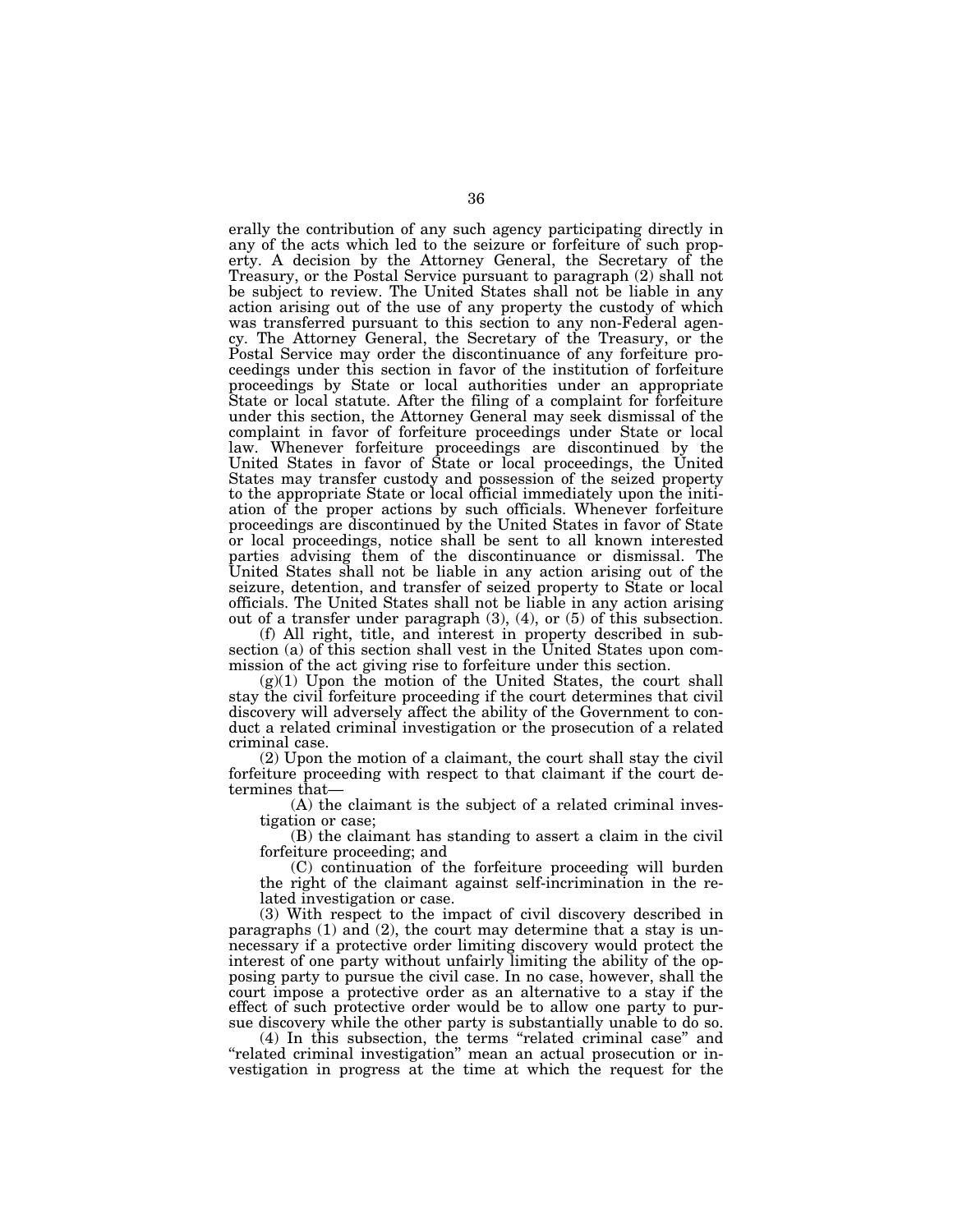stay, or any subsequent motion to lift the stay is made. In determining whether a criminal case or investigation is "related" to a civil forfeiture proceeding, the court shall consider the degree of similarity between the parties, witnesses, facts, and circumstances involved in the two proceedings, without requiring an identity with respect to any one or more factors.

(5) In requesting a stay under paragraph (1), the Government may, in appropriate cases, submit evidence ex parte in order to avoid disclosing any matter that may adversely affect an ongoing criminal investigation or pending criminal trial.

(6) Whenever a civil forfeiture proceeding is stayed pursuant to this subsection, the court shall enter any order necessary to preserve the value of the property or to protect the rights of lienholders or other persons with an interest in the property while the stay is in effect.

(7) A determination by the court that the claimant has standing to request a stay pursuant to paragraph (2) shall apply only to this subsection and shall not preclude the Government from objecting to the standing of the claimant by dispositive motion or at the time of trial.

(h) In addition to the venue provided for in section 1395 of title 28 or any other provision of law, in the case of property of a defendant charged with a violation that is the basis for forfeiture of the property under this section, a proceeding for forfeiture under this section may be brought in the judicial district in which the defendant owning such property is found or in the judicial district in which the criminal prosecution is brought.

(i)(1) Whenever property is civilly or criminally forfeited under this chapter, the Attorney General or the Secretary of the Treasury, as the case may be, may transfer the forfeited personal property or the proceeds of the sale of any forfeited personal or real property to any foreign country which participated directly or indirectly in the seizure or forfeiture of the property, if such a transfer—

(A) has been agreed to by the Secretary of State;

(B) is authorized in an international agreement between the United States and the foreign country; and

(C) is made to a country which, if applicable, has been certified under section 481(h) of the Foreign Assistance Act of 1961.

A decision by the Attorney General or the Secretary of the Treasury pursuant to this paragraph shall not be subject to review. The foreign country shall, in the event of a transfer of property or proceeds of sale of property under this subsection, bear all expenses incurred by the United States in the seizure, maintenance, inventory, storage, forfeiture, and disposition of the property, and all transfer costs. The payment of all such expenses, and the transfer of assets pursuant to this paragraph, shall be upon such terms and conditions as the Attorney General or the Secretary of the Treasury may, in his discretion, set.

(2) The provisions of this section shall not be construed as limiting or superseding any other authority of the United States to provide assistance to a foreign country in obtaining property related to a crime committed in the foreign country, including prop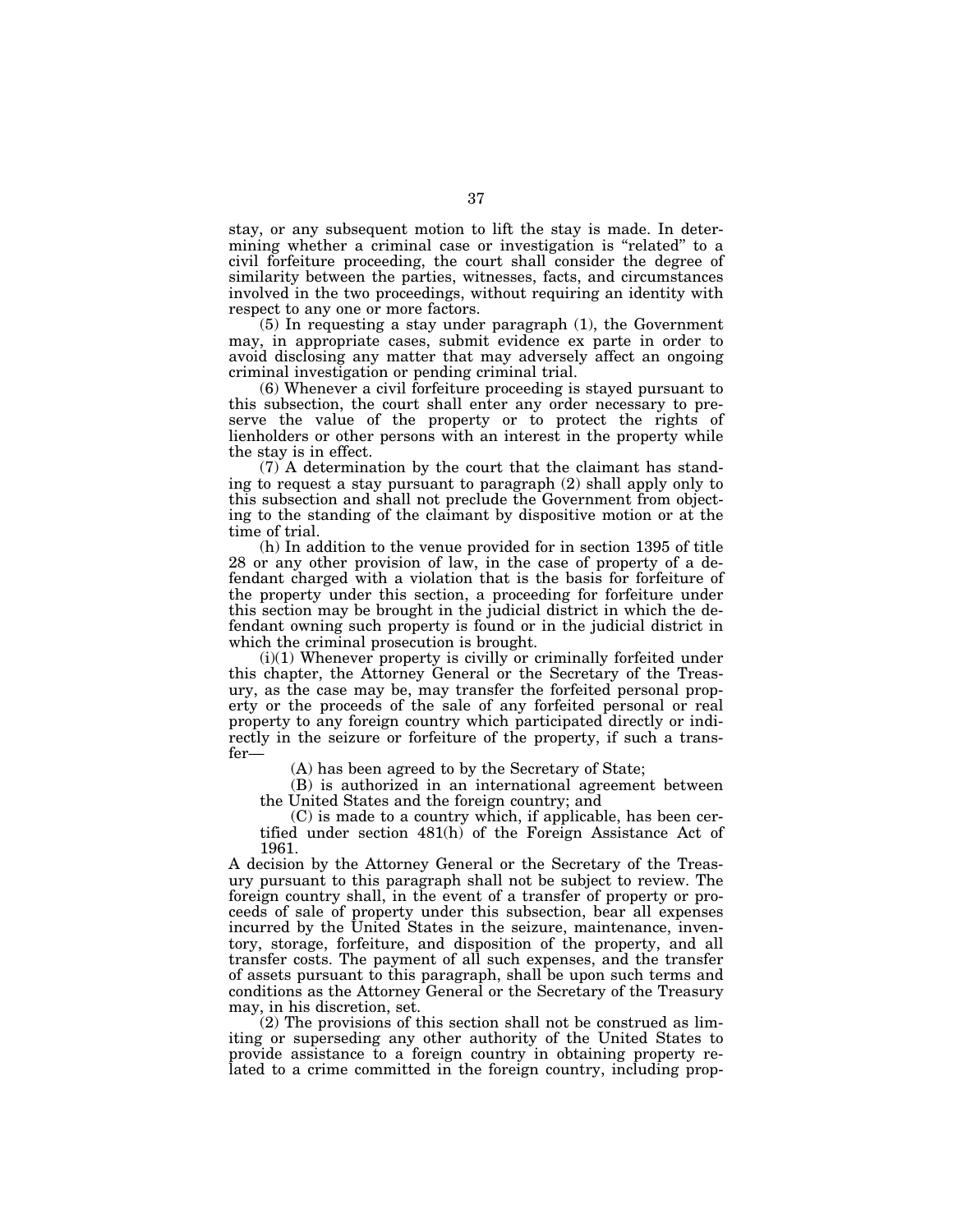erty which is sought as evidence of a crime committed in the foreign country.

(3) A certified order or judgment of forfeiture by a court of competent jurisdiction of a foreign country concerning property which is the subject of forfeiture under this section and was determined by such court to be the type of property described in subsection  $(a)(1)(B)$  of this section, and any certified recordings or transcripts of testimony taken in a foreign judicial proceeding concerning such order or judgment of forfeiture, shall be admissible in evidence in a proceeding brought pursuant to this section. Such certified order or judgment of forfeiture, when admitted into evidence, shall constitute probable cause that the property forfeited by such order or judgment of forfeiture is subject to forfeiture under this section and creates a rebuttable presumption of the forfeitability of such property under this section.

(4) A certified order or judgment of conviction by a court of competent jurisdiction of a foreign country concerning an unlawful drug activity which gives rise to forfeiture under this section and any certified recordings or transcripts of testimony taken in a foreign judicial proceeding concerning such order or judgment of conviction shall be admissible in evidence in a proceeding brought pursuant to this section. Such certified order or judgment of conviction, when admitted into evidence, creates a rebuttable presumption that the unlawful drug activity giving rise to forfeiture under this section has occurred.

(5) The provisions of paragraphs (3) and (4) of this subsection shall not be construed as limiting the admissibility of any evidence otherwise admissible, nor shall they limit the ability of the United States to establish probable cause that property is subject to forfeiture by any evidence otherwise admissible.

(j) For purposes of this section—

(1) the term ''Attorney General'' means the Attorney General or his delegate; and

(2) the term ''Secretary of the Treasury'' means the Secretary of the Treasury or his delegate.

(k) INTERBANK ACCOUNTS.—<br>(1) IN GENERAL.—<br>(A) IN GENERAL.—For the purpose of a forfeiture under this section or under the Controlled Substances Act (21 U.S.C. 801 et seq.), if funds are deposited into an account at a foreign financial institution (as defined in section  $984(c)(2)(A)$  of this title), and that foreign financial institution (as defined in section  $984(c)(2)(A)$  of this title) has an interbank account in the United States with a covered financial institution (as defined in section  $5318(j)(1)$  of title 31), the funds shall be deemed to have been deposited into the interbank account in the United States, and any restraining order, seizure warrant, or arrest warrant in rem regarding the funds may be served on the covered financial institution, and funds in the interbank account, up to the value of the funds deposited into the account at the foreign financial institution (as defined in section  $984(c)(2)(A)$  of this title), may be restrained, seized, or arrested.

(B) AUTHORITY TO SUSPEND.—The Attorney General, in consultation with the Secretary of the Treasury, may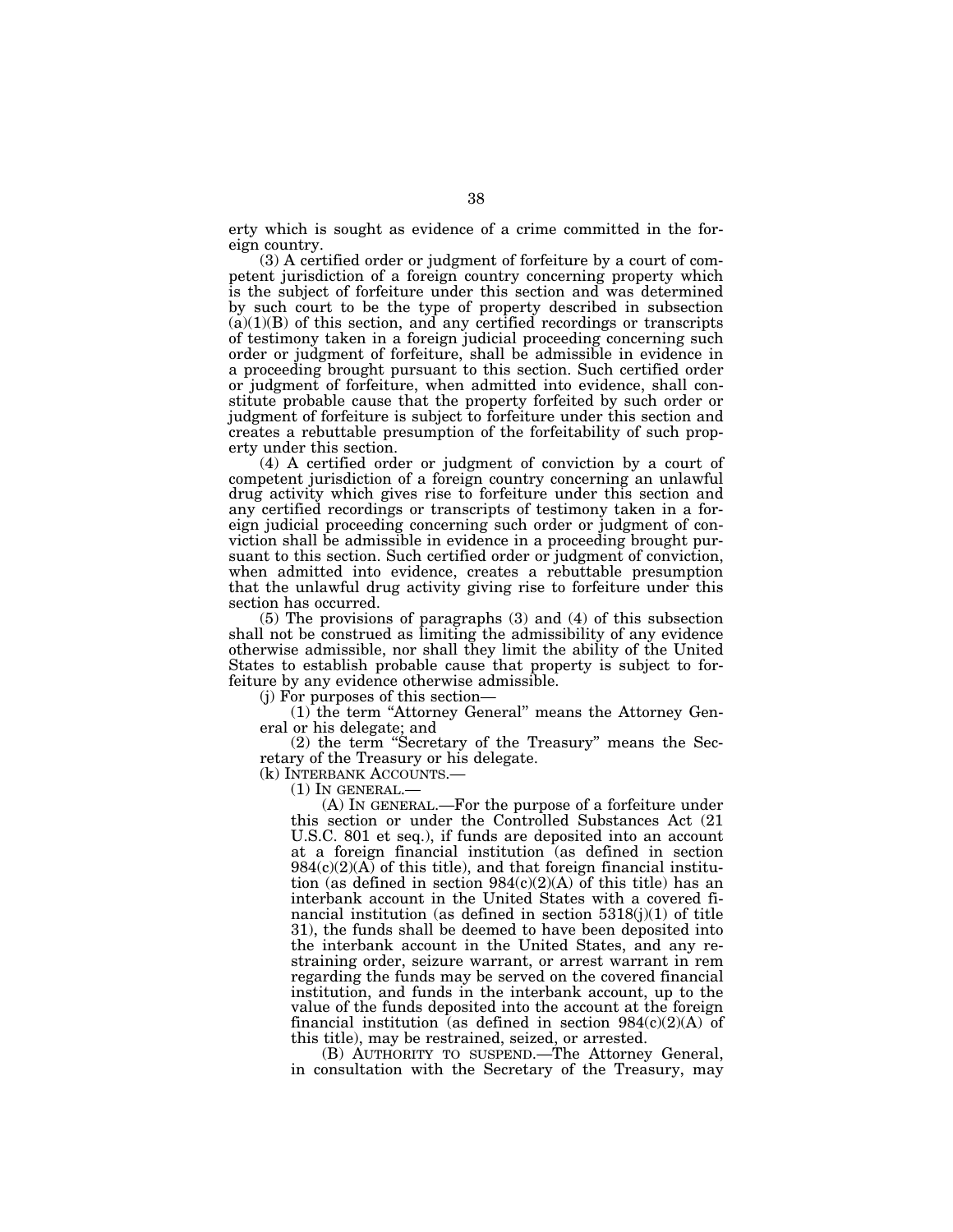suspend or terminate a forfeiture under this section if the Attorney General determines that a conflict of law exists between the laws of the jurisdiction in which the foreign financial institution (as defined in section  $984(c)(2)(A)$  of this title) is located and the laws of the United States with respect to liabilities arising from the restraint, seizure, or arrest of such funds, and that such suspension or termination would be in the interest of justice and would not harm the national interests of the United States.

(2) NO REQUIREMENT FOR GOVERNMENT TO TRACE FUNDS.— If a forfeiture action is brought against funds that are restrained, seized, or arrested under paragraph (1), it shall not be necessary for the Government to establish that the funds are directly traceable to the funds that were deposited into the foreign financial institution (as defined in section  $984(c)(2)(A)$ of this title), nor shall it be necessary for the Government to rely on the application of section 984.

(3) CLAIMS BROUGHT BY OWNER OF THE FUNDS.—If a forfeiture action is instituted against funds restrained, seized, or arrested under paragraph  $(1)$ , the owner of the funds deposited into the account at the foreign financial institution (as defined in section  $984(c)(2)(A)$  of this title) may contest the forfeiture by filing a claim under section 983.

(4) DEFINITIONS.—For purposes of this subsection, the following definitions shall apply:

(A) INTERBANK ACCOUNT.—The term ''interbank account" has the same meaning as in section  $984(c)(2)(B)$ .

(B) OWNER.— (i) IN GENERAL.—Except as provided in clause (ii), the term "owner"-

(I) means the person who was the owner, as that term is defined in section  $983(d)(6)$ , of the funds that were deposited into the foreign financial institution (as defined in section  $984(c)(2)(A)$ of this title) at the time such funds were deposited; and

(II) does not include either the foreign financial institution (as defined in section  $984(c)(2)(A)$ of this title) or any financial institution acting as an intermediary in the transfer of the funds into the interbank account.

(ii) EXCEPTION.—The foreign financial institution (as defined in section  $984(c)(2)(\overline{A})$  of this title) may be considered the ''owner'' of the funds (and no other person shall qualify as the owner of such funds) only if—

(I) the basis for the forfeiture action is wrongdoing committed by the foreign financial institution (as defined in section  $984(c)(2)(A)$  of this title); or

(II) the foreign financial institution (as defined in section  $\frac{984(c)(2)(A)}{A}$  of this title) establishes, by a preponderance of the evidence, that prior to the restraint, seizure, or arrest of the funds, the foreign financial institution (as defined in section  $984(c)(2)(A)$  of this title) had discharged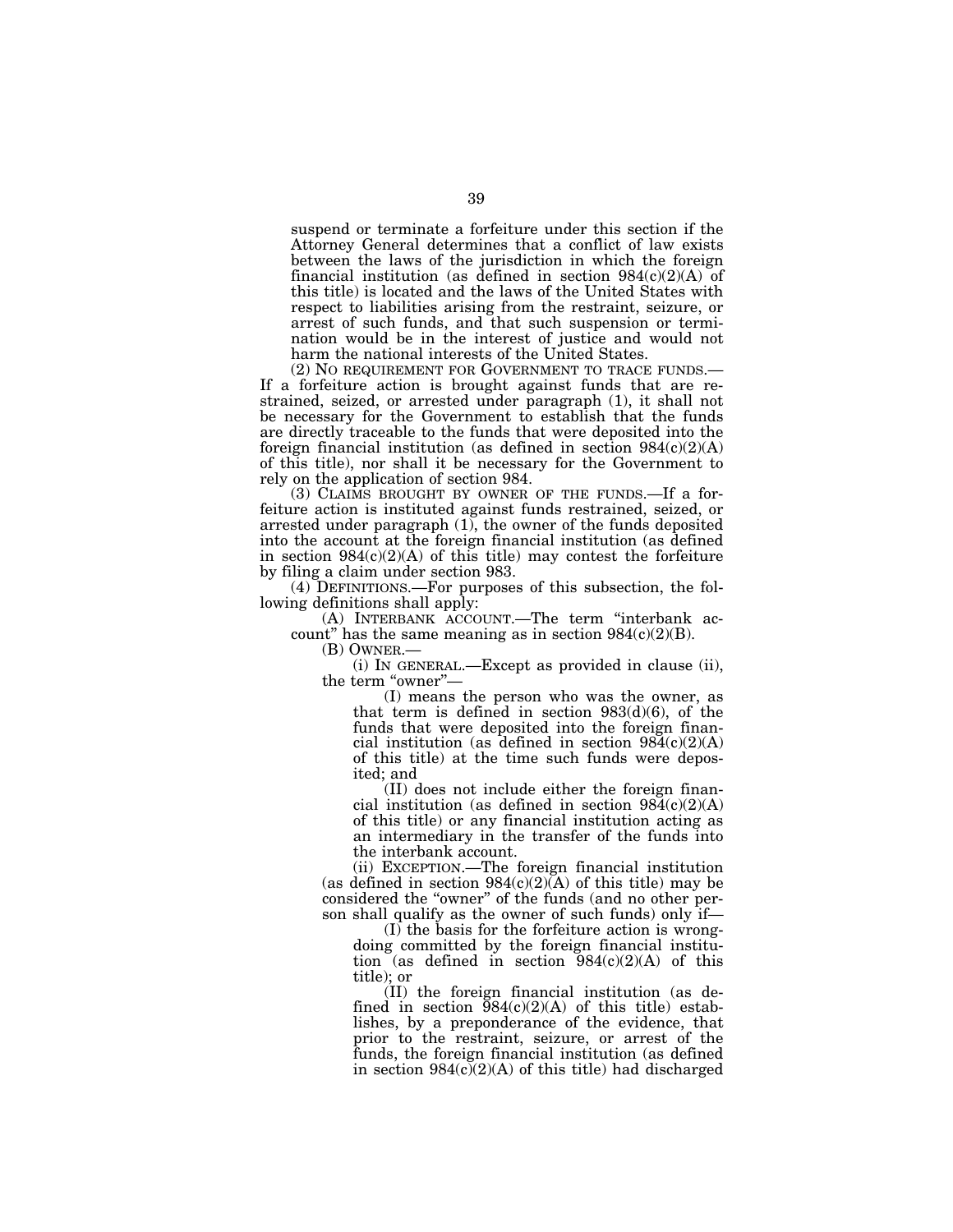all or part of its obligation to the prior owner of the funds, in which case the foreign financial institution (as defined in section 984(c)(2)(A) of this title) shall be deemed the owner of the funds to the extent of such discharged obligation.

\* \* \* \* \* \* \*

### **§ 983. General rules for civil forfeiture proceedings**

(a) NOTICE; CLAIM; COMPLAINT.—<br>(1)(A)(i) Except as provided in clauses (ii) through (v), in any nonjudicial civil forfeiture proceeding under a civil forfeiture statute, with respect to which the Government is required to send written notice to interested parties, such notice shall be sent in a manner to achieve proper notice as soon as practicable, and in no case more than 60 days after the date of the seizure.

(ii) No notice is required if, before the 60-day period expires, the Government files a civil judicial forfeiture action against the property and provides notice of that action as required by law.

(iii) If, before the 60-day period expires, the Government does not file a civil judicial forfeiture action, but does obtain a criminal indictment containing an allegation that the property is subject to forfeiture, the Government shall either—

(I) send notice within the 60 days and continue the nonjudicial civil forfeiture proceeding under this section; or

(II) terminate the nonjudicial civil forfeiture proceeding, and take the steps necessary to preserve its right to maintain custody of the property as provided in the applicable criminal forfeiture statute.

(iv) In a case in which the property is seized by a State or local law enforcement agency and turned over to a Federal law enforcement agency for the purpose of forfeiture under Federal law, notice shall be sent not more than 90 days after the date of seizure by the State or local law enforcement agency.

(v) If the identity or interest of a party is not determined until after the seizure or turnover but is determined before a declaration of forfeiture is entered, notice shall be sent to such interested party not later than 60 days after the determination by the Government of the identity of the party or the party's interest.

(B) A supervisory official in the headquarters office of the seizing agency may extend the period for sending notice under subparagraph (A) for a period not to exceed 30 days (which period may not be further extended except by a court), if the official determines that the conditions in subparagraph (D) are present.

(C) Upon motion by the Government, a court may extend the period for sending notice under subparagraph (A) for a period not to exceed 60 days, which period may be further extended by the court for 60-day periods, as necessary, if the court determines, based on a written certification of a supervisory official in the headquarters office of the seizing agency, that the conditions in subparagraph (D) are present.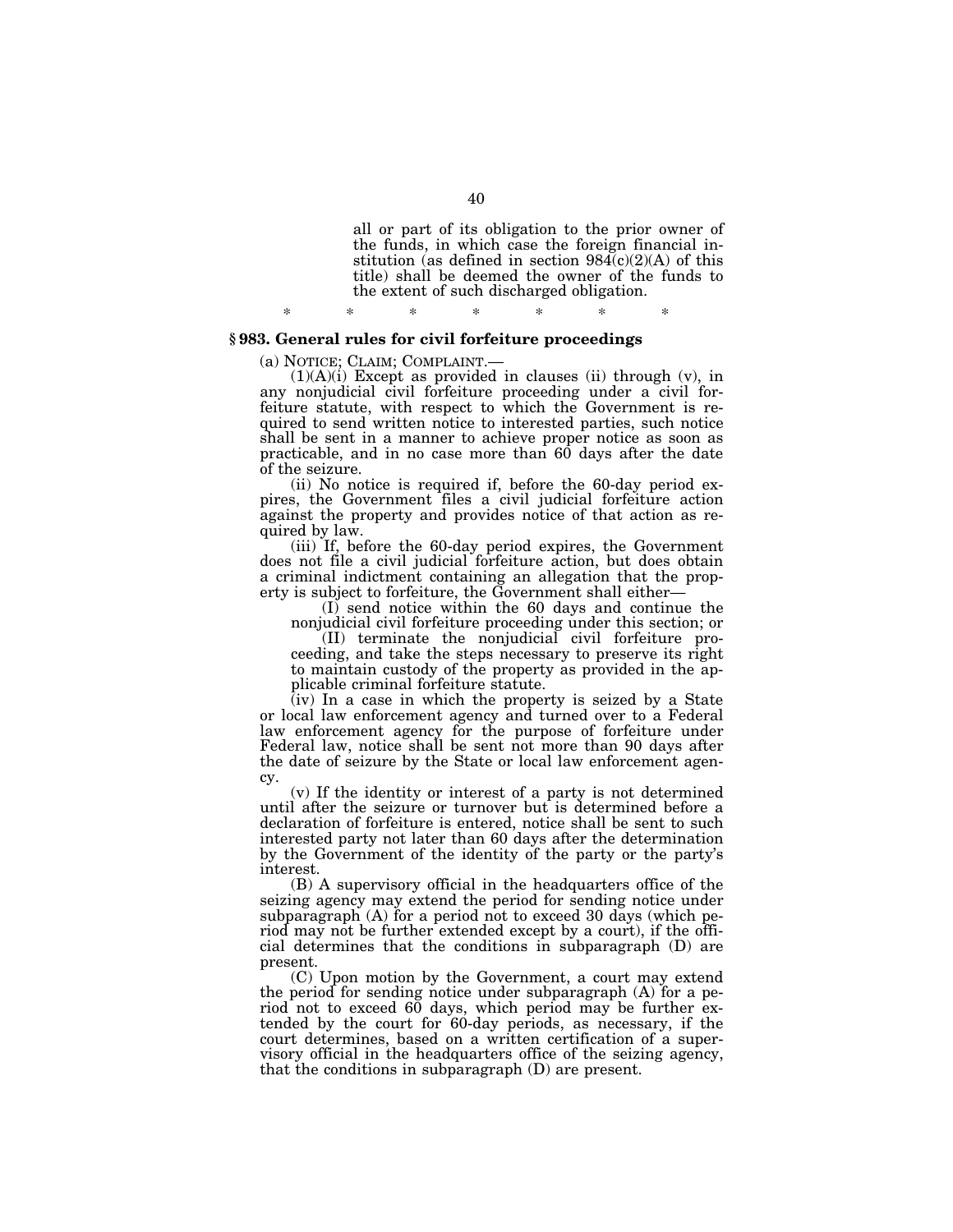(D) The period for sending notice under this paragraph may be extended only if there is reason to believe that notice may have an adverse result, including—

(i) endangering the life or physical safety of an individual;

(ii) flight from prosecution;

(iii) destruction of or tampering with evidence;

(iv) intimidation of potential witnesses; or

(v) otherwise seriously jeopardizing an investigation or unduly delaying a trial.

(E) Each of the Federal seizing agencies conducting nonjudicial forfeitures under this section shall report periodically to the Committees on the Judiciary of the House of Representatives and the Senate the number of occasions when an extension of time is granted under subparagraph (B).

(F) If the Government does not send notice of a seizure of property in accordance with subparagraph (A) to the person from whom the property was seized, and no extension of time is granted, the Government shall return the property to that person without prejudice to the right of the Government to commence a forfeiture proceeding at a later time. The Government shall not be required to return contraband or other property that the person from whom the property was seized may not legally possess.

(2)(A) Any person claiming property seized in a nonjudicial civil forfeiture proceeding under a civil forfeiture statute may file a claim with the appropriate official after the seizure.

(B) A claim under subparagraph (A) may be filed not later than the deadline set forth in a personal notice letter (which deadline may be not earlier than 35 days after the date the letter is mailed), except that if that letter is not received, then a claim may be filed not later than 30 days after the date of final publication of notice of seizure.

(C) A claim shall—

(i) identify the specific property being claimed;

(ii) state the claimant's interest in such property; and

(iii) be made under oath, subject to penalty of perjury.

(D) A claim need not be made in any particular form. Each Federal agency conducting nonjudicial forfeitures under this section shall make claim forms generally available on request, which forms shall be written in easily understandable language.

(E) Any person may make a claim under subparagraph (A) without posting bond with respect to the property which is the subject of the claim.

(3)(A) Not later than 90 days after a claim has been filed, the Government shall file a complaint for forfeiture in the manner set forth in the Supplemental Rules for Certain Admiralty and Maritime Claims or return the property pending the filing of a complaint, except that a court in the district in which the complaint will be filed may extend the period for filing a complaint for good cause shown or upon agreement of the parties.

(B) If the Government does not—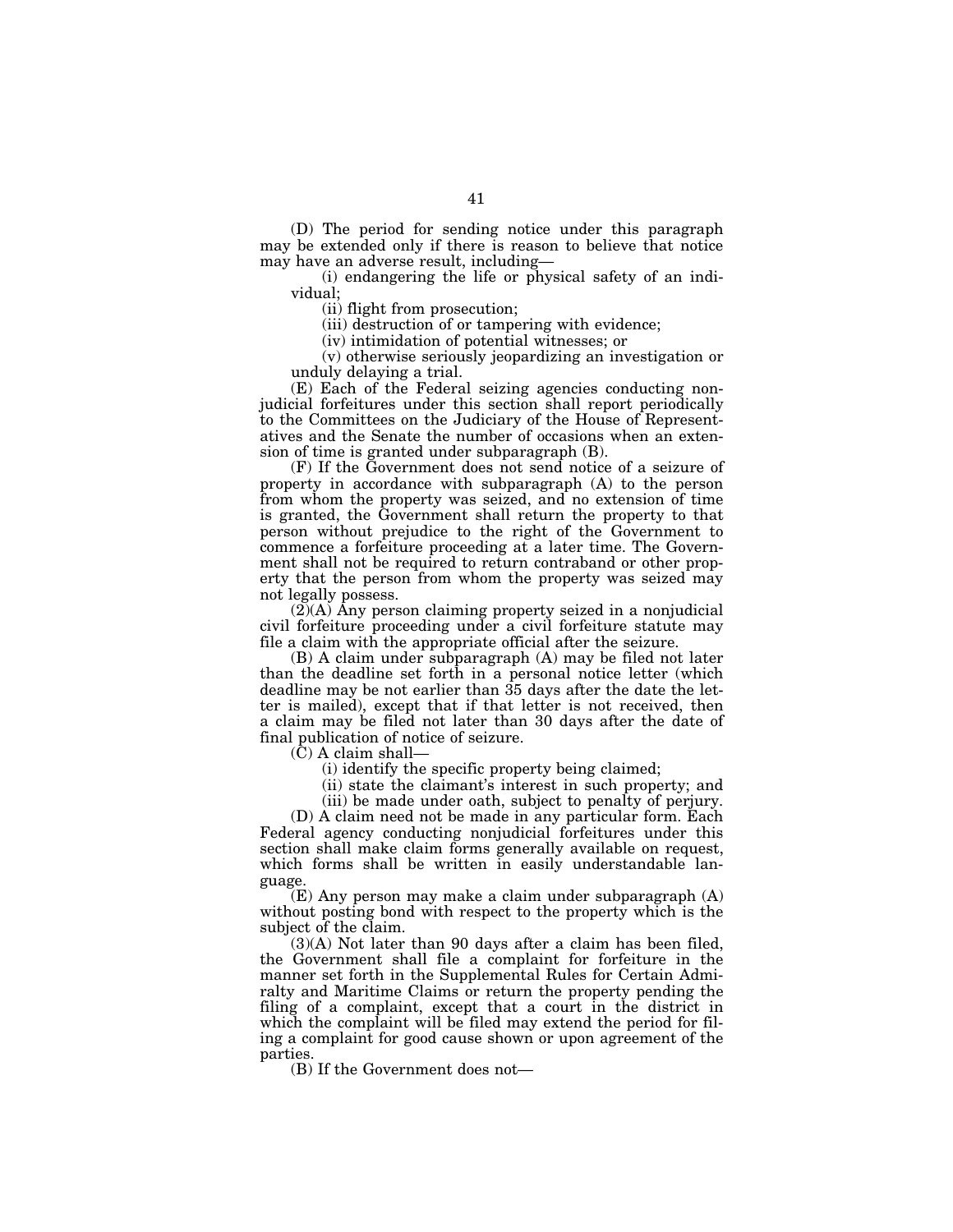(i) file a complaint for forfeiture or return the property, in accordance with subparagraph (A); or

(ii) before the time for filing a complaint has expired—

(I) obtain a criminal indictment containing an allegation that the property is subject to forfeiture; and

(II) take the steps necessary to preserve its right to maintain custody of the property as provided in the applicable criminal forfeiture statute,

the Government shall promptly release the property pursuant to regulations promulgated by the Attorney General, and may not take any further action to effect the civil forfeiture of such property in connection with the underlying offense.

(C) In lieu of, or in addition to, filing a civil forfeiture complaint, the Government may include a forfeiture allegation in a criminal indictment. If criminal forfeiture is the only forfeiture proceeding commenced by the Government, the Government's right to continued possession of the property shall be governed by the applicable criminal forfeiture statute.

(D) No complaint may be dismissed on the ground that the Government did not have adequate evidence at the time the complaint was filed to establish the forfeitability of the property.

(4)(A) In any case in which the Government files in the appropriate United States district court a complaint for forfeiture of property, any person claiming an interest in the seized property may file a claim asserting such person's interest in the property in the manner set forth in the Supplemental Rules for Certain Admiralty and Maritime Claims, except that such claim may be filed not later than 30 days after the date of service of the Government's complaint or, as applicable, not later than 30 days after the date of final publication of notice of the filing of the complaint.

(B) A person asserting an interest in seized property, in accordance with subparagraph (A), shall file an answer to the Government's complaint for forfeiture not later than 20 days after the date of the filing of the claim.

(b) REPRESENTATION.—<br>(1)(A) If a person with standing to contest the forfeiture of property in a judicial civil forfeiture proceeding under a civil forfeiture statute is financially unable to obtain representation by counsel, and the person is represented by counsel appointed under section 3006A of this title in connection with a related criminal case, the court may authorize counsel to represent that person with respect to the claim.

(B) In determining whether to authorize counsel to represent a person under subparagraph (A), the court shall take into account such factors as—

(i) the person's standing to contest the forfeiture; and (ii) whether the claim appears to be made in good faith.

(2)(A) If a person with standing to contest the forfeiture of property in a judicial civil forfeiture proceeding under a civil forfeiture statute is financially unable to obtain representation by counsel, and the property subject to forfeiture is real property that is being used by the person as a primary residence,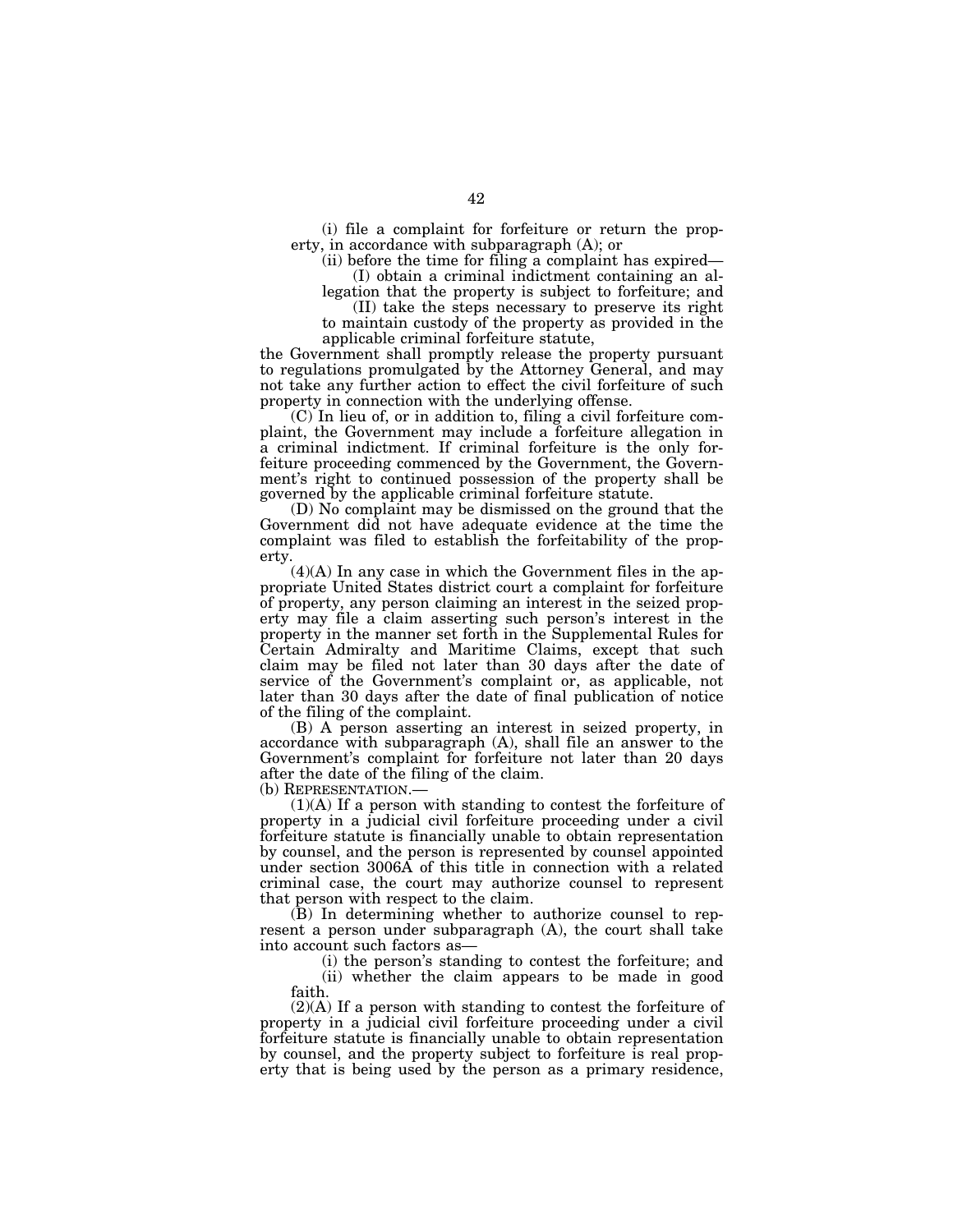the court, at the request of the person, shall insure that the person is represented by an attorney for the Legal Services Corporation with respect to the claim.

(B)(i) At appropriate times during a representation under subparagraph  $(\tilde{A})$ , the Legal Services Corporation shall submit a statement of reasonable attorney fees and costs to the court.

(ii) The court shall enter a judgment in favor of the Legal Services Corporation for reasonable attorney fees and costs submitted pursuant to clause (i) and treat such judgment as payable under section 2465 of title 28, United States Code, regardless of the outcome of the case.

(3) The court shall set the compensation for representation under this subsection, which shall be equivalent to that provided for court-appointed representation under section 3006A of this title.

(c) BURDEN OF PROOF.—In a suit or action brought under any civil forfeiture statute for the civil forfeiture of any property—

(1) the burden of proof is on the Government to establish, by a preponderance of the evidence, that the property is subject to forfeiture;

(2) the Government may use evidence gathered after the filing of a complaint for forfeiture to establish, by a preponderance of the evidence, that property is subject to forfeiture; and

(3) if the Government's theory of forfeiture is that the property was used to commit or facilitate the commission of a criminal offense, or was involved in the commission of a criminal offense, the Government shall establish that there was a substantial connection between the property and the offense. (d) INNOCENT OWNER DEFENSE.—

(1) An innocent owner's interest in property shall not be forfeited under any civil forfeiture statute. The claimant shall have the burden of proving that the claimant is an innocent owner by a preponderance of the evidence.

 $(2)(\tilde{A})$  With respect to a property interest in existence at the time the illegal conduct giving rise to forfeiture took place, the term "innocent owner" means an owner who-

(i) did not know of the conduct giving rise to forfeiture; or

(ii) upon learning of the conduct giving rise to the forfeiture, did all that reasonably could be expected under the circumstances to terminate such use of the property.

(B)(i) For the purposes of this paragraph, ways in which a person may show that such person did all that reasonably could be expected may include demonstrating that such person, to the extent permitted by law—

(I) gave timely notice to an appropriate law enforcement agency of information that led the person to know the conduct giving rise to a forfeiture would occur or has occurred; and

(II) in a timely fashion revoked or made a good faith attempt to revoke permission for those engaging in such conduct to use the property or took reasonable actions in consultation with a law enforcement agency to discourage or prevent the illegal use of the property.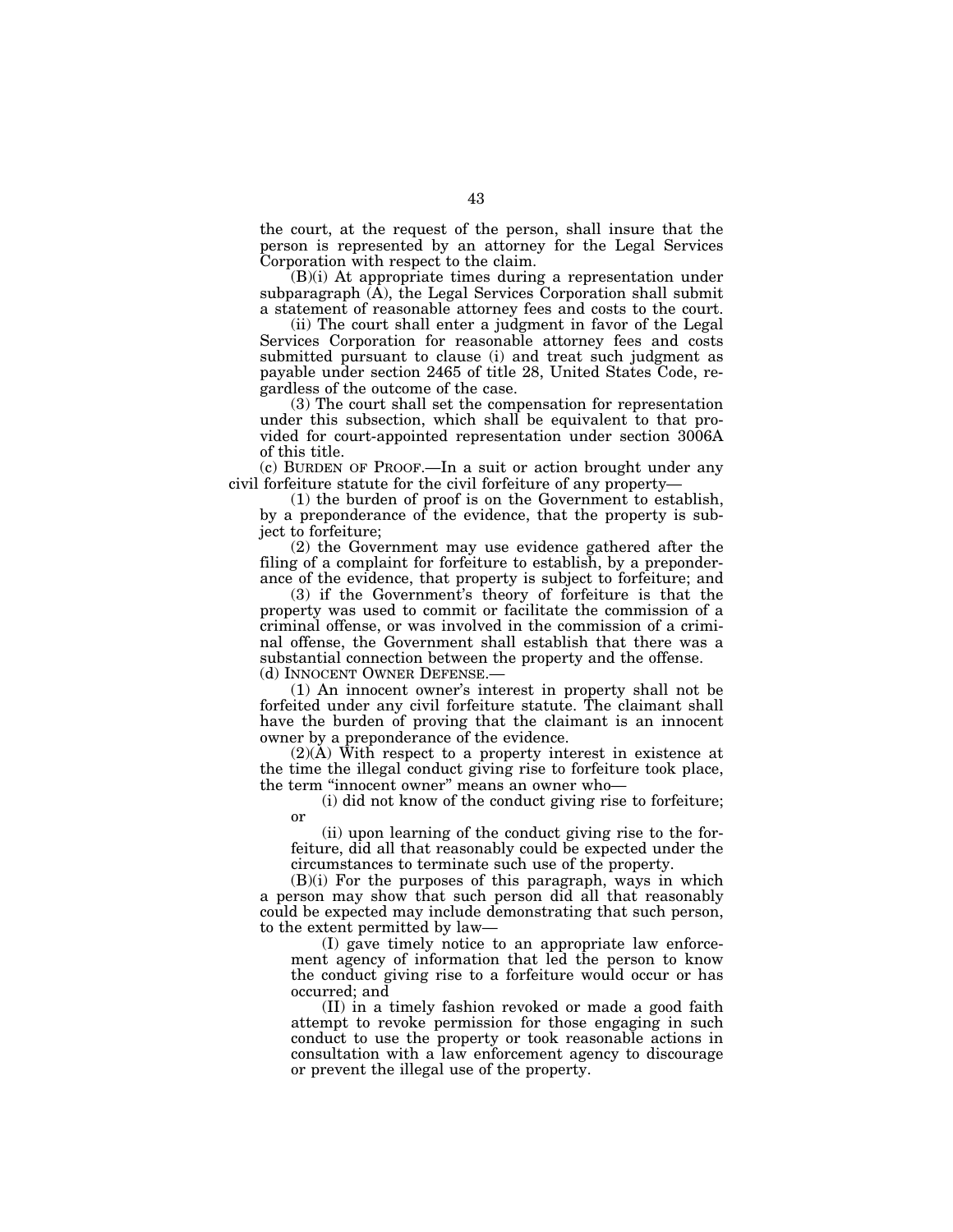(ii) A person is not required by this subparagraph to take steps that the person reasonably believes would be likely to subject any person (other than the person whose conduct gave rise to the forfeiture) to physical danger.

(3)(A) With respect to a property interest acquired after the conduct giving rise to the forfeiture has taken place, the term "innocent owner" means a person who, at the time that person acquired the interest in the property—

 $(i)$  was a bona fide purchaser or seller for value (including a purchaser or seller of goods or services for value); and

(ii) did not know and was reasonably without cause to believe that the property was subject to forfeiture.

(B) An otherwise valid claim under subparagraph (A) shall not be denied on the ground that the claimant gave nothing of value in exchange for the property if—

(i) the property is the primary residence of the claimant;

(ii) depriving the claimant of the property would deprive the claimant of the means to maintain reasonable shelter in the community for the claimant and all dependents residing with the claimant;

(iii) the property is not, and is not traceable to, the proceeds of any criminal offense; and

(iv) the claimant acquired his or her interest in the property through marriage, divorce, or legal separation, or the claimant was the spouse or legal dependent of a person whose death resulted in the transfer of the property to the claimant through inheritance or probate,

except that the court shall limit the value of any real property interest for which innocent ownership is recognized under this subparagraph to the value necessary to maintain reasonable shelter in the community for such claimant and all dependents residing with the claimant.

(4) Notwithstanding any provision of this subsection, no person may assert an ownership interest under this subsection in contraband or other property that it is illegal to possess.

(5) If the court determines, in accordance with this section, that an innocent owner has a partial interest in property otherwise subject to forfeiture, or a joint tenancy or tenancy by the entirety in such property, the court may enter an appropriate order—

(A) severing the property;

(B) transferring the property to the Government with a provision that the Government compensate the innocent owner to the extent of his or her ownership interest once a final order of forfeiture has been entered and the property has been reduced to liquid assets; or

(C) permitting the innocent owner to retain the property subject to a lien in favor of the Government to the extent of the forfeitable interest in the property.

 $(6)$  In this subsection, the term "owner"-

(A) means a person with an ownership interest in the specific property sought to be forfeited, including a lease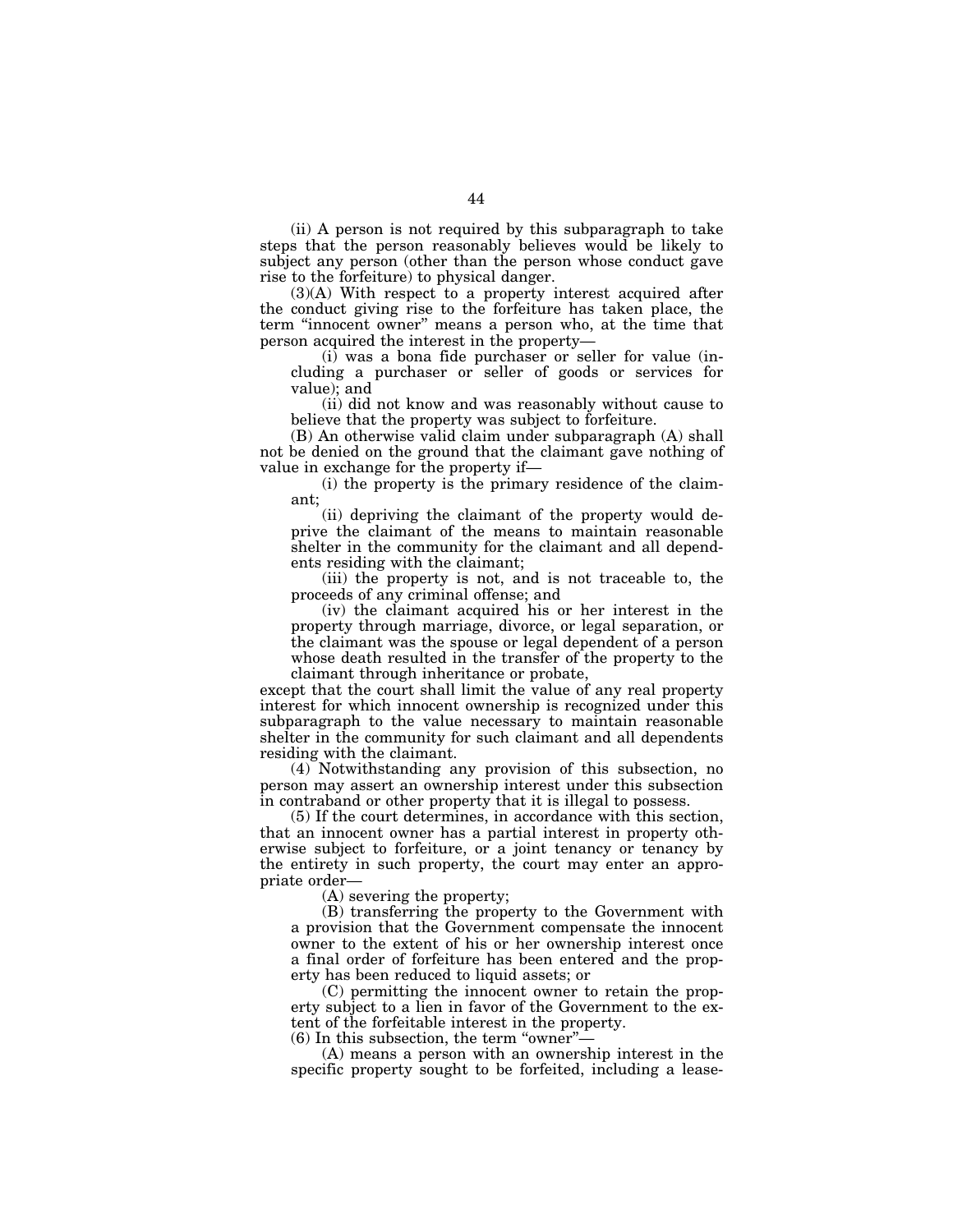hold, lien, mortgage, recorded security interest, or valid assignment of an ownership interest; and

(B) does not include—

(i) a person with only a general unsecured interest in, or claim against, the property or estate of another;

(ii) a bailee unless the bailor is identified and the bailee shows a colorable legitimate interest in the property seized; or

(iii) a nominee who exercises no dominion or control over the property.

(e) MOTION TO SET ASIDE FORFEITURE.—

(1) Any person entitled to written notice in any nonjudicial civil forfeiture proceeding under a civil forfeiture statute who does not receive such notice may file a motion to set aside a declaration of forfeiture with respect to that person's interest in the property, which motion shall be granted if—

(A) the Government knew, or reasonably should have known, of the moving party's interest and failed to take reasonable steps to provide such party with notice; and

(B) the moving party did not know or have reason to know of the seizure within sufficient time to file a timely claim.

(2)(A) Notwithstanding the expiration of any applicable statute of limitations, if the court grants a motion under paragraph (1), the court shall set aside the declaration of forfeiture as to the interest of the moving party without prejudice to the right of the Government to commence a subsequent forfeiture proceeding as to the interest of the moving party.

(B) Any proceeding described in subparagraph (A) shall be commenced—

(i) if nonjudicial, within 60 days of the entry of the order granting the motion; or

(ii) if judicial, within 6 months of the entry of the order granting the motion.

(3) A motion under paragraph (1) may be filed not later than 5 years after the date of final publication of notice of seizure of the property.

(4) If, at the time a motion made under paragraph (1) is granted, the forfeited property has been disposed of by the Government in accordance with law, the Government may institute proceedings against a substitute sum of money equal to the value of the moving party's interest in the property at the time the property was disposed of.

(5) A motion filed under this subsection shall be the exclusive remedy for seeking to set aside a declaration of forfeiture under a civil forfeiture statute.

(f) RELEASE OF SEIZED PROPERTY.—

(1) A claimant under subsection (a) is entitled to immediate release of seized property if—

(A) the claimant has a possessory interest in the property;

(B) the claimant has sufficient ties to the community to provide assurance that the property will be available at the time of the trial;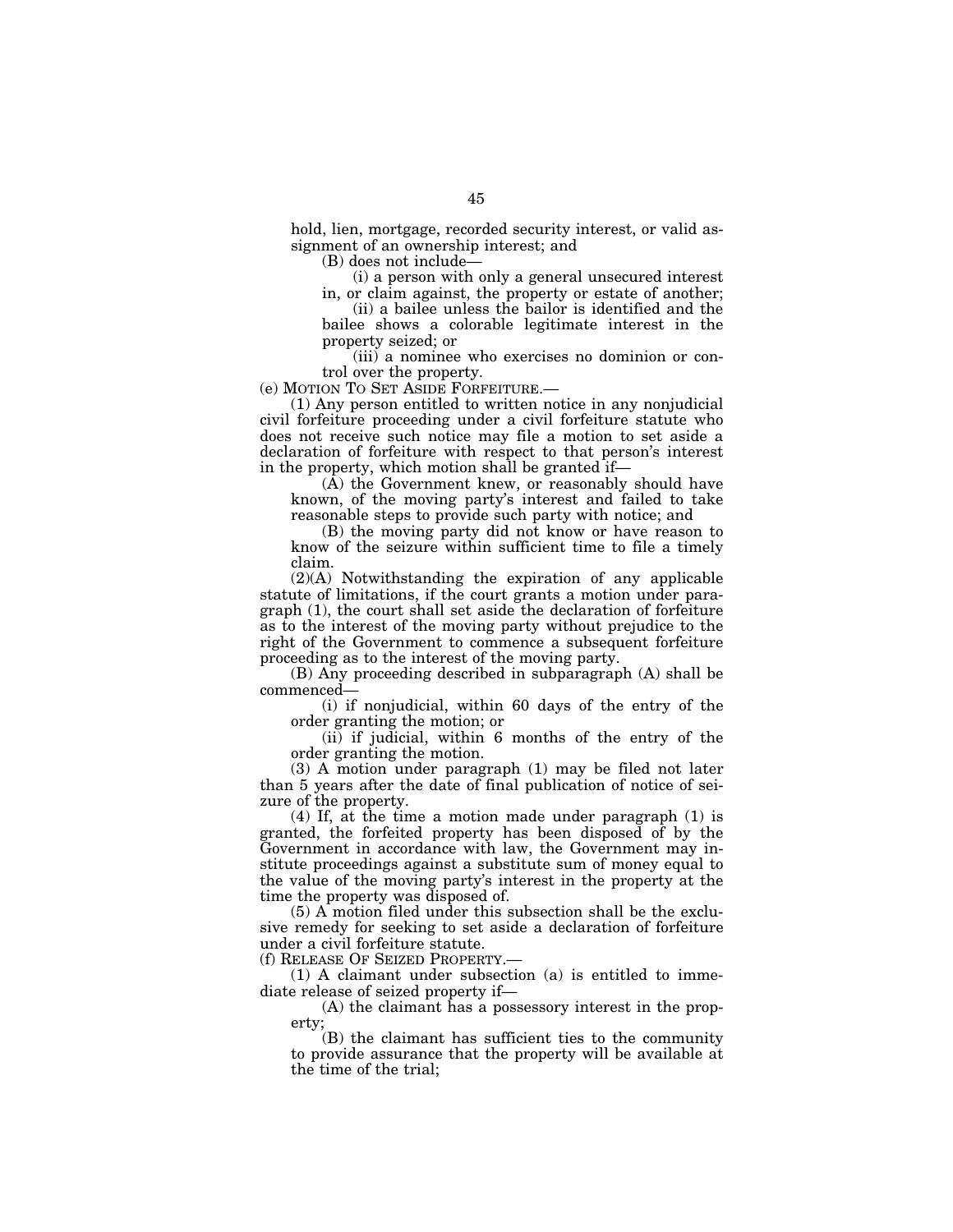(C) the continued possession by the Government pending the final disposition of forfeiture proceedings will cause substantial hardship to the claimant, such as preventing the functioning of a business, preventing an individual from working, or leaving an individual homeless;

(D) the claimant's likely hardship from the continued possession by the Government of the seized property outweighs the risk that the property will be destroyed, damaged, lost, concealed, or transferred if it is returned to the claimant during the pendency of the proceeding; and

(E) none of the conditions set forth in paragraph (8) applies.

 $(2)$  A claimant seeking release of property under this subsection must request possession of the property from the appropriate official, and the request must set forth the basis on which the requirements of paragraph (1) are met.

(3)(A) If not later than 15 days after the date of a request under paragraph (2) the property has not been released, the claimant may file a petition in the district court in which the complaint has been filed or, if no complaint has been filed, in the district court in which the seizure warrant was issued or in the district court for the district in which the property was seized.

(B) The petition described in subparagraph (A) shall set forth—

(i) the basis on which the requirements of paragraph (1) are met; and

(ii) the steps the claimant has taken to secure release of the property from the appropriate official.

(4) If the Government establishes that the claimant's claim is frivolous, the court shall deny the petition. In responding to a petition under this subsection on other grounds, the Government may in appropriate cases submit evidence ex parte in order to avoid disclosing any matter that may adversely affect an ongoing criminal investigation or pending criminal trial.

(5) The court shall render a decision on a petition filed under paragraph (3) not later than 30 days after the date of the filing, unless such 30-day limitation is extended by consent of the parties or by the court for good cause shown.

 $(6)$  If—

(A) a petition is filed under paragraph (3); and

(B) the claimant demonstrates that the requirements of paragraph (1) have been met,

the district court shall order that the property be returned to the claimant, pending completion of proceedings by the Government to obtain forfeiture of the property.

(7) If the court grants a petition under paragraph (3)—

(A) the court may enter any order necessary to ensure that the value of the property is maintained while the forfeiture action is pending, including—

(i) permitting the inspection, photographing, and inventory of the property;

(ii) fixing a bond in accordance with rule E(5) of the Supplemental Rules for Certain Admiralty and Maritime Claims; and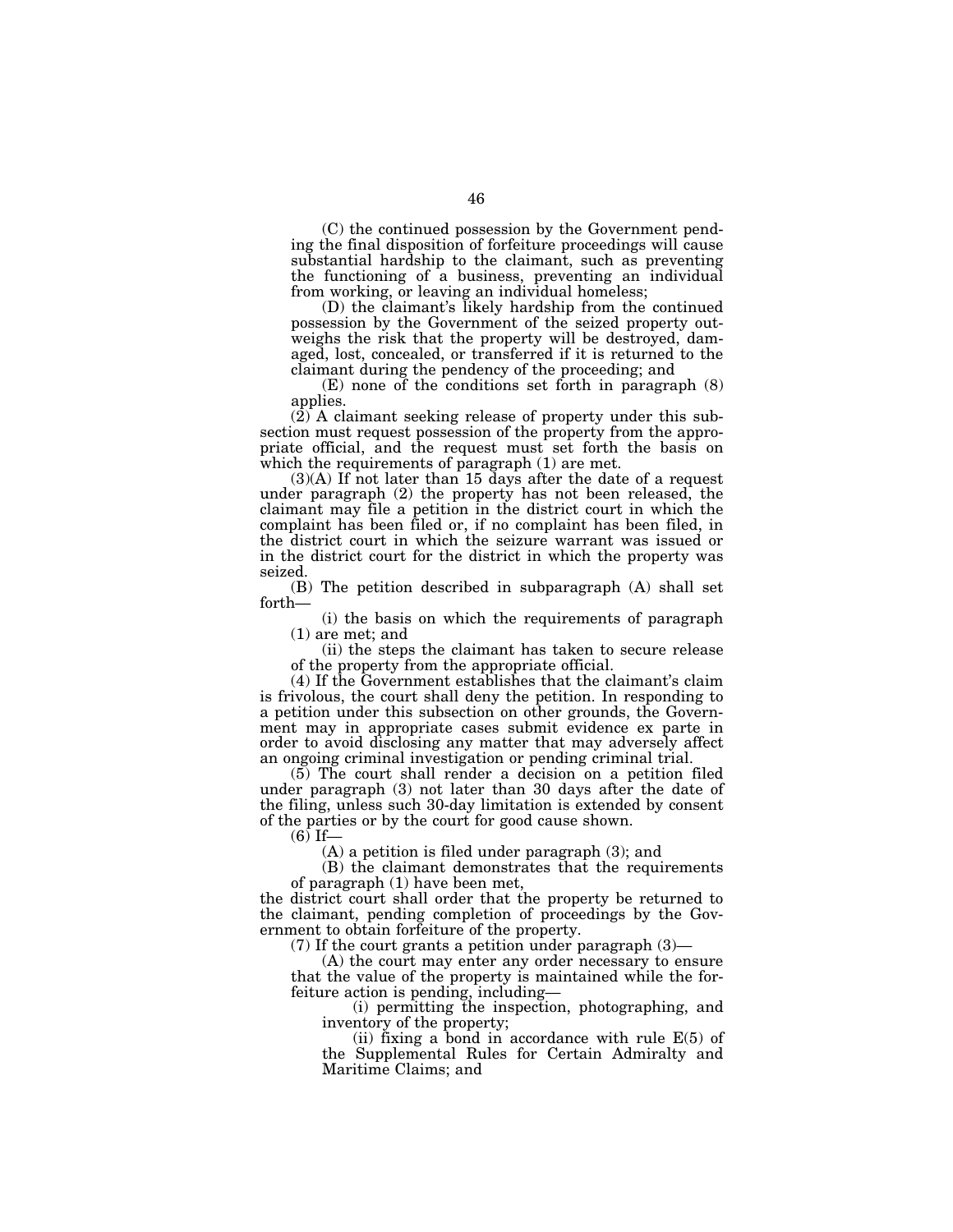(iii) requiring the claimant to obtain or maintain insurance on the subject property; and

(B) the Government may place a lien against the property or file a lis pendens to ensure that the property is not transferred to another person.

(8) This subsection shall not apply if the seized property—

(A) is contraband, currency, or other monetary instrument, or electronic funds unless such currency or other monetary instrument or electronic funds constitutes the assets of a legitimate business which has been seized;

(B) is to be used as evidence of a violation of the law; (C) by reason of design or other characteristic, is particularly suited for use in illegal activities; or

(D) is likely to be used to commit additional criminal acts if returned to the claimant.

(g) PROPORTIONALITY.—

(1) The claimant under subsection  $(a)(4)$  may petition the court to determine whether the forfeiture was constitutionally excessive.

(2) In making this determination, the court shall compare the forfeiture to the gravity of the offense giving rise to the forfeiture.

(3) The claimant shall have the burden of establishing that the forfeiture is grossly disproportional by a preponderance of the evidence at a hearing conducted by the court without a jury.

(4) If the court finds that the forfeiture is grossly disproportional to the offense it shall reduce or eliminate the forfeiture as necessary to avoid a violation of the Excessive Fines Clause of the Eighth Amendment of the Constitution.

(h) CIVIL FINE.—<br>(1) In any civil forfeiture proceeding under a civil forfeiture statute in which the Government prevails, if the court finds that the claimant's assertion of an interest in the property was frivolous, the court may impose a civil fine on the claimant of an amount equal to 10 percent of the value of the forfeited property, but in no event shall the fine be less than \$250 or greater than \$5,000.

(2) Any civil fine imposed under this subsection shall not preclude the court from imposing sanctions under rule 11 of the Federal Rules of Civil Procedure.

(3) In addition to the limitations of section 1915 of title 28, United States Code, in no event shall a prisoner file a claim under a civil forfeiture statute or appeal a judgment in a civil action or proceeding based on a civil forfeiture statute if the prisoner has, on three or more prior occasions, while incarcerated or detained in any facility, brought an action or appeal in a court of the United States that was dismissed on the grounds that it is frivolous or malicious, unless the prisoner shows extraordinary and exceptional circumstances.

(i) CIVIL FORFEITURE STATUTE DEFINED.—In this section, the term "civil forfeiture statute"-

(1) means any provision of Federal law providing for the forfeiture of property other than as a sentence imposed upon conviction of a criminal offense; and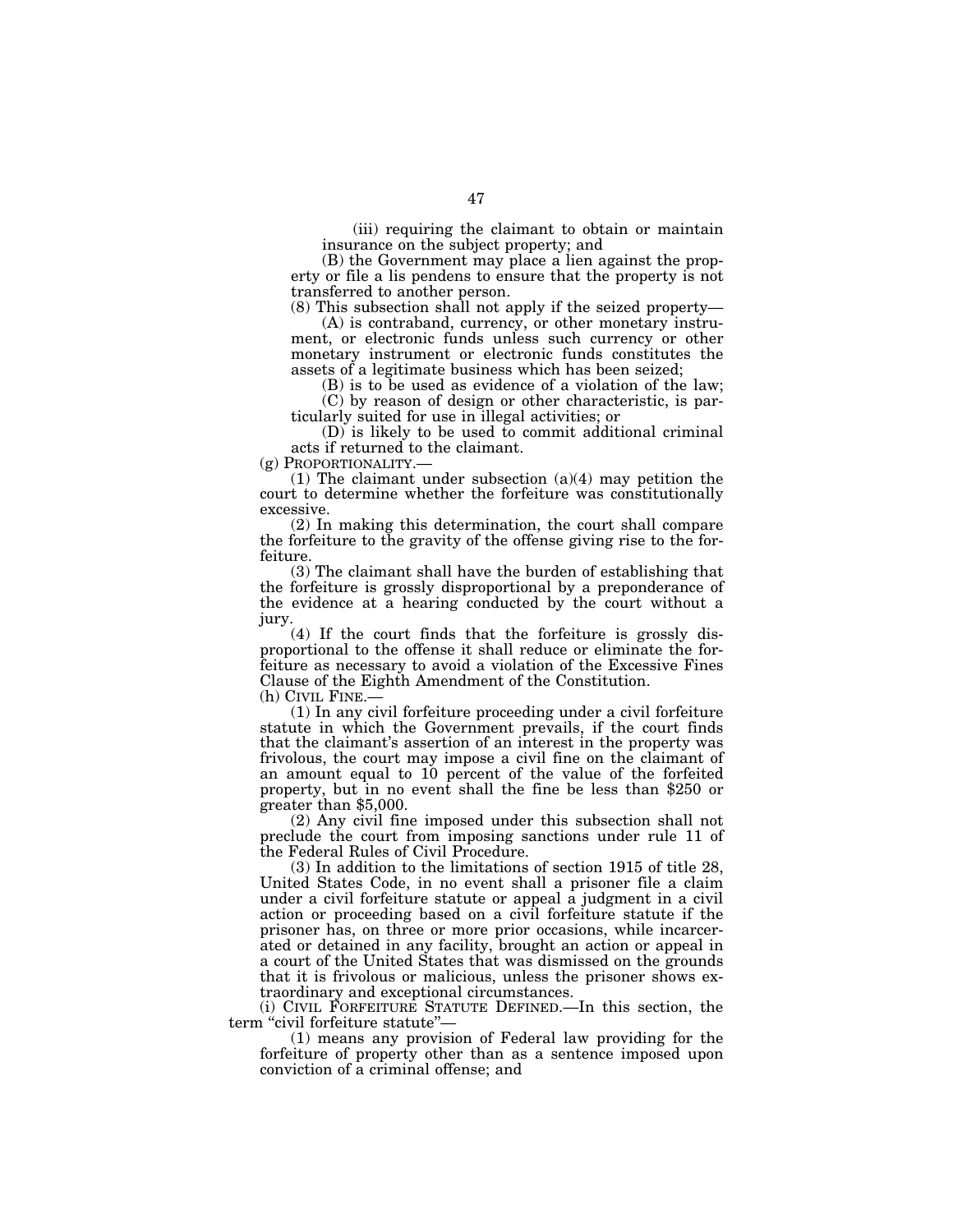(2) does not include—

(A) the Tariff Act of 1930 or any other provision of law codified in title 19;

(B) the Internal Revenue Code of 1986;

(C) the Federal Food, Drug, and Cosmetic Act (21 U.S.C. 301 et seq.);

(D) the Trading with the Enemy Act (50 U.S.C. App. 1 et seq.) [or the International Emergency Economic Powers Act<sup>*I, the International Emergency Economic Powers*</sup> *Act* (IEEPA) (50 U.S.C. 1701 et seq.)*, or the North Korea Sanctions Enforcement Act of 2015*; or

(E) section 1 of title VI of the Act of June 15, 1917 (40 Stat. 233; 22 U.S.C. 401).

(j) RESTRAINING ORDERS; PROTECTIVE ORDERS.—

(1) Upon application of the United States, the court may enter a restraining order or injunction, require the execution of satisfactory performance bonds, create receiverships, appoint conservators, custodians, appraisers, accountants, or trustees, or take any other action to seize, secure, maintain, or preserve the availability of property subject to civil forfeiture—

(A) upon the filing of a civil forfeiture complaint alleging that the property with respect to which the order is sought is subject to civil forfeiture; or

(B) prior to the filing of such a complaint, if, after notice to persons appearing to have an interest in the property and opportunity for a hearing, the court determines that—

(i) there is a substantial probability that the United States will prevail on the issue of forfeiture and that failure to enter the order will result in the property being destroyed, removed from the jurisdiction of the court, or otherwise made unavailable for forfeiture; and

(ii) the need to preserve the availability of the property through the entry of the requested order outweighs the hardship on any party against whom the order is to be entered.

 $(2)$  An order entered pursuant to paragraph  $(1)(B)$  shall be effective for not more than 90 days, unless extended by the court for good cause shown, or unless a complaint described in paragraph (1)(A) has been filed.

(3) A temporary restraining order under this subsection may be entered upon application of the United States without notice or opportunity for a hearing when a complaint has not yet been filed with respect to the property, if the United States demonstrates that there is probable cause to believe that the property with respect to which the order is sought is subject to civil forfeiture and that provision of notice will jeopardize the availability of the property for forfeiture. Such a temporary order shall expire not more than 14 days after the date on which it is entered, unless extended for good cause shown or unless the party against whom it is entered consents to an extension for a longer period. A hearing requested concerning an order entered under this paragraph shall be held at the ear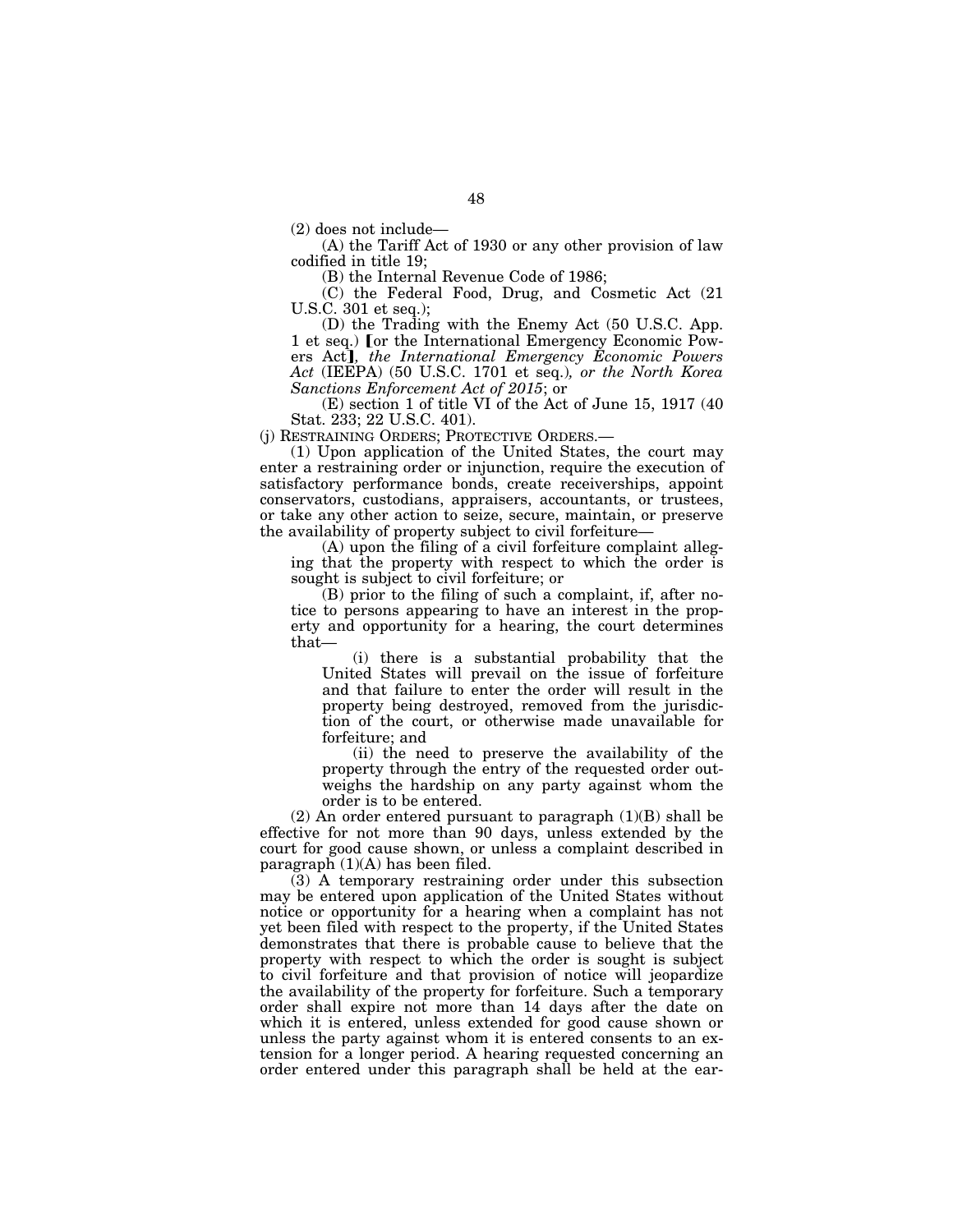liest possible time and prior to the expiration of the temporary order.

(4) The court may receive and consider, at a hearing held pursuant to this subsection, evidence and information that would be inadmissible under the Federal Rules of Evidence.

\* \* \* \* \* \* \*

### **CHAPTER 95—RACKETEERING**

\* \* \* \* \* \* \*

### **§ 1956. Laundering of monetary instruments**

 $(a)(1)$  Whoever, knowing that the property involved in a financial transaction represents the proceeds of some form of unlawful activity, conducts or attempts to conduct such a financial transaction which in fact involves the proceeds of specified unlawful activity—

(A)(i) with the intent to promote the carrying on of specified unlawful activity; or

(ii) with intent to engage in conduct constituting a violation of section 7201 or 7206 of the Internal Revenue Code of 1986; or

(B) knowing that the transaction is designed in whole or in part—

(i) to conceal or disguise the nature, the location, the source, the ownership, or the control of the proceeds of specified unlawful activity; or

(ii) to avoid a transaction reporting requirement under State or Federal law,

shall be sentenced to a fine of not more than \$500,000 or twice the value of the property involved in the transaction, whichever is greater, or imprisonment for not more than twenty years, or both. For purposes of this paragraph, a financial transaction shall be considered to be one involving the proceeds of specified unlawful activity if it is part of a set of parallel or dependent transactions, any one of which involves the proceeds of specified unlawful activity, and all of which are part of a single plan or arrangement.

(2) Whoever transports, transmits, or transfers, or attempts to transport, transmit, or transfer a monetary instrument or funds from a place in the United States to or through a place outside the United States or to a place in the United States from or through a place outside the United States—

(A) with the intent to promote the carrying on of specified unlawful activity; or

(B) knowing that the monetary instrument or funds involved in the transportation, transmission, or transfer represent the proceeds of some form of unlawful activity and knowing that such transportation, transmission, or transfer is designed in whole or in part—

(i) to conceal or disguise the nature, the location, the source, the ownership, or the control of the proceeds of specified unlawful activity; or

(ii) to avoid a transaction reporting requirement under State or Federal law,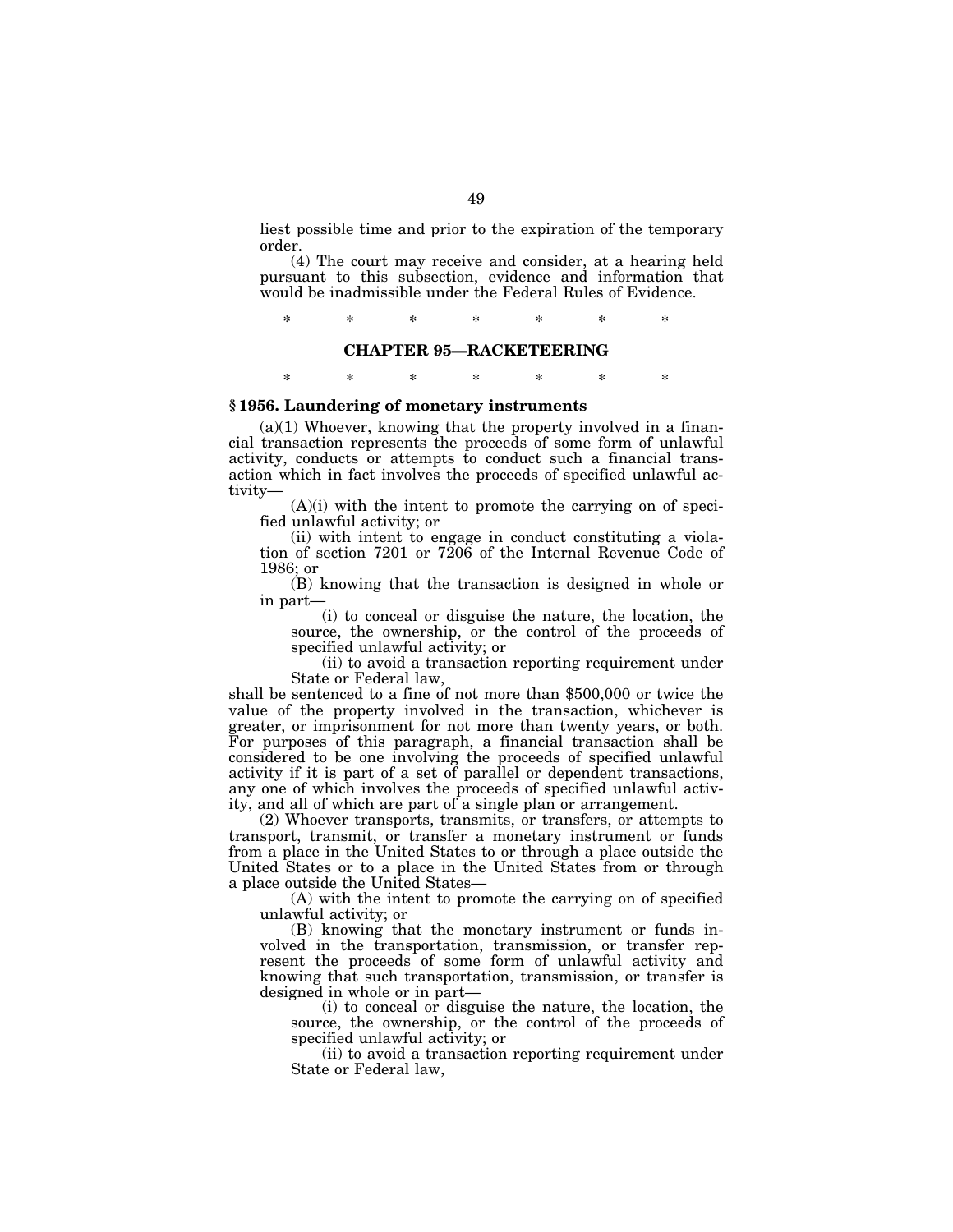shall be sentenced to a fine of not more than \$500,000 or twice the value of the monetary instrument or funds involved in the transportation, transmission, or transfer, whichever is greater, or imprisonment for not more than twenty years, or both. For the purpose of the offense described in subparagraph (B), the defendant's knowledge may be established by proof that a law enforcement officer represented the matter specified in subparagraph (B) as true, and the defendant's subsequent statements or actions indicate that the defendant believed such representations to be true.

(3) Whoever, with the intent—

(A) to promote the carrying on of specified unlawful activity;

(B) to conceal or disguise the nature, location, source, ownership, or control of property believed to be the proceeds of specified unlawful activity; or

(C) to avoid a transaction reporting requirement under State or Federal law,

conducts or attempts to conduct a financial transaction involving property represented to be the proceeds of specified unlawful activity, or property used to conduct or facilitate specified unlawful activity, shall be fined under this title or imprisoned for not more than 20 years, or both. For purposes of this paragraph and paragraph (2), the term ''represented'' means any representation made by a law enforcement officer or by another person at the direction of, or with the approval of, a Federal official authorized to investigate or prosecute violations of this section.

(b) PENALTIES.—<br>(1) IN GENERAL.—Whoever conducts or attempts to conduct a transaction described in subsection (a)(1) or (a)(3), or section 1957, or a transportation, transmission, or transfer described in subsection  $(a)$  $(2)$ , is liable to the United States for a civil penalty of not more than the greater of—

(A) the value of the property, funds, or monetary instruments involved in the transaction; or

(B) \$10,000.

(2) JURISDICTION OVER FOREIGN PERSONS.—For purposes of adjudicating an action filed or enforcing a penalty ordered under this section, the district courts shall have jurisdiction over any foreign person, including any financial institution authorized under the laws of a foreign country, against whom the action is brought, if service of process upon the foreign person is made under the Federal Rules of Civil Procedure or the laws of the country in which the foreign person is found, and—

(A) the foreign person commits an offense under subsection (a) involving a financial transaction that occurs in whole or in part in the United States;

(B) the foreign person converts, to his or her own use, property in which the United States has an ownership interest by virtue of the entry of an order of forfeiture by a court of the United States; or

(C) the foreign person is a financial institution that maintains a bank account at a financial institution in the United States.

(3) COURT AUTHORITY OVER ASSETS.—A court may issue a pretrial restraining order or take any other action necessary to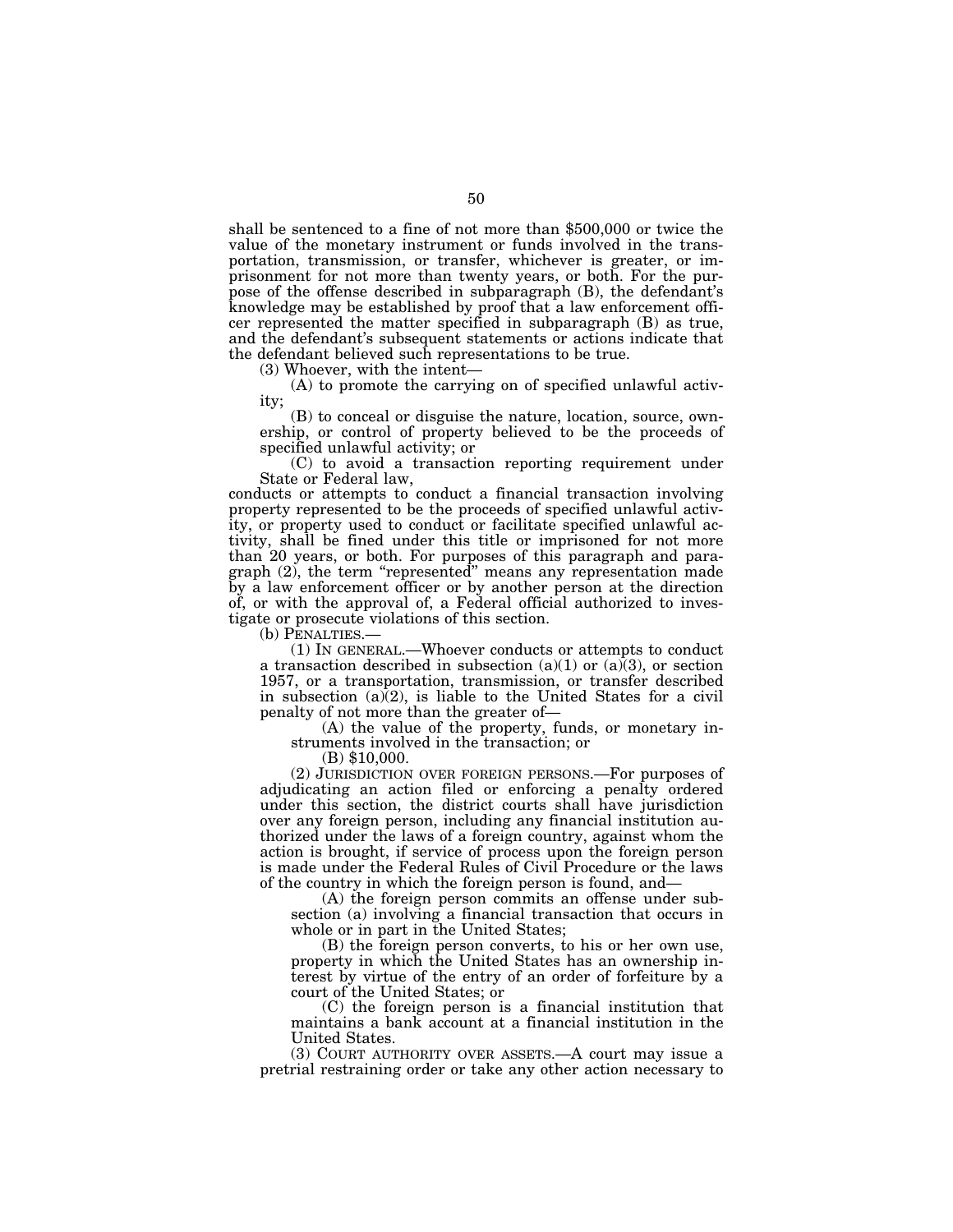ensure that any bank account or other property held by the defendant in the United States is available to satisfy a judgment under this section.<br>(4) FEDERAL RECEIVER.

(A) IN GENERAL.—A court may appoint a Federal Receiver, in accordance with subparagraph (B) of this paragraph, to collect, marshal, and take custody, control, and possession of all assets of the defendant, wherever located, to satisfy a civil judgment under this subsection, a forfeiture judgment under section 981 or 982, or a criminal sentence under section 1957 or subsection (a) of this section, including an order of restitution to any victim of a specified unlawful activity.

(B) APPOINTMENT AND AUTHORITY.—A Federal Receiver described in subparagraph (A)—

(i) may be appointed upon application of a Federal prosecutor or a Federal or State regulator, by the court having jurisdiction over the defendant in the case;

(ii) shall be an officer of the court, and the powers of the Federal Receiver shall include the powers set out in section 754 of title 28, United States Code; and

(iii) shall have standing equivalent to that of a Federal prosecutor for the purpose of submitting requests to obtain information regarding the assets of the defendant—

(I) from the Financial Crimes Enforcement Network of the Department of the Treasury; or

(II) from a foreign country pursuant to a mutual legal assistance treaty, multilateral agreement, or other arrangement for international law enforcement assistance, provided that such requests are in accordance with the policies and procedures of the Attorney General.

(c) As used in this section—

(1) the term ''knowing that the property involved in a financial transaction represents the proceeds of some form of unlawful activity'' means that the person knew the property involved in the transaction represented proceeds from some form, though not necessarily which form, of activity that constitutes a felony under State, Federal, or foreign law, regardless of whether or not such activity is specified in paragraph (7);

(2) the term ''conducts'' includes initiating, concluding, or participating in initiating, or concluding a transaction;

 $(3)$  the term "transaction" includes a purchase, sale, loan, pledge, gift, transfer, delivery, or other disposition, and with respect to a financial institution includes a deposit, withdrawal, transfer between accounts, exchange of currency, loan, extension of credit, purchase or sale of any stock, bond, certificate of deposit, or other monetary instrument, use of a safe deposit box, or any other payment, transfer, or delivery by, through, or to a financial institution, by whatever means effected;

 $(4)$  the term "financial transaction" means  $(A)$  a transaction which in any way or degree affects interstate or foreign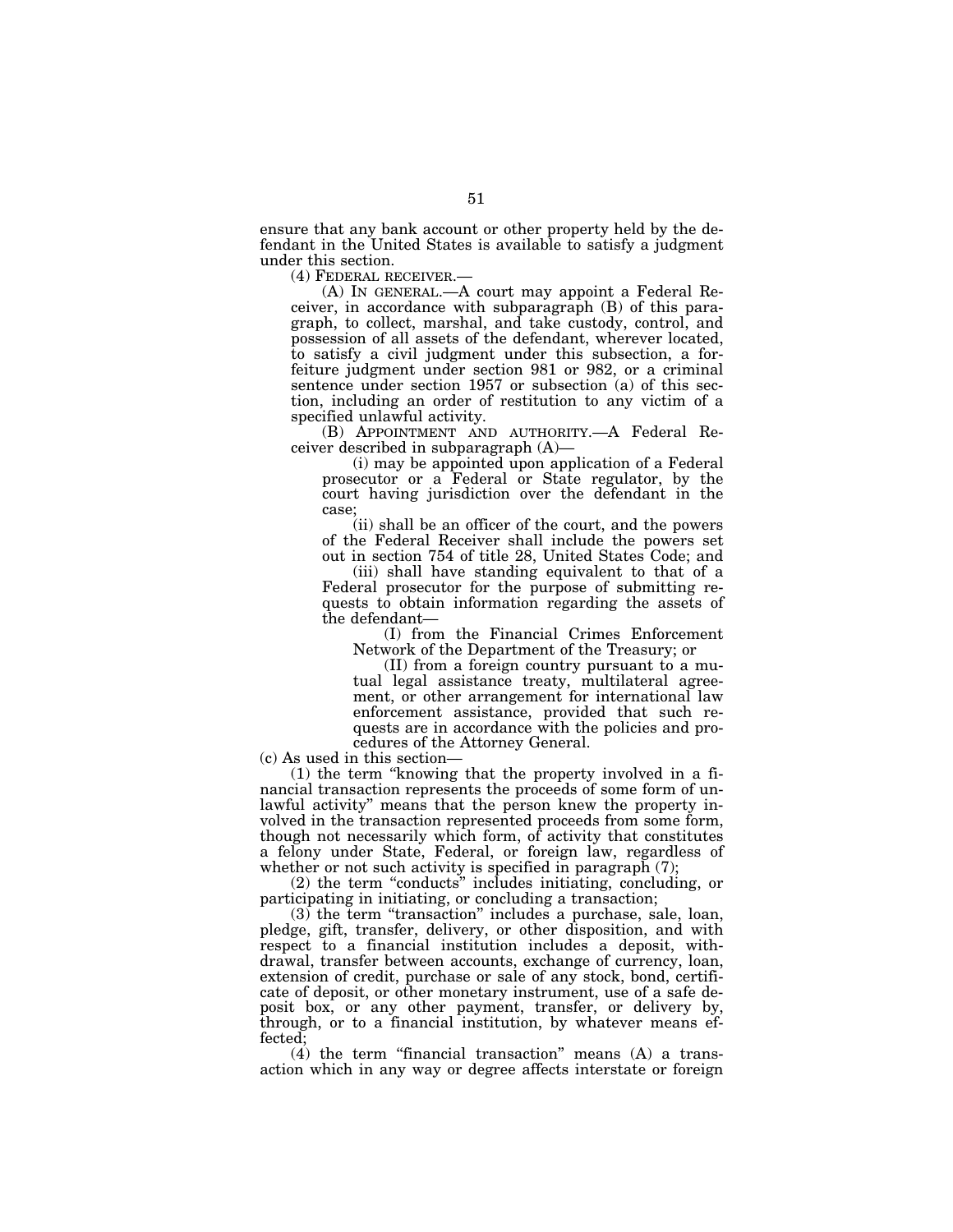commerce (i) involving the movement of funds by wire or other means or (ii) involving one or more monetary instruments, or (iii) involving the transfer of title to any real property, vehicle, vessel, or aircraft, or (B) a transaction involving the use of a financial institution which is engaged in, or the activities of which affect, interstate or foreign commerce in any way or degree;

(5) the term ''monetary instruments'' means (i) coin or currency of the United States or of any other country, travelers' checks, personal checks, bank checks, and money orders, or (ii) investment securities or negotiable instruments, in bearer form or otherwise in such form that title thereto passes upon delivery;

 $(6)$  the term "financial institution" includes—

(A) any financial institution, as defined in section 5312(a)(2) of title 31, United States Code, or the regulations promulgated thereunder; and

(B) any foreign bank, as defined in section 1 of the International Banking Act of 1978 (12 U.S.C. 3101); (7) the term ''specified unlawful activity'' means—

(A) any act or activity constituting an offense listed in section  $1961(1)$  of this title except an act which is indictable under subchapter II of chapter 53 of title 31;

(B) with respect to a financial transaction occurring in whole or in part in the United States, an offense against a foreign nation involving—

(i) the manufacture, importation, sale, or distribution of a controlled substance (as such term is defined for the purposes of the Controlled Substances Act);

(ii) murder, kidnapping, robbery, extortion, destruction of property by means of explosive or fire, or a crime of violence (as defined in section 16);

(iii) fraud, or any scheme or attempt to defraud, by or against a foreign bank (as defined in paragraph 7 of section 1(b) of the International Banking Act of 1978));

(iv) bribery of a public official, or the misappropriation, theft, or embezzlement of public funds by or for the benefit of a public official;

(v) smuggling or export control violations involving—

(I) an item controlled on the United States Munitions List established under section 38 of the Arms Export Control Act (22 U.S.C. 2778); or

(II) an item controlled under regulations under the Export Administration Regulations (15 C.F.R. Parts 730-774);

(vi) an offense with respect to which the United States would be obligated by a multilateral treaty, either to extradite the alleged offender or to submit the case for prosecution, if the offender were found within the territory of the United States; or

(vii) trafficking in persons, selling or buying of children, sexual exploitation of children, or trans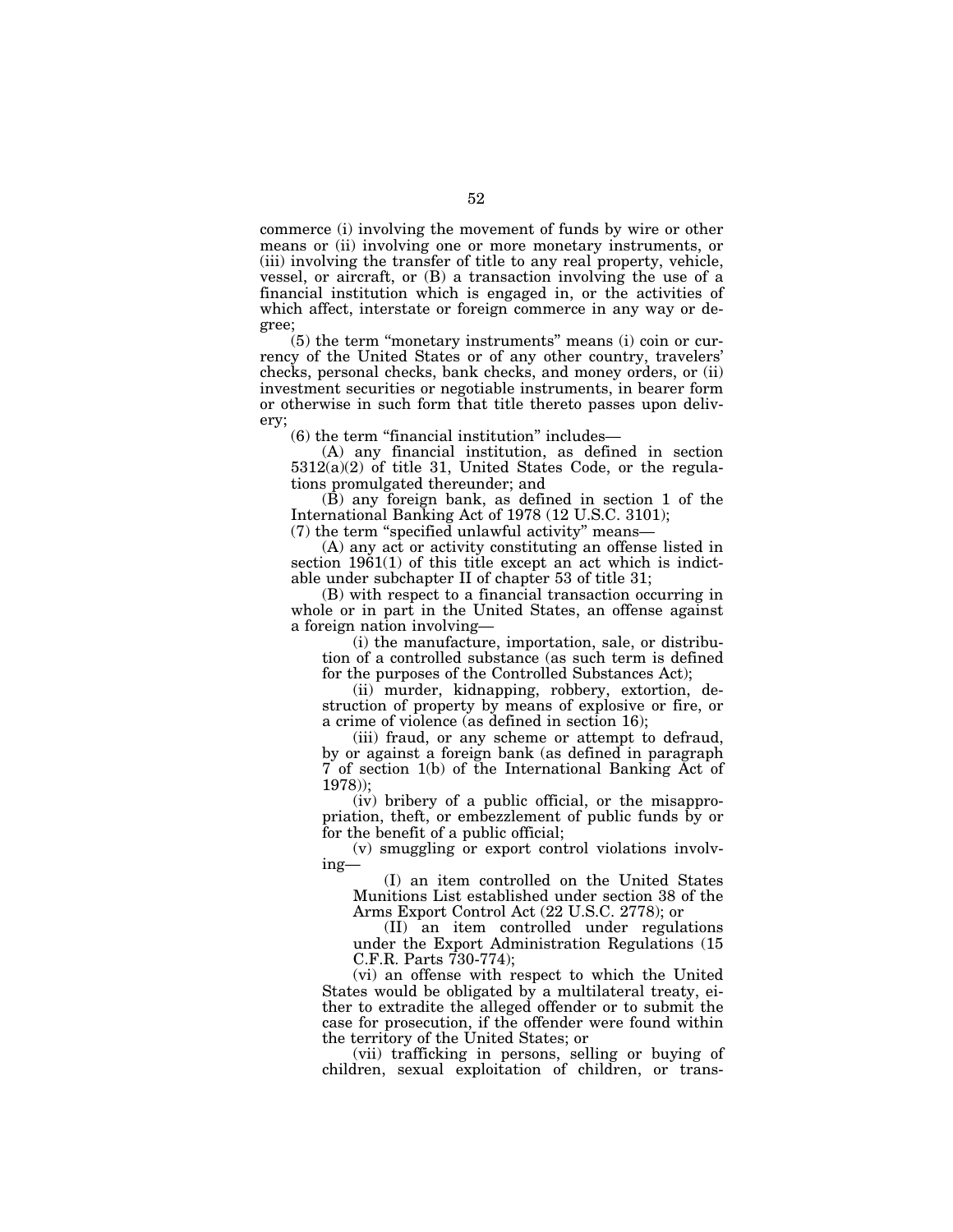porting, recruiting or harboring a person, including a child, for commercial sex acts;

(C) any act or acts constituting a continuing criminal enterprise, as that term is defined in section  $408$  of the Controlled Substances Act (21 U.S.C. 848);

(D) an offense under section 32 (relating to the destruction of aircraft), section 37 (relating to violence at international airports), section 115 (relating to influencing, impeding, or retaliating against a Federal official by threatening or injuring a family member), section 152 (relating to concealment of assets; false oaths and claims; bribery), section 175c (relating to the variola virus), section 215 (relating to commissions or gifts for procuring loans), section 351 (relating to congressional or Cabinet officer assassination), any of sections 500 through 503 (relating to certain counterfeiting offenses), section 513 (relating to securities of States and private entities), section 541 (relating to goods falsely classified), section 542 relating to entry of goods by means of false statements), section 545 (relating to smuggling goods into the United States), section 549 (relating to removing goods from Customs custody), section 554 (relating to smuggling goods from the United States), section 555 (relating to border tunnels), section 641 (relating to public money, property, or records), section 656 (relating to theft, embezzlement, or misapplication by bank officer or employee), section 657 (relating to lending, credit, and insurance institutions), section 658 (relating to property mortgaged or pledged to farm credit agencies), section 666 (relating to theft or bribery concerning programs receiving Federal funds), section 793, 794, or 798 (relating to espionage), section 831 (relating to prohibited transactions involving nuclear materials), section 844 (f) or (i) (relating to destruction by explosives or fire of Government property or property affecting interstate or foreign commerce), section 875 (relating to interstate communications), section 922(1) (relating to the unlawful importation of firearms), section  $924(n)$  (relating to firearms trafficking), section 956 (relating to conspiracy to kill, kidnap, maim, or injure certain property in a foreign country), section 1005 (relating to fraudulent bank entries), 1006(relating to fraudulent Federal credit institution entries), 1007(relating to Federal Deposit Insurance transactions), 1014(relating to fraudulent loan or credit applications), section 1030 (relating to computer fraud and abuse), 1032(relating to concealment of assets from conservator, receiver, or liquidating agent of financial institution), section 1111 (relating to murder), section 1114 (relating to murder of United States law enforcement officials), section 1116 (relating to murder of foreign officials, official guests, or internationally protected persons), section 1201 (relating to kidnaping), section 1203 (relating to hostage taking), section 1361 (relating to willful injury of Government property), section 1363 (relating to destruction of property within the special maritime and territorial jurisdiction), section 1708 (theft from the mail), section 1751 (relating to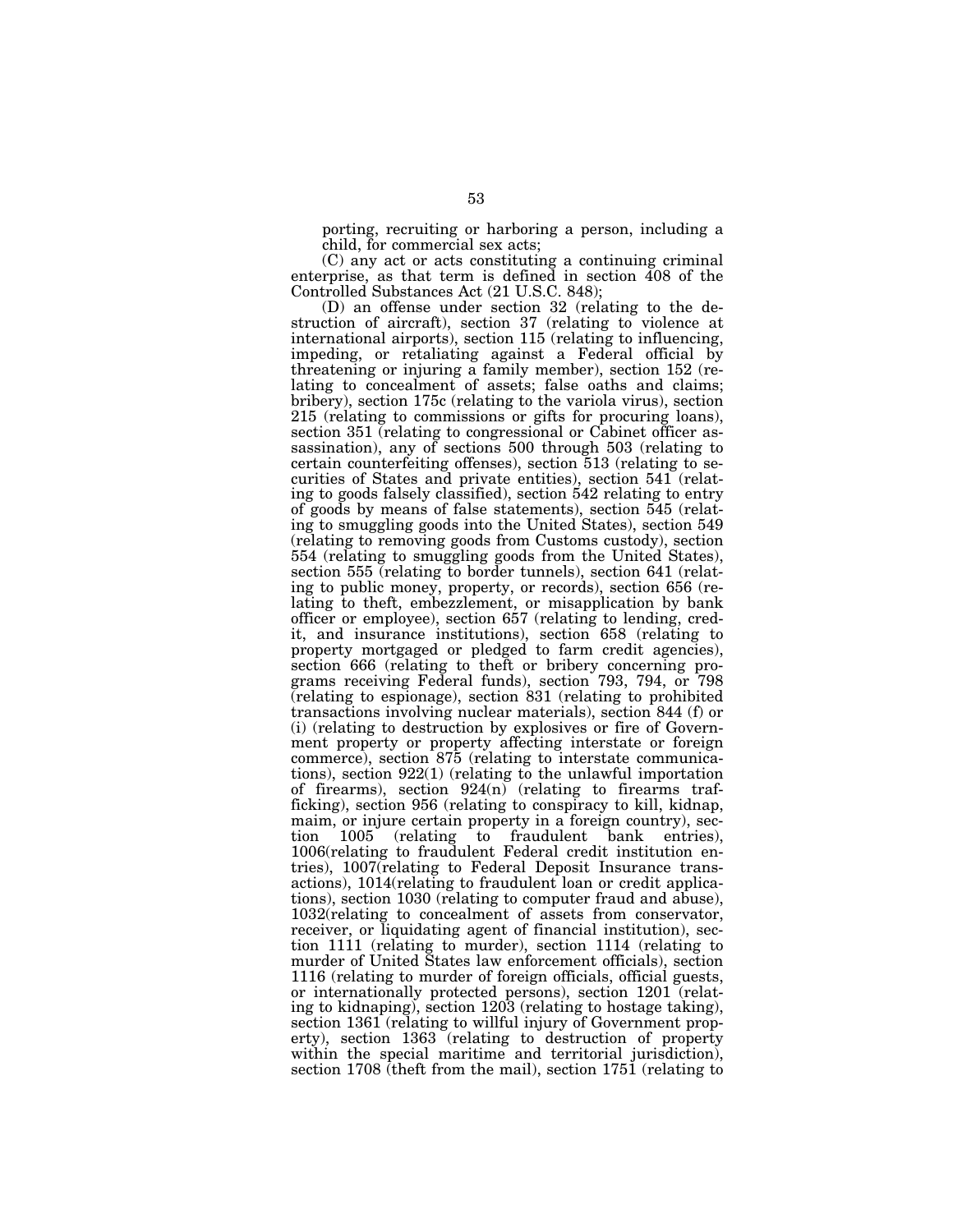Presidential assassination), section 2113 or 2114 (relating to bank and postal robbery and theft), section 2252A (relating to child pornography) where the child pornography contains a visual depiction of an actual minor engaging in sexually explicit conduct, section 2260 (production of certain child pornography for importation into the United States), section 2280 (relating to violence against maritime navigation), section 2281 (relating to violence against maritime fixed platforms), section 2319 (relating to copyright infringement), section 2320 (relating to trafficking in counterfeit goods and services), section 2332 (relating to terrorist acts abroad against United States nationals), section 2332a (relating to use of weapons of mass destruction), section 2332b (relating to international terrorist acts transcending national boundaries), section 2332g (relating to missile systems designed to destroy aircraft), section 2332h (relating to radiological dispersal devices), section 2339A or 2339B (relating to providing material support to terrorists), section 2339C (relating to financing of terrorism), or section 2339D (relating to receiving military-type training from a foreign terrorist organization) of this title, section 46502 of title 49, United States Code, a felony violation of the Chemical Diversion and Trafficking Act of 1988 (relating to precursor and essential chemicals), section 590 of the Tariff Act of 1930 (19 U.S.C. 1590) (relating to aviation smuggling), section 422 of the Controlled Substances Act (relating to transportation of drug paraphernalia), section 38(c) (relating to criminal violations) of the Arms Export Control Act, section 11 (relating to violations) of the Export Administration Act of 1979, section 206 (relating to penalties) of the International Emergency Economic Powers Act, section 16 (relating to offenses and punishment) of the Trading with the Enemy Act, any felony violation of section 15 of the Food and Nutrition Act of 2008 (relating to supplemental nutrition assistance program benefits fraud) involving a quantity of benefits having a value of not less than \$5,000, any violation of section 543(a)(1) of the Housing Act of 1949 (relating to equity skimming), any felony violation of the Foreign Agents Registration Act of 1938, any felony violation of the Foreign Corrupt Practices Act, [or section 92 of the Atomic Energy Act of 1954] sec*tion 92 of the Atomic Energy Act of 1954* (42 U.S.C. 2122) (relating to prohibitions governing atomic weapons)*, or section 104(a) of the North Korea Sanctions Enforcement Act of 2015;* 

(E) a felony violation of the Federal Water Pollution Control Act (33 U.S.C. 1251 et seq.), the Ocean Dumping Act (33 U.S.C. 1401 et seq.), the Act to Prevent Pollution from Ships (33 U.S.C. 1901 et seq.), the Safe Drinking Water Act (42 U.S.C. 300f et seq.), or the Resources Conservation and Recovery Act (42 U.S.C. 6901 et seq.); or

(F) any act or activity constituting an offense involving a Federal health care offense;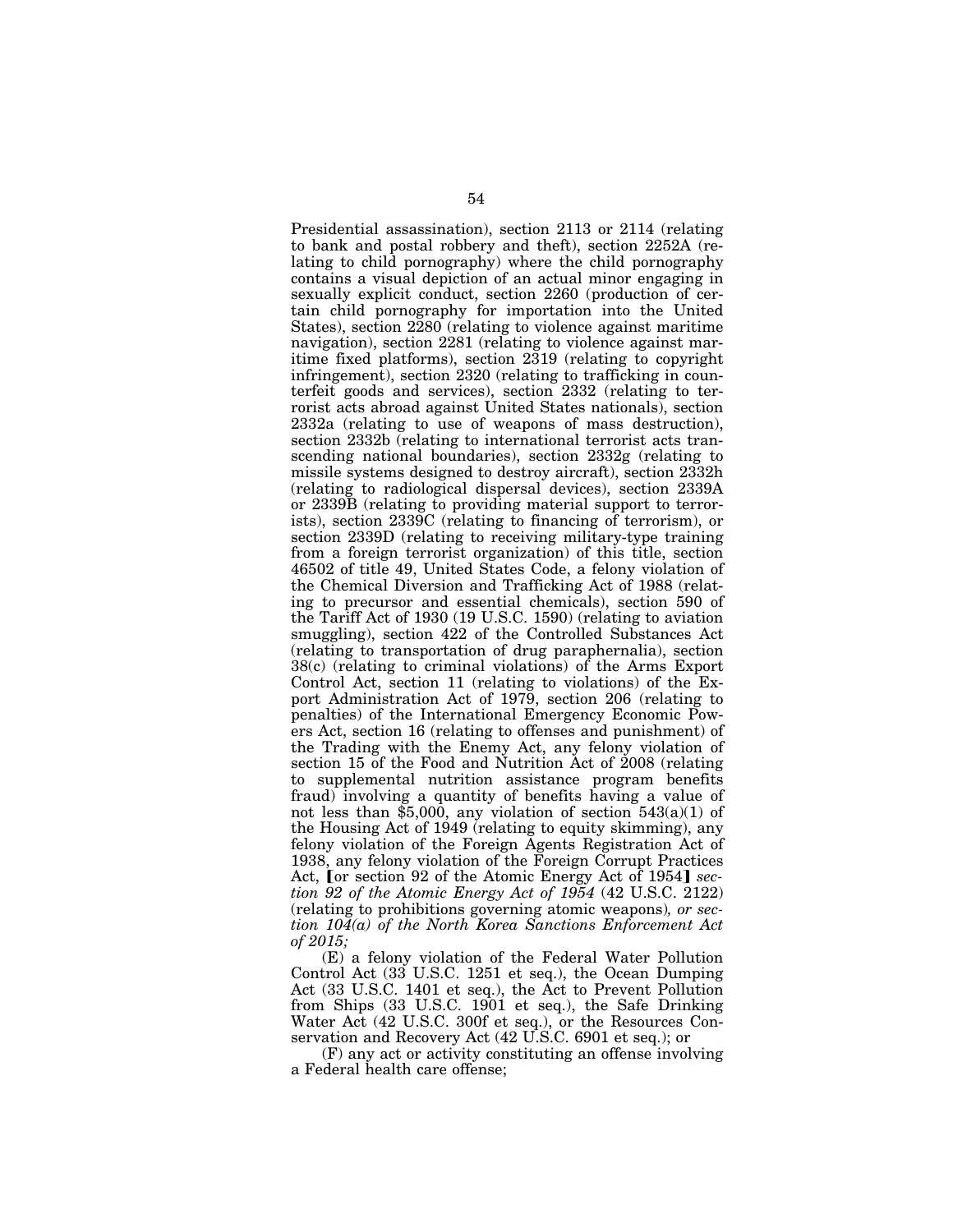(8) the term ''State'' includes a State of the United States, the District of Columbia, and any commonwealth, territory, or possession of the United States; and

(9) the term ''proceeds'' means any property derived from or obtained or retained, directly or indirectly, through some form of unlawful activity, including the gross receipts of such activity.

(d) Nothing in this section shall supersede any provision of Federal, State, or other law imposing criminal penalties or affording civil remedies in addition to those provided for in this section.

(e) Violations of this section may be investigated by such components of the Department of Justice as the Attorney General may direct, and by such components of the Department of the Treasury as the Secretary of the Treasury may direct, as appropriate, and, with respect to offenses over which the Department of Homeland Security has jurisdiction, by such components of the Department of Homeland Security as the Secretary of Homeland Security may direct, and, with respect to offenses over which the United States Postal Service has jurisdiction, by the Postal Service. Such authority of the Secretary of the Treasury, the Secretary of Homeland Security, and the Postal Service shall be exercised in accordance with an agreement which shall be entered into by the Secretary of the Treasury, the Secretary of Homeland Security, the Postal Service, and the Attorney General. Violations of this section involving offenses described in paragraph  $(c)(7)(E)$  may be investigated by such components of the Department of Justice as the Attorney General may direct, and the National Enforcement Investigations Center of the Environmental Protection Agency.

(f) There is extraterritorial jurisdiction over the conduct prohibited by this section if—

(1) the conduct is by a United States citizen or, in the case of a non-United States citizen, the conduct occurs in part in the United States; and

(2) the transaction or series of related transactions involves funds or monetary instruments of a value exceeding \$10,000.

(g) NOTICE OF CONVICTION OF FINANCIAL INSTITUTIONS.—If any financial institution or any officer, director, or employee of any financial institution has been found guilty of an offense under this section, section 1957 or 1960 of this title, or section 5322 or 5324 of title 31, the Attorney General shall provide written notice of such fact to the appropriate regulatory agency for the financial institution.

(h) Any person who conspires to commit any offense defined in this section or section 1957 shall be subject to the same penalties as those prescribed for the offense the commission of which was the object of the conspiracy.

(i) VENUE.— $(1)$  Except as provided in paragraph  $(2)$ , a prosecution for an offense under this section or section 1957 may be brought in—

(A) any district in which the financial or monetary transaction is conducted; or

(B) any district where a prosecution for the underlying specified unlawful activity could be brought, if the defendant participated in the transfer of the proceeds of the specified un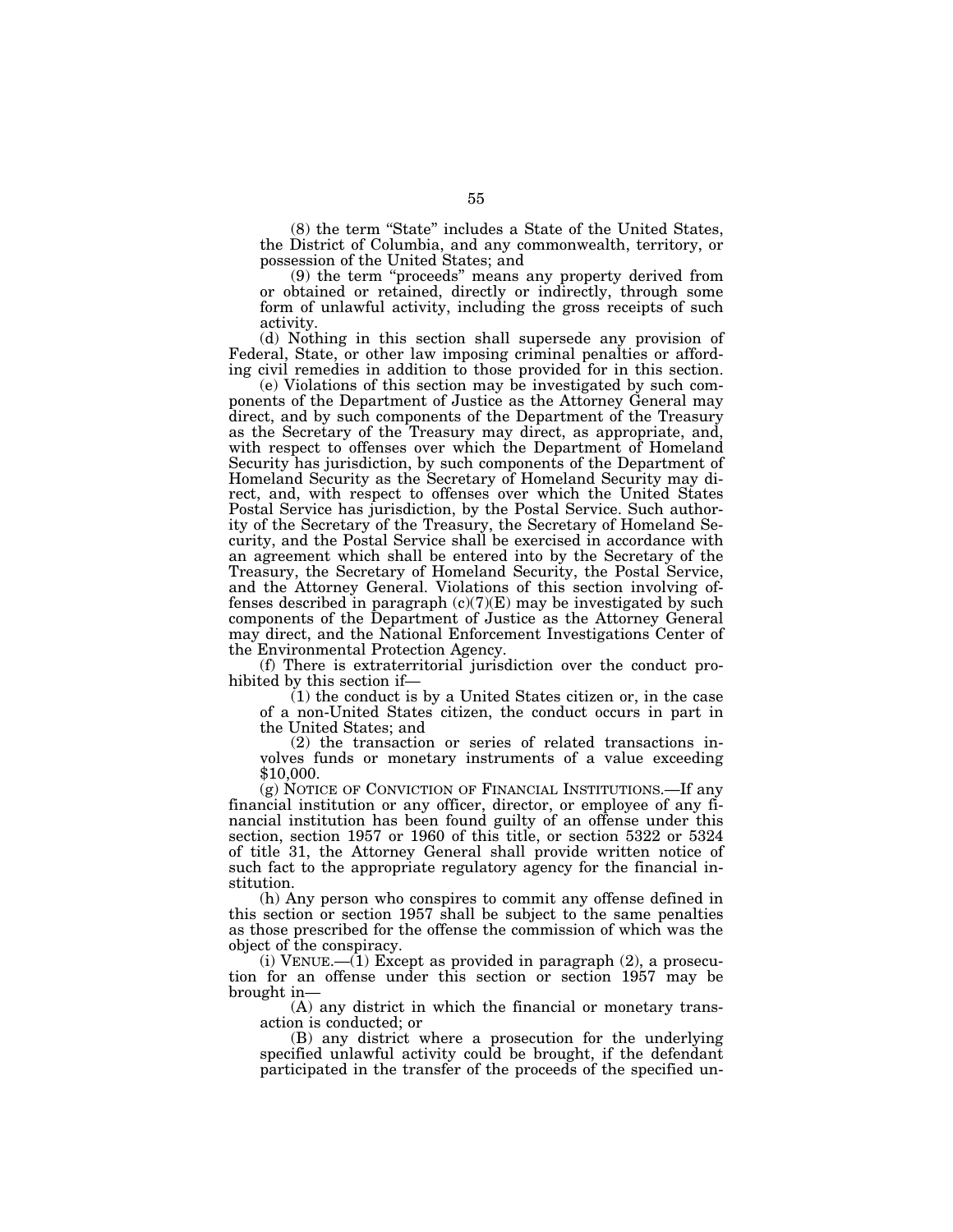lawful activity from that district to the district where the financial or monetary transaction is conducted.

(2) A prosecution for an attempt or conspiracy offense under this section or section 1957 may be brought in the district where venue would lie for the completed offense under paragraph (1), or in any other district where an act in furtherance of the attempt or conspiracy took place.

 $(3)$  For purposes of this section, a transfer of funds from 1 place to another, by wire or any other means, shall constitute a single, continuing transaction. Any person who conducts (as that term is defined in subsection  $(c)(2)$ ) any portion of the transaction may be charged in any district in which the transaction takes place.

\* \* \* \* \* \* \*

## **NORTH KOREAN HUMAN RIGHTS ACT OF 2004**

\* \* \* \* \* \* \*

# **TITLE I—PROMOTING THE HUMAN RIGHTS OF NORTH KOREANS**

\* \* \* \* \* \* \*

### **SEC. 104. ACTIONS TO PROMOTE FREEDOM OF INFORMATION.**

(a) ACTIONS.—The President is authorized to take such actions as may be necessary to increase the availability of information inside North Korea by increasing the availability of sources of information not controlled by the Government of North Korea, including sources such as radios capable of receiving broadcasting from outside North Korea.

(b) AUTHORIZATION OF APPROPRIATIONS.—

(1) IN GENERAL.—There are authorized to be appropriated to the President \$2,000,000 for each of the fiscal years 2005 through 2017 to carry out subsection (a).

(2) AVAILABILITY.—Amounts appropriated pursuant to the authorization of appropriations under paragraph (1) are authorized to remain available until expended.

(c) REPORT.—Not later than 1 year after the date of the enactment of this Act, and annually through 2017, the Secretary of State, after consultation with the heads of other appropriate Federal departments and agencies, shall submit to the appropriate congressional committees a report, in classified form, on actions taken pursuant to this section.

*(d) INFORMATION TECHNOLOGY STUDY.—* 

*(1) IN GENERAL.—Not later than 180 days after the date of the enactment of this subsection, the President shall submit to the appropriate congressional committees a report setting forth a detailed plan for making unrestricted, unmonitored, and inexpensive, radio, Internet, and electronic mass communications available to the people of North Korea.*